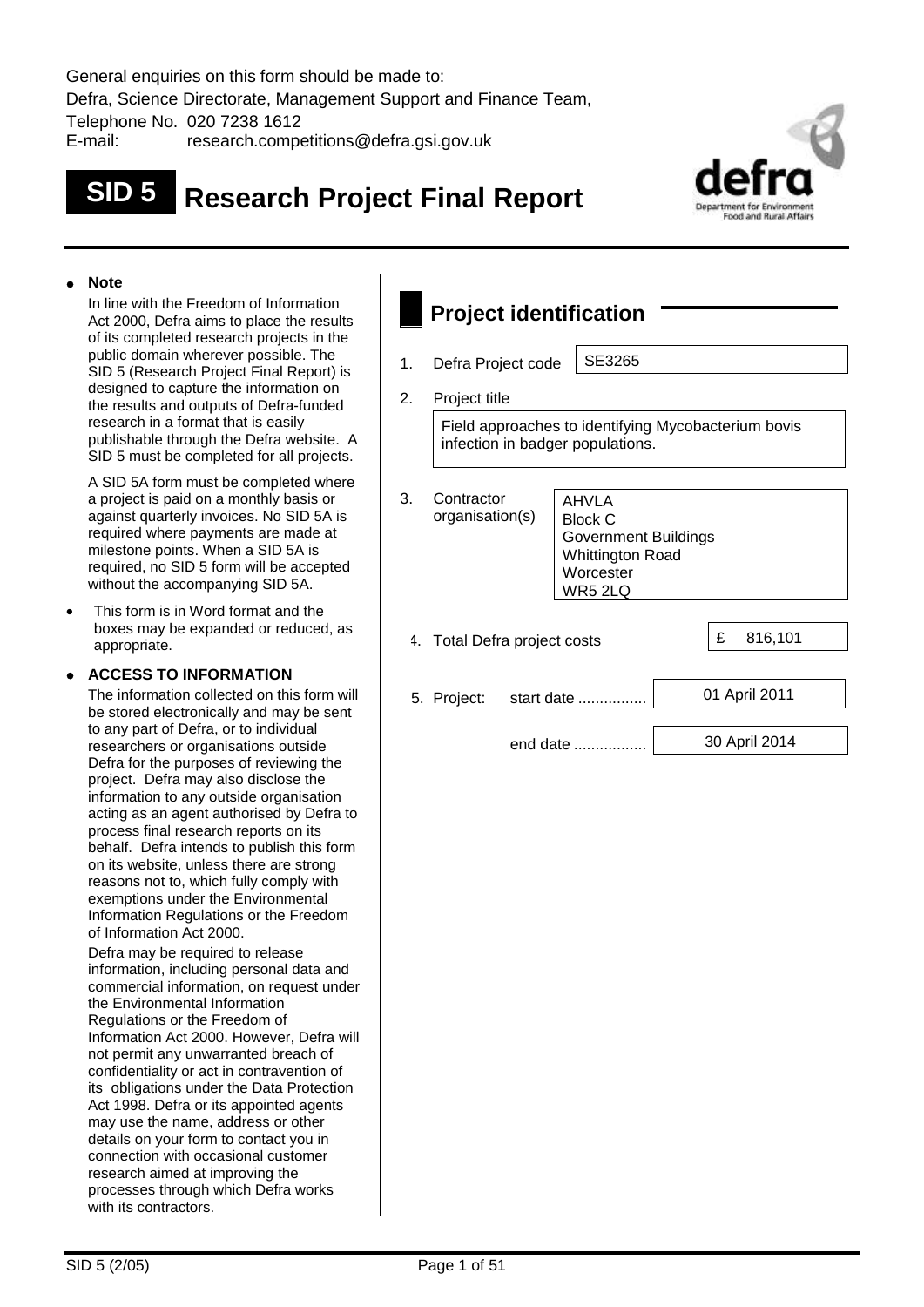6. It is Defra's intention to publish this form.

Please confirm your agreement to do so....................................................................................**YES NO** 

(a) When preparing SID 5s contractors should bear in mind that Defra intends that they be made public. They should be written in a clear and concise manner and represent a full account of the research project which someone not closely associated with the project can follow.

Defra recognises that in a small minority of cases there may be information, such as intellectual property or commercially confidential data, used in or generated by the research project, which should not be disclosed. In these cases, such information should be detailed in a separate annex (not to be published) so that the SID 5 can be placed in the public domain. Where it is impossible to complete the Final Report without including references to any sensitive or confidential data, the information should be included and section (b) completed. NB: only in exceptional circumstances will Defra expect contractors to give a "No" answer.

In all cases, reasons for withholding information must be fully in line with exemptions under the Environmental Information Regulations or the Freedom of Information Act 2000.

(b) If you have answered NO, please explain why the Final report should not be released into public domain

## **Executive Summary**

7. The executive summary must not exceed 2 sides in total of A4 and should be understandable to the intelligent non-scientist. It should cover the main objectives, methods and findings of the research, together with any other significant events and options for new work.

We used existing and contemporary data to investigate inter-relationships amongst diagnostic test results for detecting *M. bovis* infection in badgers and to explore the potential benefits of their application both in isolation and in combination for the diagnosis of infection in badgers at an individual and a group level.

The principal data source we used was the long-term dataset from the Woodchester Park badger study, supplemented by data from the Badger Vaccine Study (BVS) and the Randomised Badger Culling Trial (RBCT).

#### **Objective 1: Investigation of sampling strategies for a sett-based badger management policy**

*(a) Investigation of relationships between different diagnostic tests*

In individual live badgers there were positive correlations between StatPak and culture of clinical samples, and between the number of positive culture samples obtained from an individual badger and IFNg OD readings, suggesting that both StatPak and IFNg may be potential predictors of the likelihood of shedding *M. bovis* bacilli. PCR test results from faecal samples were positively correlated with IFNg OD values, but not with culture or StatPak test results.

Despite some evidence for positive correlation, there was no clear relationship between INFg test results and *post mortem* lesion severity scores in individual animals, consistent with immunology being a poor predictor of anticipated pathology.

#### *(b). The value of diagnostic tests applied at the badger social group level*

We modelled existing empirical diagnostic test data to explore the predictive value of currently available diagnostic tests, when used both singly and in combination, to classify the infection status of badgers at a sett or social group level. Results indicated that the sensitivity of StatPak, IFNg and culture of clinical samples was low when each test was used in isolation.

Parallel interpretation of the results of tests used in combination improved sensitivity but reduced specificity. Serial test interpretation improved the specificity of tests, but markedly reduced sensitivity.

The combined use of StatPak and INFg with a trigger of two animals testing positive to confirm positivity appeared to provide practical opportunities to identify infected setts or social groups at levels of trapping efficiency that have been observed in previous field studies. The proportion of the badger social group that needs to be sampled in order to correctly detect infection increases as prevalence decreases.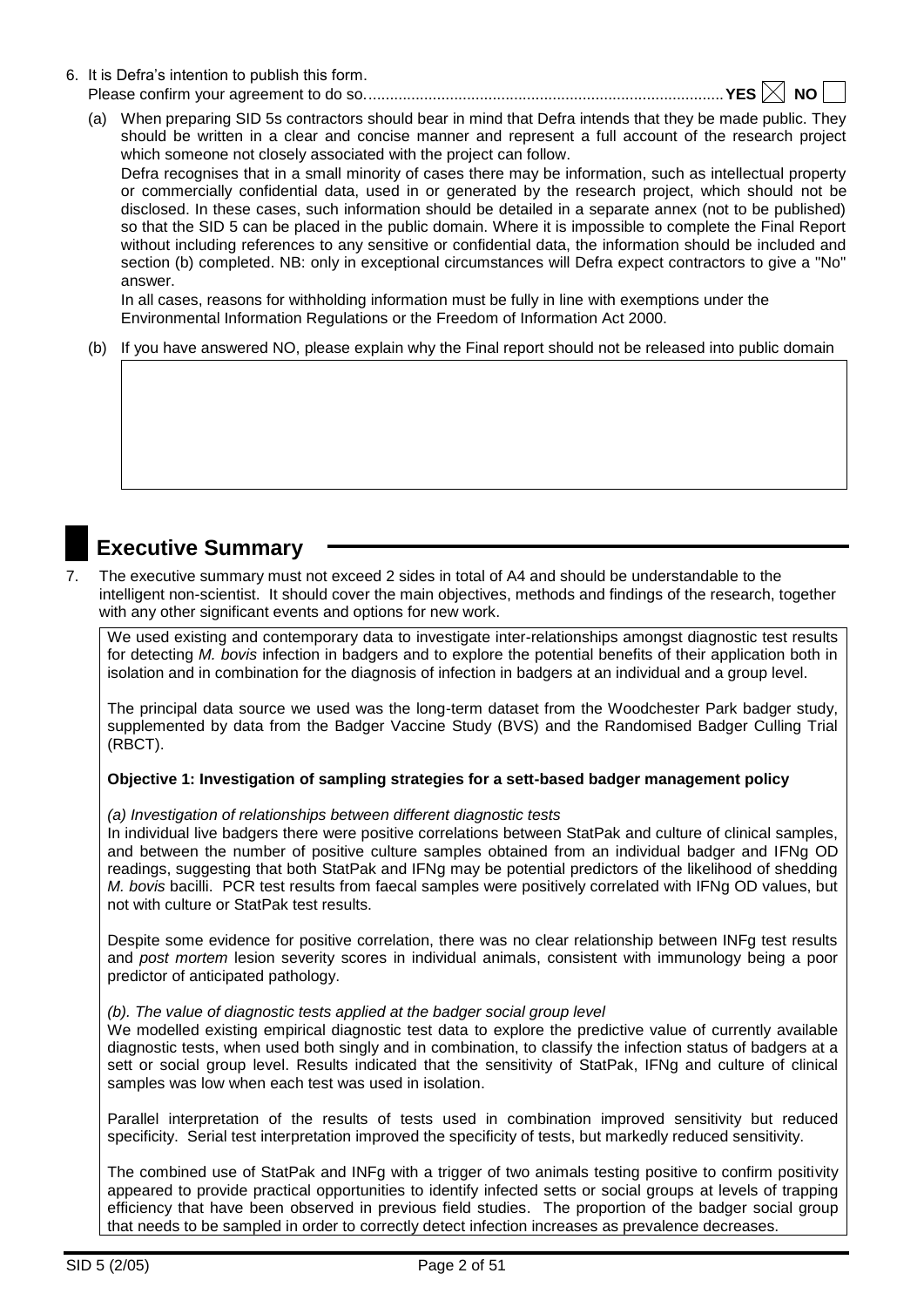Any new diagnostic test applied to trapped badgers would need to be more than 80% sensitive in order to achieve better results than the combination of StatPak and IFNg. However, in its current format the IFNg cannot be performed as a trap-side test.

#### *(c). Modelling intervention strategies*

We used a current badger/cattle/bTB model to investigate the potential practical outcomes (numbers of infected badgers remaining) of interventions including live testing of captured badgers compared to no control, vaccination and unselective culling approaches.

As in previous simulations social perturbation countered the effect of culling to some extent in the core, and particularly in a surrounding 2km ring.

The use of the StatPak test at the group level with a threshold of two positive results required to trigger a group-wide cull was always had the worst outcomes and the untargeted cull had the best outcomes. The combined StatPak and gamma test at the group level with a trigger of one positive result leading to a group level cull had very similar outcomes to the untargeted cull in terms of the reduction in the number of infected badgers but resulted in less badgers being removed.

Most of the test and cull strategies investigated were improved to some extent when test-negative groups were vaccinated, although none led to an overall improvement on the untargeted culling strategy.

#### **Objective 2: Disease progression and test outcomes**

We used existing diagnostic test result data from live badgers to investigate whether IFNg test could be used to predict future positive results on other tests, and hence predict future disease progression.

Badgers with the highest IFNg OD values were most likely to subsequently test positive on both StatPak and culture, and this effect was detectable for up to 24 months after the IFNg test. Furthermore, the higher the original IFNg OD value, the greater the chance that a badger would subsequently test positive on StatPak. The relationship between IFNg and culture was less clear but may have been influenced by the low numbers of culture-positive badgers.

These results show the value in using continuous OD value data as opposed to binary positive/negative threshold data for diagnostic purposes.

#### **Objective 3: Novel approaches to interpreting diagnostic test results**

In these analyses we describe an approach for interpreting potentially disparate results from animals sampled multiple times over a protracted period and address the question of determining the probability that a badger is truly infected given its current and historical pattern of diagnostic test results.

We used a state-dependent capture-mark-recapture analysis of data from the Woodchester Park study which accounted for complexities in ecological epidemiology whilst estimating the probability that a badger was truly infected.

Our results indicate that this is a powerful approach for accounting for some of the underlying biological complexities which should not be ignored when attempting to evaluate epidemiological dynamics in wild animal populations.

## **Project Report to Defra**

- 8. As a guide this report should be no longer than 20 sides of A4. This report is to provide Defra with details of the outputs of the research project for internal purposes; to meet the terms of the contract; and to allow Defra to publish details of the outputs to meet Environmental Information Regulation or Freedom of Information obligations. This short report to Defra does not preclude contractors from also seeking to publish a full, formal scientific report/paper in an appropriate scientific or other journal/publication. Indeed, Defra actively encourages such publications as part of the contract terms. The report to Defra should include:
	- the scientific objectives as set out in the contract;
	- the extent to which the objectives set out in the contract have been met;
	- $\bullet$  details of methods used and the results obtained, including statistical analysis (if appropriate);
	- a discussion of the results and their reliability;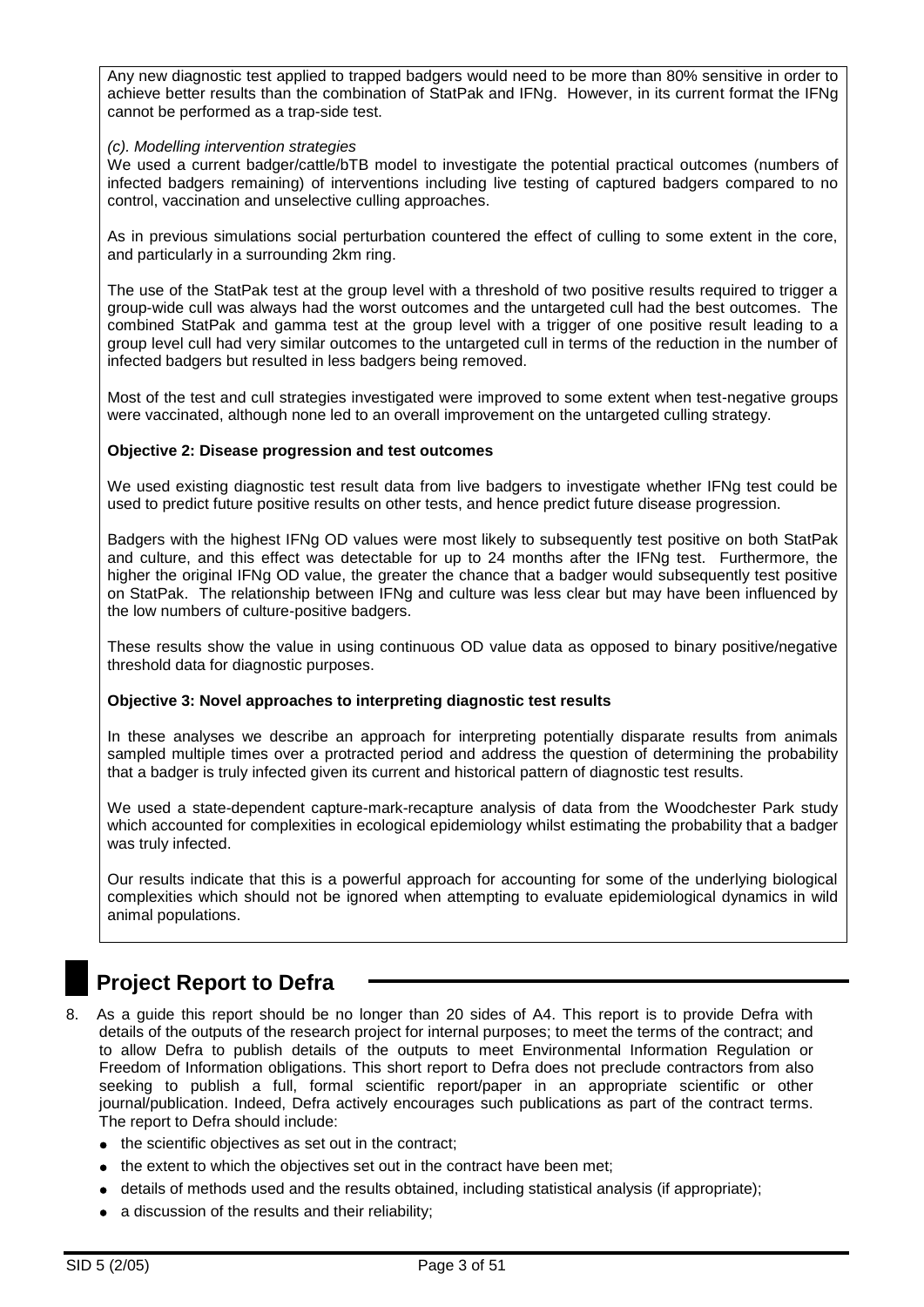- the main implications of the findings;
- possible future work; and
- any action resulting from the research (e.g. IP, Knowledge Transfer).

## **Field approaches to identifying** *Mycobacterium bovis* **infection in badger populations**

## **Background**

Bovine tuberculosis (TB: infection with *Mycobacterium bovis*) is a zoonotic disease with a worldwide distribution, and which has a serious impact on livestock profitability, cattle health and welfare, and in some situations may present a risk to human health. In the UK, despite a variety of control measures (principally based on the test and slaughter of cattle), eradication has not been achieved. One impediment to this is the presence of infection in wildlife, most notably the European badger (*Meles meles*) which is the principal wild maintenance host of bovine TB in the UK.

Disease control measures in wildlife populations are challenging to apply owing to ecological complexities and practical difficulties, including for example, the absence of effective diagnostic tools for wild hosts. However, accurate recognition of the infectious state of a host is likely to significantly improve the effectiveness of disease control interventions. In the case of *M. bovis* infection in badgers, no gold standard diagnostic test is currently available. However, it is possible to combine available data on several existing but imperfect diagnostic tests and thereby increase diagnostic certainty (Drewe *et al*., 2010). The purpose of the work described below was to investigate inter-relationships amongst the existing diagnostic approaches and to explore the potential benefits of their application both in isolation and in combination for the diagnosis of *M. bovis* infection in badgers at an individual and group level.

Diagnostic approaches for use in live badgers that are considered in this report include the StatPak, the interferon gamma test (IFNg) and the culture of clinical samples. In addition we used data derived from *post mortem* examinations of carcases, and from a study employing a polymerase chain reaction (PCR) assay as a method of detecting *M. bovis* in badger faeces.

The StatPak test has been used in the long-term Woodchester Park study (WP) since 2006 and was also employed during the Badger Vaccination Study (BVS). The test identifies antibodies produced in response to specific antigens associated with *M. bovis* (Chambers *et al*., 2008). The results of the test are binary (positive or negative).

The IFNg test measures the secretion of interferon gamma cytokine by T-cells following stimulation with purified protein derivatives of bovine (PPD-B) and avian (PPD-A) tuberculin (Dalley *et al.*, 2008). INFg test results were available on a continuous scale as optical density (OD) readings of gamma interferon production. For each badger, an INFg OD value was calculated as the amount of INFg produced following stimulation with PPD-B minus the amount of INFg produced by stimulation with PPD-A. Binary values for the INFg test were produced by using an OD cut-off value of 0.044, as reported previously (Dalley *et al*., 2008). IFNg data came from the badger population at Woodchester Park.

Mycobacterial culture of clinical samples directly tests for the presence of *M. bovis* in faeces, urine, tracheal aspirate, oesophageal aspirate, swabs from bite wounds, burst sub-mandibular lymph nodes and non-bite-related wounds (Clifton-Hadley *et al*., 1993). Results were recorded as positive or negative for each of the culture samples. Culture data came from the badger population at Woodchester Park (see Delahay *et al*., 2000a & 2013).

Lesion severity scores derived from the *post mortem* examination of badgers, was used to determine if the StatPak, IFNg and culture tests described above could predict internal pathology and therefore provide an indication of likely infectiousness. Calculation of a pathology severity score on a scale from 0.0 to 4.0 has been used as a semi-quantitative measure of the severity of gross disease present *postmortem* in published TB vaccine efficacy studies in possums and badgers (Corner *et al*., 2001 & 2007; Chambers *et al*., 2010). *Post mortem* data came from badgers culled during the RBCT.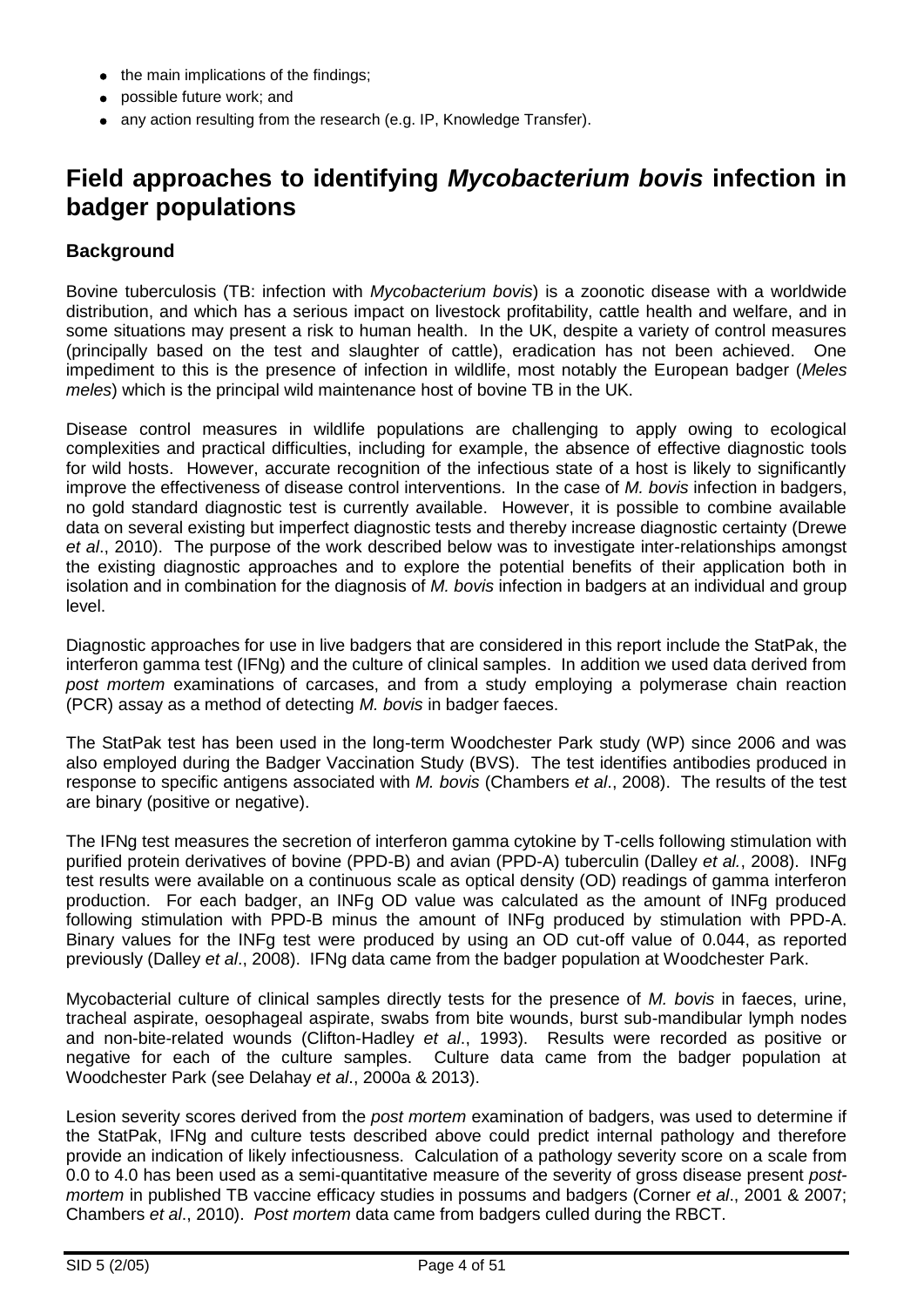A PCR test was conducted on faecal samples derived from the badger population at Woodchester Park as part of a separate defra-funded project led by Warwick University (SE3280). Faeces were collected from anaesthetised badgers with five technical replicates conducted on each badger. Individual quantitative (real-time) PCRs were considered positive if the cycle threshold (CT) was less than 40 (CT refers to the number of PCR cycles required for the fluorescent signal to exceed the background level). CT levels are inversely proportional to the amount of target nucleic acid in the sample (i.e. the lower the CT level the greater the amount of target nucleic acid in the sample). At least two replicates out of the five from each badger were required to test positive for that animal to be considered as TB positive using the PCR test.

Most of the data used in the following analyses were derived from historical and contemporary (i.e. within the lifetime of this project) diagnostic test results from the long-term Woodchester Park study. The methods employed in this study are well described (e.g. Delahay *et al*., 2000a & 2013) but supporting fieldwork is briefly described below.

## **Supporting Fieldwork**

Routine fieldwork at Woodchester Park involves survey work to identify active badger setts and territories, the regular trapping of badgers and collection of samples for diagnostic testing, and provision of supporting contemporary ecological and epidemiological information from the badger population. In order to provide a sufficient number of social groups and variation in their demographic structure, an adequate number of individuals of all age and sex groups in a range of disease states, and to ensure representation of a range of ecological conditions, we monitored a cluster of 21 badger social groups in the Woodchester Park study area. Both bait-marking and capture-mark-recapture studies took place at this scale for the duration of the project. Below we briefly list field activities that were required to support the current project.

### *(1). Bait-marking*

The spatial structure of badger social group territories was determined by bait-marking. This is both a practical requirement for trapping operations (by identifying active setts and their social group affiliations) and provided information necessary to investigate diagnostic approaches at the social group/sett level.

Bait marking was carried out each spring according to a well-established protocol (Delahay *et al*., 2000b). A palatable bait of peanuts and syrup laced with small coloured plastic pellets was fed for 10 days at the putative main sett of each social group. The subsequent distribution of the harmless indigestible pellets in faeces at badger latrines was used to map social group territories using a geographic information system (ArcView 3.2 or ArcGIS 8/9, ESRI, Redlands, California, USA).

#### *(2). Live capture*

Badgers were trapped using steel mesh box traps deployed at active setts, baited with peanuts and set after 4-8 days of pre-baiting. Traps were located on or near to badger 'runs' at the active setts in each territory. Trapped badgers were anaesthetised with a mixture of ketamine hydrochloride, medetomidine hydrochloride and butorphanol tartrate (de Leeuw et al., 2004), and on first capture each was given a unique identifying tattoo (Cheeseman & Harris, 1982). The location, sex, body weight and condition, reproductive status and age class was recorded. Trapping was suspended between 1st February and 30th April inclusive when most cubs are very young, confined to the sett, and totally dependent on their mother (see Woodroffe et al., 2005). During January (and weather dependent during December and May), when some females may be lactating, traps were checked during the night, and lactating females, or females deemed to be pregnant, were released immediately without sampling. After the collection of samples and a period of recovery, all trapped badgers were released at the point of capture. All badger carcasses found in the study area were submitted for *post mortem* examination for tuberculous lesions and tissue samples from lymph nodes and major organs taken for bacterial culture. All data arising from the capture and examination of badgers was added to a relational database (ACCESS 2000, Microsoft, USA).

It should be noted that the trapping of badgers and collection of diagnostic test data at Woodchester Park not only served the specific objectives of the present proposal, but also provided samples and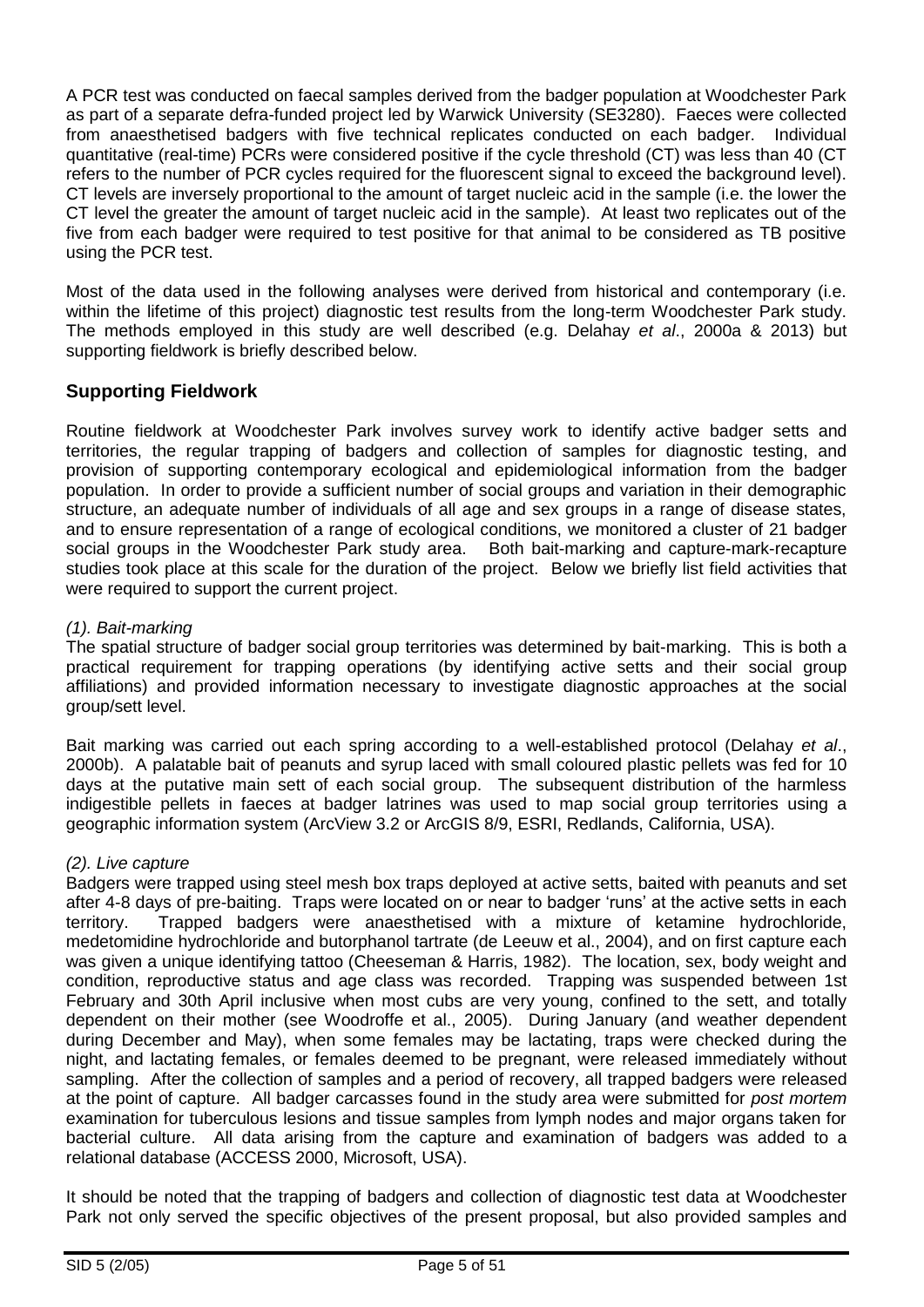data for other defra-funded projects on diagnostic test development (e.g. SE3280: Development of an environmental PCR for *M. bovis* detection; SE3273: Systems for sample collection (blood and urine) from unanaesthetised badgers for diagnostic purposes; SE3281: Development of novel diagnostic tests for *M. bovis* detection in badgers).

### **Objective 1: Investigation of sampling strategies for a sett-based badger management policy**

### **(a) Investigation of relationships between different diagnostic tests**

#### *Introduction*

The focus of this task was the analysis of multiple existing datasets from the Woodchester Park study (WP), the Badger Vaccine Study (BVS) and the Randomised Badger Culling Trial (RBCT) to investigate relationships between the results of different diagnostic tests performed on the same animals. Individual badger test results using Stat-Pak, gamma interferon (IFNg), culture of clinical samples, and (where available) *post-mortem* examination, were analysed.

Three questions were addressed:

- 1. Is there a correlation between *post mortem* lesion severity scores and IFNg test results which might make it possible to use IFNg as a predictor of pathology and therefore infectiousness? Such a relationship might allow the IFNg test to be used as a tool for the selective removal of individuals before they become infectious.
- 2. Can StatPak (binary result) or IFNg (continuous result) test results be used to predict multi-site culture-positive (i.e. exhibiting advanced disease) badgers?
- 3. How do results from the Warwick PCR study on detecting *M. bovis* in badger faeces (Defra project SE3280) compare with those from other diagnostic tests (StatPak, IFNg, faecal culture, other culture) at the individual animal level?

#### *Methods*

#### *Diagnostic approaches*

Correlations were explored between five diagnostic approaches: Stat-Pak, IFNg and mycobacterial culture of clinical sample results from the WP study, *post mortem* lesion severity scores and IFNg results from the RBCT, and PCR results from a separate study at WP. Details of these approaches are described above (background section).

#### *Data analysis*

Analysis was conducted using simple linear regression and mixed effects models (with individual animals as a random effect to avoid pseudo-replication). Non-parametric tests were used where appropriate to account for the skewed nature of some of the data.

Continuous INFg OD values were used to produce categories of INFg results (Table 1). As the distribution of variables was highly right-skewed it was not appropriate to simply divide the range of values by the number of categories in order to obtain cut-off values. Ideally, every category of the variable should have a similar number of observations to ensure equal weight in the analysis. For this part of the analysis, negative values (arising from cases where the OD of PPD-A was higher than that for PPD-B) were coded as category 0, while values higher than zero but less than 0.044 were coded as category 1. Categories 2 and 3 were equally spaced (starting from 0.044) using an interval step of 0.33. The category coded as 4 included values higher than 0.70 with the highest value of INFg OD in this category being 2.29 (Table 1).

For *post mortem* data, the degree of TB lesion severity had been established previously by an expert pathologist and recorded as a score on a continuous scale from 0 to 4 (see Corner *et al*., 2001 & 2007; Chambers *et al*., 2010). Data from 241 badgers with pathology scores and IFNg test values were available for analysis in the present study, of which the highest lesion severity score was 1.37. Lesion severity scores were grouped to produce categorical variables, by dividing the range of values by the number of categories (with the exception of the fifth category which included a broader range of score values due to the right skewed distribution). The number of observations falling into each lesion score category is presented in Table 2.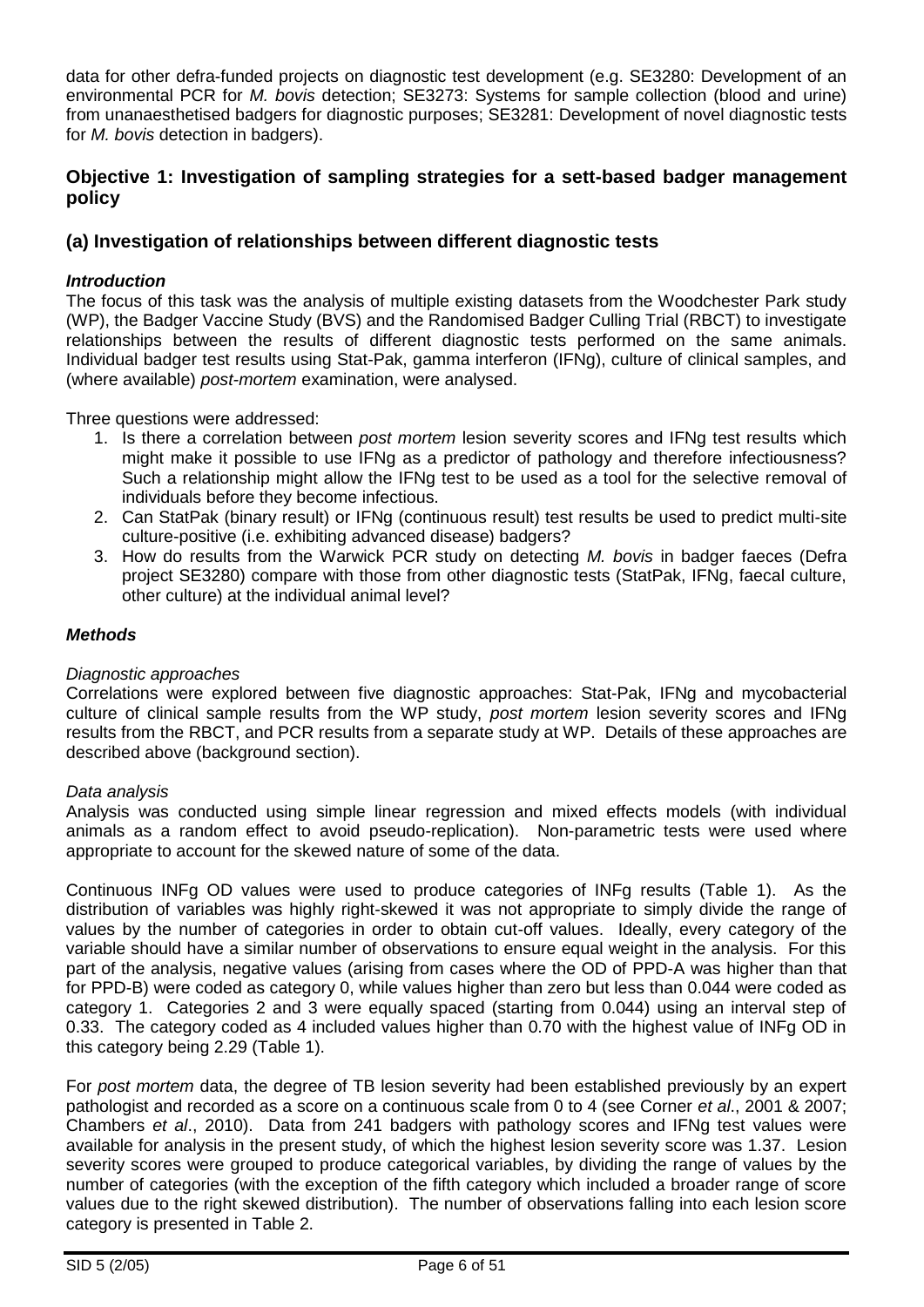PCR test results from badgers captured at WP were matched by date to the results of other diagnostic tests from the same individuals. A total of 70 badgers were tested using PCR alongside the other three diagnostic tests (StatPak, IFNg and culture of clinical samples) on 87 occasions (14 badgers were tested twice and two badgers were tested three times).

**Table 1.** Sample sizes and OD values for 2,205 gamma interferon (IFNg) test results from 546 live badgers trapped at Woodchester Park from July 2006 to October 2013. These categories were used for the analysis of relationships between IFNg and other diagnostic test results.

| Category       | <b>INF</b><br>OD<br>gamma<br>values (PPD-B minus<br>PPD-A) | <b>Number</b><br><b>of</b><br>observations | <b>of</b><br>Percentage<br>observations |
|----------------|------------------------------------------------------------|--------------------------------------------|-----------------------------------------|
| 0              | < 0.000                                                    | 639                                        | 29.0                                    |
|                | $0.000 - 0.043$                                            | 1,156                                      | 52.4                                    |
| $\overline{2}$ | $0.044 - 0.366$                                            | 314                                        | 14.2                                    |
| 3              | $0.367 - 0.696$                                            | 52                                         | 2.4                                     |
| 4              | $0.697 - 2.291$                                            | 44                                         | 2.0                                     |
| <b>Total</b>   | $0.000 - 2.291$                                            | 2,205                                      | 100.0                                   |

**Table 2.** Sample sizes and *post mortem* lesion severity scores for 240 badgers culled in the Randomised Badger Culling Trial. These categories were used for the analysis of relationships between lesion scores and IFNg test results from the same animals just before death.

| Category       | Post mortem lesion<br>severity scores | <b>Number</b><br><b>of</b><br>observations | Percentage<br>οf<br>observations |
|----------------|---------------------------------------|--------------------------------------------|----------------------------------|
| 0              | 0                                     | 162                                        | 67.5                             |
|                | $0.01 - 0.11$                         | 27                                         | 11.3                             |
| $\overline{2}$ | $0.12 - 0.21$                         | 27                                         | 11.3                             |
| 3              | $0.22 - 1.37$                         | 24                                         | 10.0                             |
| <b>Total</b>   | $0.00 - 1.37$                         | 240                                        | 100.0                            |

### *Results*

### *Correlations between IFNg and culture*

On average, three different types of clinical sample (e.g. urine, faeces and an oesophageal aspirate) were obtained for the purposes of culture from a badger on any one particular trapping event at Woodchester Park. Therefore, it was possible to get more than one positive culture test result per badger per trapping event. A positive linear relationship (on a logarithmic scale) was found between the number of culture positive samples and the contemporary IFNg result, such that the greater the number of clinical samples that tested culture positive at a single time point, the higher the INFg log OD value for the same badger at that point in time ( $z$ -test = 6.02,  $p$  <0.001). The model output was log  $INFg OD = [-3.30 + (0.84$  multiplied by the number of culture-positive samples)]. This equation predicts that for each additional positive culture result, an increase in the log OD value of 0.84 would be expected. The mixed effects linear regression model produced a very good fit to the WP data for both INFg and culture tests (likelihood ratio test p<0.001). Figure 1 illustrates the level of correlation between culture and IFNg test results. This result should be interpreted with caution however, owing to the limited number of results available for badgers testing positive on more than one culture sample (see Table 3). Nonetheless, the model proved to be robust to removal or regrouping of the two badgers in the highest category of culture test results (i.e. those that tested culture positive on three or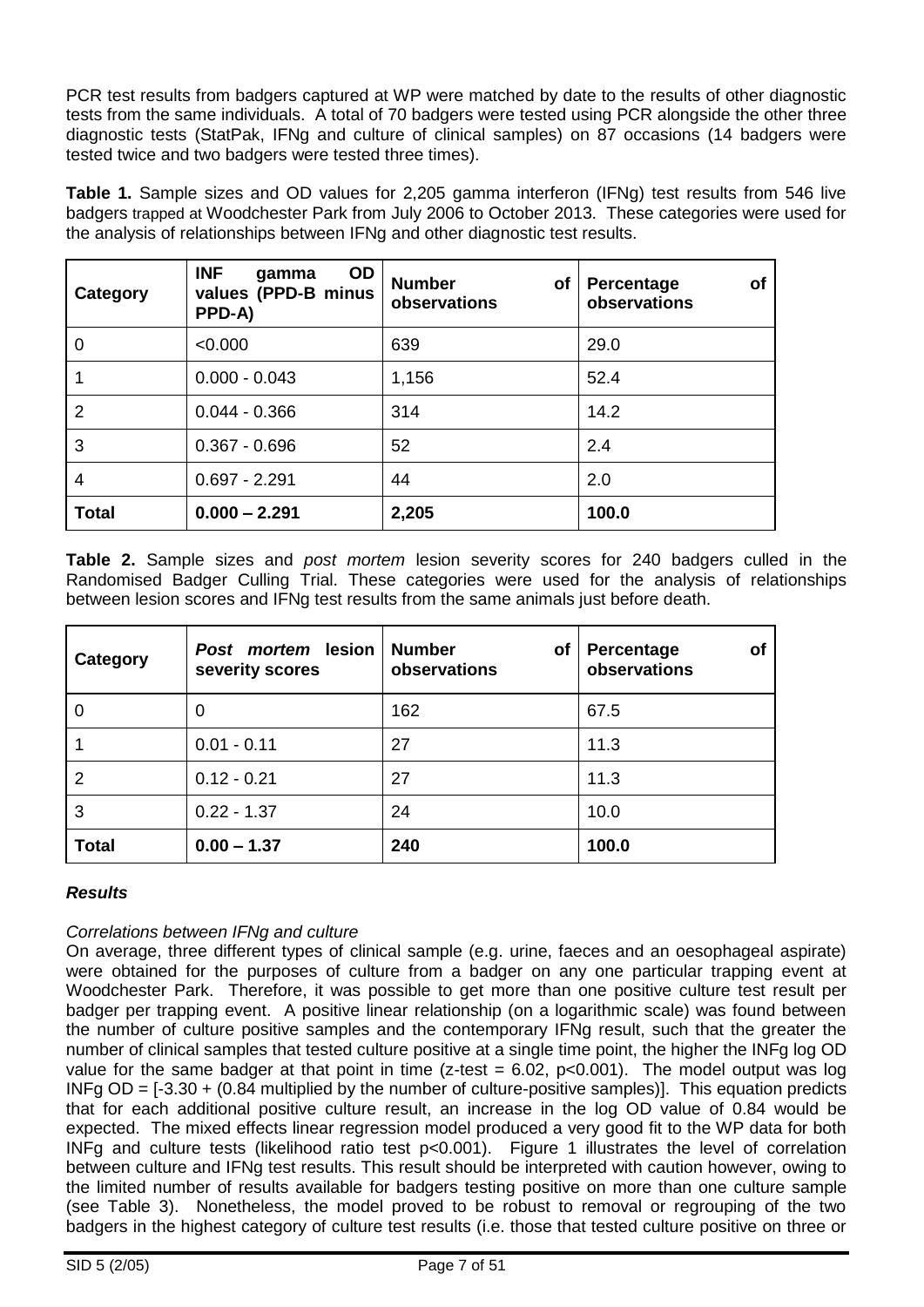more samples at one point in time) indicating that these small number of observations did not carry sufficiently significant statistical weight to modify the slope of the regression line.

**Figure 1.** Relationship between the number of positive culture samples obtained from a badger on a single sampling occasion and the concurrent INFg OD value. Results from a mixed effect linear regression model which predicted an increase in INFg log OD values of 0.84 for each additional culture sample that tests positive. Data was derived from 2,205 trapping events at Woodchester Park (July 2006 to October 2013) involving 546 badgers.



Number of positive culture samples from each badger at a single sampling point

**Table 3.** The number of observations of live-captured badgers from Woodchester Park (July 2006 to October 2013) in which none, one or more clinical samples from a single capture event were *M. bovis* positive on culture. These data were used for the analysis of relationships between culture and IFNg tests results in 546 live badgers.

| <b>Number of positive culture</b><br>samples per badger | <b>Number of observations</b> | <b>Percentage</b><br>оf<br>observations |
|---------------------------------------------------------|-------------------------------|-----------------------------------------|
| 0                                                       | 2,149                         | 97.5                                    |
|                                                         | 44                            | 2.0                                     |
| 2                                                       | 10                            | 0.5                                     |
| 3                                                       | 2                             | 0.1                                     |
| <b>Total</b>                                            | 2,205                         | 100.0                                   |

The likelihood of obtaining a positive culture result from urine, faeces or bite wound swab samples was positively correlated with the INFg OD value. Hence, predicted increases in OD values were 0.035 (ztest = 3.68, p<0.001; 95% CI: 0.018 – 0.069) for a positive urine culture result, 0.033 (z-test = 2.77,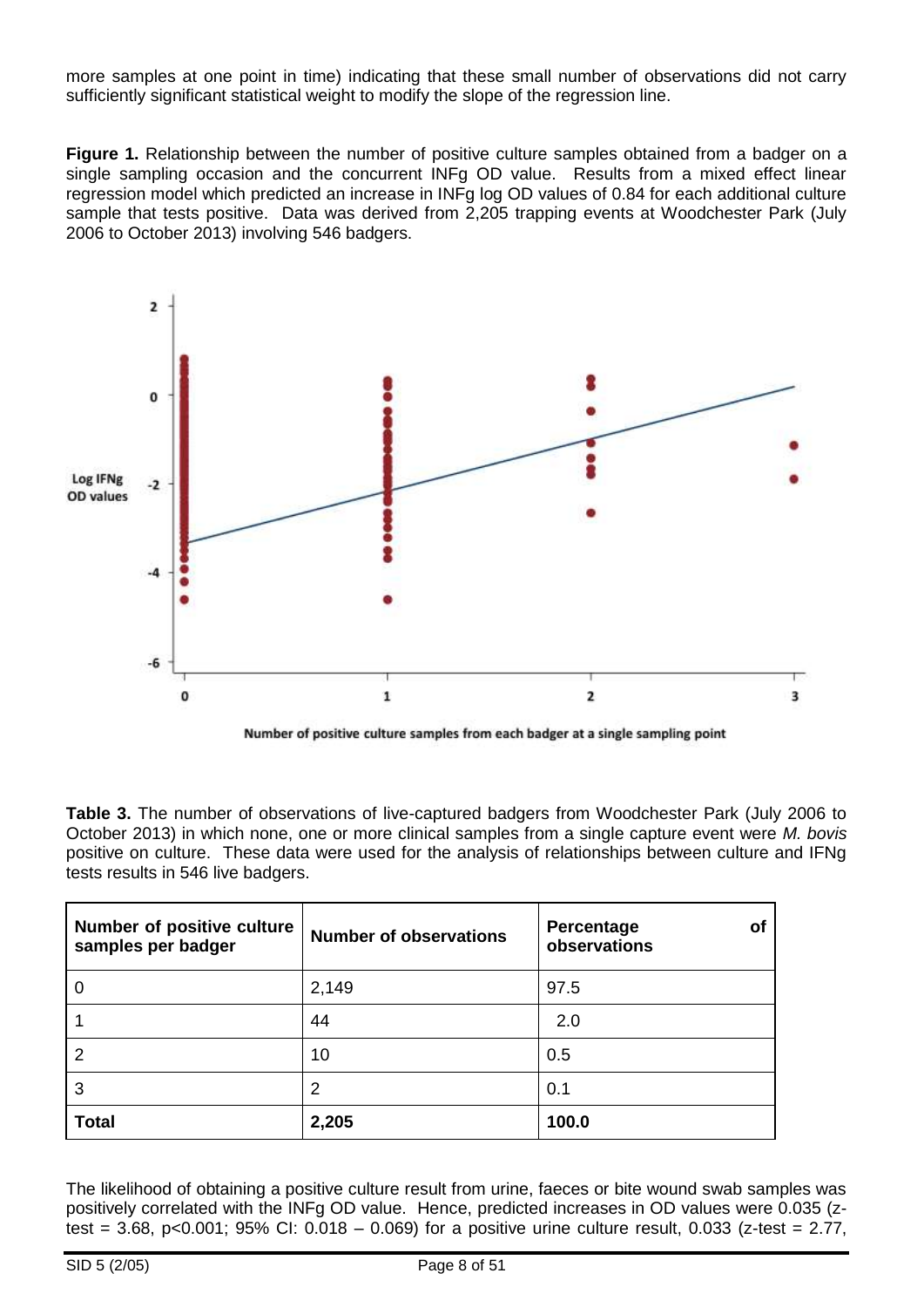p=0.006; 95% CI: 0.014-0.077) for a positive bite wound culture result, and 0.035 (z-test =3.19, p=0.001; 95% CI: 0.016-0.074) for a positive faeces culture result. However, INFg OD values were not significantly correlated with the probability of obtaining any other positive culture results for a tracheal or oesophageal aspirate, a swab from a burst lymph node or a non-bite-related wound.

#### *Correlations between Stat-Pak and culture*

StatPak and culture test results were significantly positively correlated (Pearson's chi-squared test = 147.63, p<0.001). However, for binary results of StatPak and culture (i.e. classifying the results of each as either positive or negative), a Kappa coefficient of 0.15 (p<0.001) indicated poor agreement between tests. A badger was much more likely to test positive on culture if its Stat-Pak test results were also positive (odds ratio = 78, 95% CI: 23.3- 266.4, z-test = 7.02, p<0.001: result from a mixed effect logistic regression).

#### *Correlations between IFNg and post mortem lesion severity scores*

There was weak positive correlation between *post mortem* lesion severity scores and INFg OD values on a continuous scale (Spearman's rank correlation coefficient =  $0.21$ , p=0.001, indicating strong evidence for a weak correlation). However, there appeared to be strong evidence for an association between categories of INFg OD values and categories of *post mortem* lesion severity score (Pearson's chi-squared test =  $27.37$ , p=0.007), suggesting that badgers in the lower INFg OD categories were likely to also have lower categories of lesion severity scores. But in contrast, simple linear regression did not provide a good fit to the data and the output was not statistically conclusive despite normal distribution of residuals. This suggests that the relationship between IFNg OD values and lesion severity scores may not be linear. To verify this, multinomial logistic regression and logistic regression models were fitted to the data. The multinomial regression model did not provide a good fit, while logistic regression fitted to binary INFg and lesion severity scores produced only a marginally better fit. In conclusion, there is no clear relationship between INFg test results and *post mortem* lesion severity score results.

#### *Correlations between PCR and other live diagnostic tests*

There was a positive relationship between IFNg OD values and PCR test results (linear regression with IFNg OD values on a continuous scale and PCR as the binary predictor variable). The likelihood of obtaining a positive PCR result was correlated with an increase in the IFNg OD value of 0.36 (z-test = - 13.04,  $p<0.001$ ) compared to an OD value of 0.04 (z-test = 3.10,  $p=0.002$ ) when PCR was negative. For badgers with a positive IFNg result, the odds of also obtaining a positive PCR test result were 49 (95% CI:  $3 - 739$ ) times higher than for a negative PCR test result (z-test = 2.84, p=0.004: results from a mixed effect logistic regression model). A kappa coefficient of 0.5 (z-test  $= 5.09$ , p $<0.001$ ) suggested moderate agreement between PCR and INFg test results. No evidence of correlations between PCR and Stat-Pak or PCR and culture was detected using either the Kappa test or a mixed effects logistic regression.

#### *Discussion*

The positive correlations between StatPak and culture of clinical samples, and between the number of positive culture samples obtained from an individual badger and IFNg OD readings, suggests that both StatPak and IFNg may be potential predictors of the likelihood of shedding *M. bovis* bacilli. StatPak and culture test results are likely to be similar in any individual (either both test positive or both test negative) but this does not of course mean that they are accurate, particularly for negative test results owing to the limited sensitivity of both tests. The practical application of this correlation are that a badger testing StatPak positive is at least more likely to also test culture positive, and that the use of culture adds little to the diagnostic accuracy of *M. bovis* detection in live badgers. In the analysis of the relationship between IFNg results and lesion severity scores, the limited number of multi-site culturepositive badgers with concurrent IFNg results meant that the sample size was insufficient to produce a robust prediction model. The predictive ability of these tests in relation to disease progression is explored further in section (c), Objective 2 below. Also, a recent study by (Tomlinson *et al*., submitted) found that the magnitude of the IFNg response at the disclosing test event was positively correlated with subsequent progression of disease to a seropositive or excreting state.

Further evidence for the potential role of IFNg in predicting infectiousness arises from the observed positive correlation with PCR test results. The observation of no correlations between PCR and other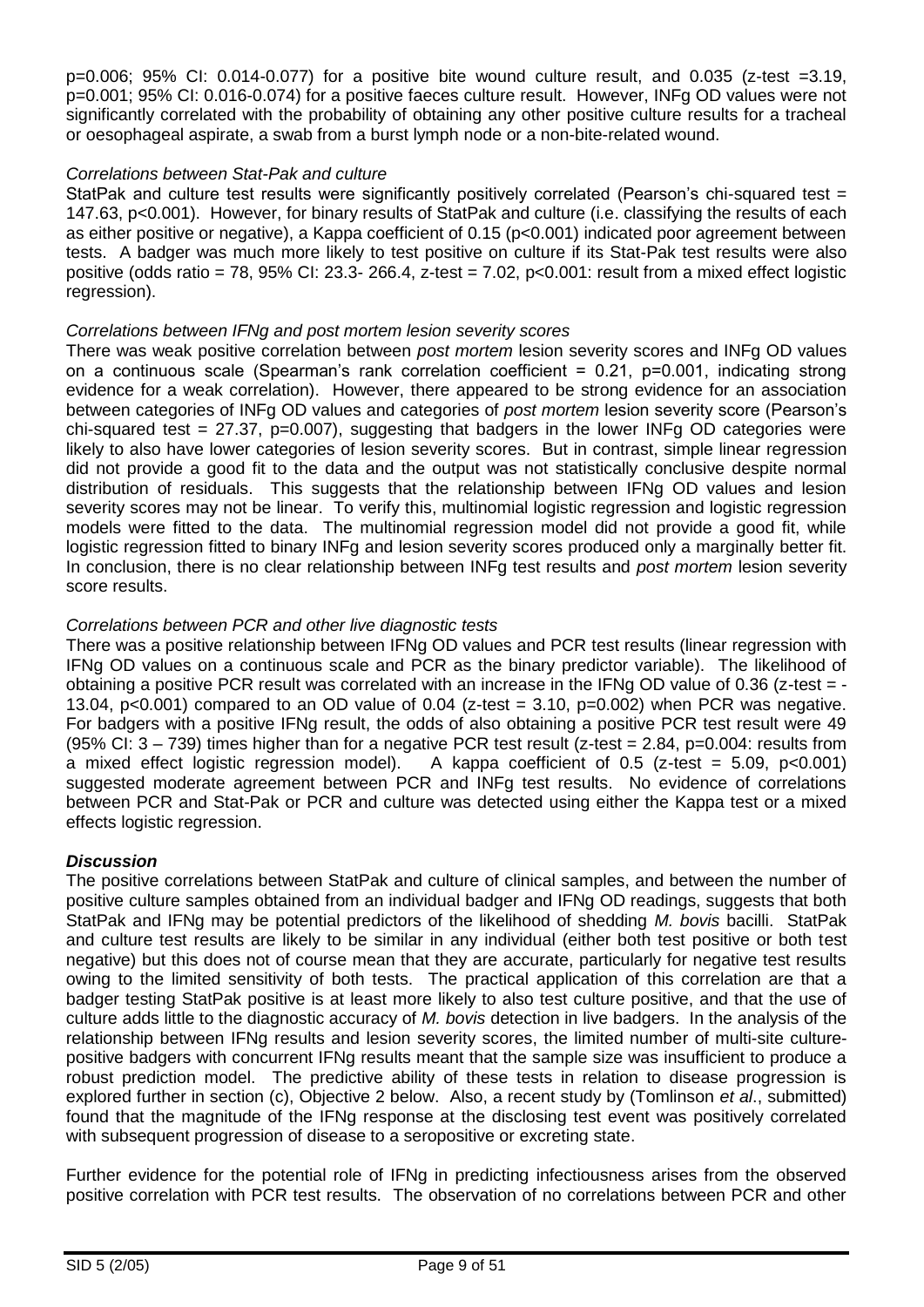diagnostic tests could be real or may be a product of the small sample size, as only 87 badgers were included in this analysis which was limited by the number of PCR results available.

The results presented here support the contention that immunology is a poor predictor of anticipated pathology, as there was no clear correlation between IFNg test results and the severity of lesions identified at an immediately subsequent *post mortem* examination. This may be partly related to the pathology scoring system being relatively crude, but is also affected by the skewed distribution of the data (as most badgers had no visible lesions). More valuable information might be obtainable from experimental studies where there may be opportunities to use a more sophisticated pathology score in combination with immunological tests. However, the major drawback of such an approach is that it would be performed in the context of artificial infection which may not replicate the pattern of lesions seen in naturally-acquired infections.

In conclusion, evidence was found for positive correlations between IFNg and all other tests. The strongest correlations appeared to be between IFNg and both StatPak and culture of clinical samples. The correlation between IFNg and *post mortem* lesion severity scores appeared weaker. These results, in combination with those presented below (section (c), Objective 2), indicate that IFNg may be the most useful test for predicting current and future infection with *M. bovis* in live badgers. However, specialist facilities and the incubation of stimulated T-cells for 16-24 hours are required to currently perform the IFNg test, which severely limits its value as a test for use in field interventions to control disease in badger populations.

### **(b). The value of diagnostic tests applied at the badger social group level**

#### *Introduction*

This series of analyses sought to investigate the predictive value of currently available diagnostic tests, when used both singly and in combination, to classify the infection status of badgers at a sett or social group level. This is a critical question for determining the potential value of existing tests to be used to identify infected badger social groups as part of any targeted intervention.

These analyses were theoretical simulations using diagnostic test performance values derived from the long-term study at WP where StatPak, IFNg and culture of clinical samples have been routinely applied to captured badgers with known affiliations to social groups. We sought to compare a range of sampling strategies in order to identify the optimum approach for detection of *M. bovis* infection at the badger sett or social group level using existing diagnostic tests. A critical component in these analyses is the performance of the diagnostic tests when used in isolation or in combination with one another. Test performance is therefore considered primarily in terms of the trade-off between sensitivity (the ability of a test to correctly identify true positive cases) and specificity (the ability of a test to correctly identify true negative cases). In order to replicate the likely scenario when trapping badgers to conduct diagnostic testing, we focused on determining the ability to correctly detect infection in social groups where not all badgers could be sampled. Analysis was conducted in two complementary stages, first by examining the performance of tests at the individual level, and then by examining the test characteristics when interpreted at the social group level.

#### *Methods*

This analysis took the form of a theoretical model where we simulated a range of approaches to examine how much each test result influenced the diagnosis of infection in groups of live badgers. This allowed us to therefore quantify the usefulness of each test in contributing to detection of infection at the sett or social group level. The sensitivity and specificity of each diagnostic test was estimated in the absence of knowledge of true infection status using Bayesian methods (Branscum *et al.*, 2005). Data were analysed using WinBUGS freeware (Spiegelhalter *et al.*, 1996) to run a Markov chain Monte Carlo model containing five over-dispersed chains. Priors for the sensitivity and specificity estimations of the three diagnostic tests were taken from Drewe *et al.* (2010). Prevalence was expected to vary over the study period and so was estimated on an annual basis using uniform (0, 1) priors. Estimates of sensitivity, specificity and prevalence were generated from 50,000 posterior samples collected after a burn-in of 5,000 iterations. Convergence was assessed by visual checking of trace plots of all chains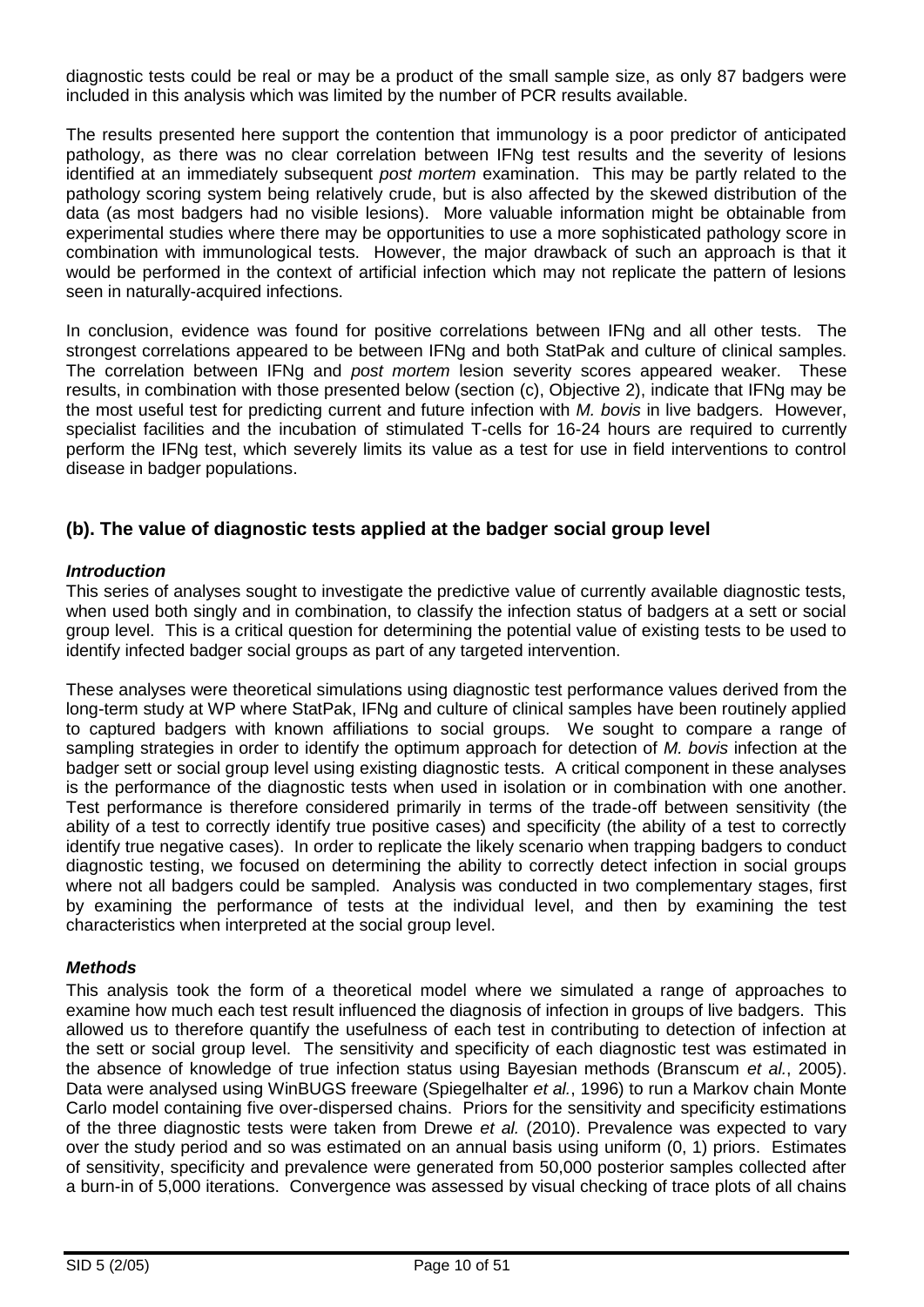for each parameter. Code from the UC Davis website<sup>1</sup> was used, modified to fit the assumption of independence between tests which was considered appropriate because each test detects a different biological marker (i.e. antibody, cytokine, or bacteria; Cousins and Florisson, 2005). For this analysis we used the WP dataset from July 2006 to October 2013, which represented 2,022 capture (sampling) events involving 541 individual badgers.

Diagnostic tests were interpreted in parallel, meaning that they were considered together and an animal was categorised as infected if one or more of the tests yielded a positive result. We also investigated serial interpretation of test results, where test results from the same animal at any given capture event needed to all be positive in order for the animal to be considered infected.

A sample size of 15 animals per 'sett' was chosen as the unit for analysis, as this was a sufficiently large number for use in the necessary calculations. In reality, this number is more likely to represent the total social group size (at the higher end of the expected range in high density populations) rather than the number of occupants of a single sett. The average number of badgers per social group in Woodchester Park has been estimated at 9.4 (range 4.9-12.4; Delahay *et al*., 2013) and so in reality two main setts in close proximity may be considered together as the unit for this analysis. Results of tests were interpreted at an aggregated rather than an individual animal level, meaning that two or more badgers in a sett (or cluster of setts) would need to test positive in order for it to be considered infected. This threshold was chosen due to the limited specificity of tests, and hence it reduced the chances of incorrectly identifying a sett as positive when, in fact, there were no truly infected animals present (see also Woodroffe *et al*., 1999).

The performance of combinations of diagnostic tests was examined across a range of values for TB prevalence from 10% to 50%. Thus the 'true' number of infected individuals used for comparison in each case was calculated by multiplying each prevalence level, at intervals of 10%, by the number of badgers in the social group. This 'true' number of infected animals represents the situation that would be seen if the diagnostic tests were perfectly accurate (i.e. 100% sensitive and 100% specific).

The influence of the proportion of badgers trapped on diagnostic accuracy was another important consideration, so we tested the effects of a range of trapping efficiency values (10% to 100%). The results from various combinations of tests were assessed by comparing the numbers of infected animals identified by each combination of tests to the 'true' number of infected animals in the social group (estimated at varying prevalence intervals, and each time assuming 15 animals per social group as the unit of study).

Finally, we used an alternative complementary approach to examine the accuracy of the testing regime at the social group level, by calculating the herd sensitivity and herd specificity; these are epidemiological terms which refer to the ability of test(s) to correctly identify infected groups as positive and uninfected groups as negative (Dohoo *et al.* 2009). In this application, 'herd' refers to a badger social group, 'herd sensitivity' refers to the ability of diagnostic test(s) to correctly identify badger groups infected with *M. bovis*, and 'herd specificity' refers to their ability to correctly identify uninfected badger groups. Herd-level sensitivity is calculated when individual animal test results are interpreted at an aggregated (group) level. A certain (stated) number of animals need to test positive in order for the herd to be considered positive.

Herd-level sensitivities and specificities were calculated as follows (from Dohoo *et al.,* 2009):

| $AP = P * Se + (1 - P)(1 - Sp)$                                                                         | (Equation 1) |
|---------------------------------------------------------------------------------------------------------|--------------|
| $HSe = 1 - \sum_{0}^{k-1} * C_{k-1}^{n} * AP^{k-1} * (1 - AP)^{n-(k-1)}$                                | (Equation 2) |
| $HSp = Spn$ , when $k = 1$                                                                              | (Equation 3) |
| $HSp = \sum_{0}^{k-1} {\mathcal{K}}_{k-1}^{n} * (Sp)^{n-(k-1)} * (1 - Sp)^{(k-1)}, \text{ when } k > 1$ | (Equation 4) |

<sup>&</sup>lt;sup>1</sup><http://www.epi.ucdavis.edu/diagnostictests/2dep1ind3t2p.html> (accessed on 10 March 2014)

l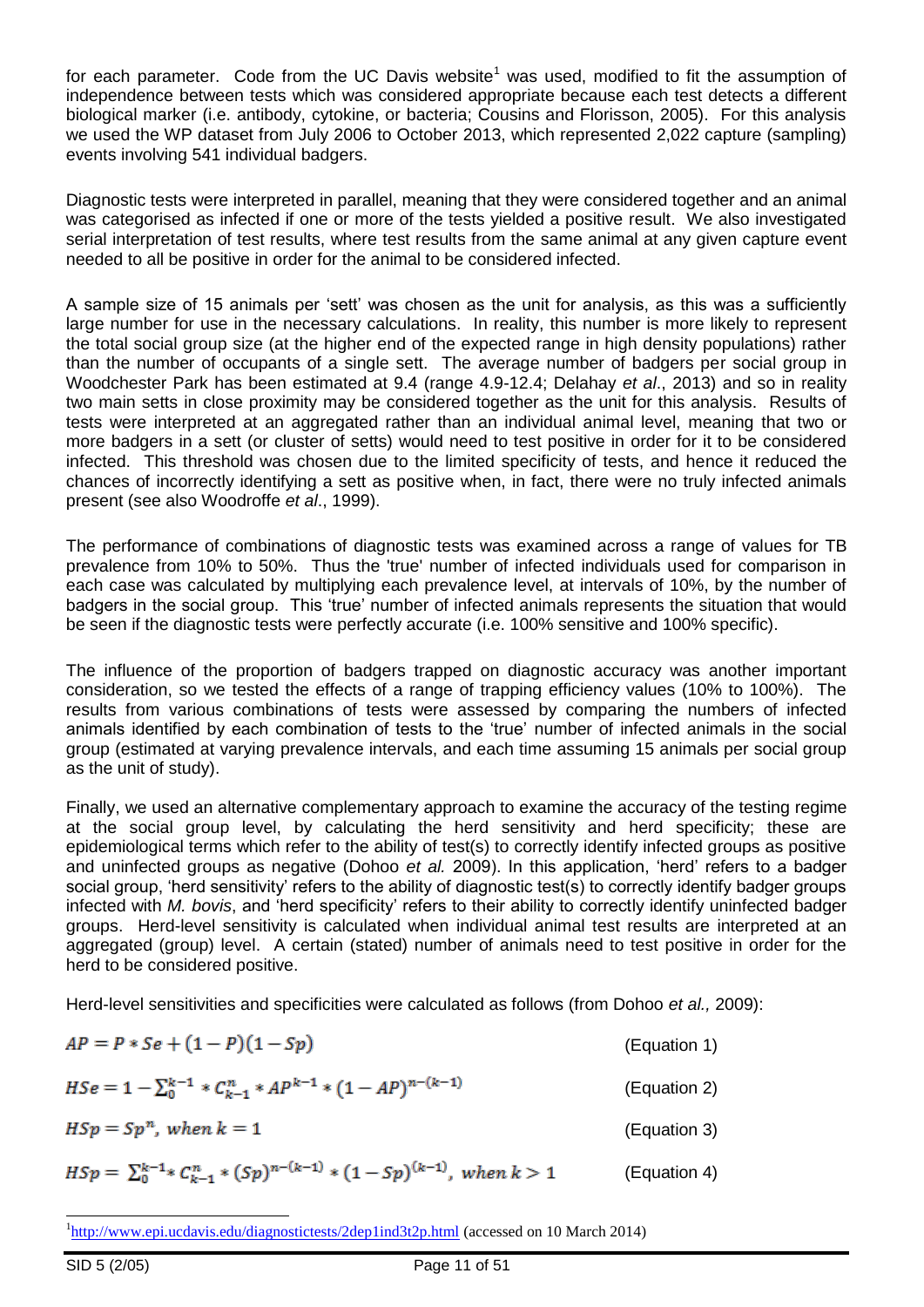### Where:

*AP* = the apparent prevalence (refers to the proportion of animals testing positive which is usually not the same as the proportion of animals actually infected, due to false negative and false positive results).

*P* = the true prevalence.

- *Se* = the sensitivity of a diagnostic test (or combination of tests).
- *Sp* = the specificity of a diagnostic test (or combination of tests).
- *HSe =* the herd-level sensitivity (ability to detect infected groups).
- $k =$  the threshold number of animals required to test positive in order to consider the badger social group to be infected.
- $n =$  the number of animals tested.
- $C_{k}^{n}$  = the number of combinations of k positives when n animals are tested.
- $HSp$  = the herd-level specificity (ability to correctly identify uninfected groups). HSp is calculated assuming infection is absent (equations 3 and 4).

As can be seen from the formulae, the value of HSe is directly dependent on both the apparent prevalence and the number of animals tested. Conversely, HSp does not depend on infection prevalence, but is only sensitive to the number of animals tested and the chosen threshold number of animals required to test positive in order for a social group to be considered infected.

The following range of parameters was used for calculating the accuracy of diagnosis of *M. bovis* infection at the badger social group level:

- 1. Values of apparent prevalence ranged from 11% to 52%. These figures equate to a true prevalence range of 10% to 50%.
- 2. Social group size was set at 15 badgers, with the number of animals sampled per group ranging from 2 to 15.
- 3. The number of animals required to test positive in order for the herd (social group) to be considered positive ranged from 1 to 3.

### *Results*

The sensitivity and specificity of each diagnostic test for diagnosing *M. bovis* infection in live badgers, estimated using Bayesian methods in the absence of knowledge of individuals' true infection status, are presented in Table 4.

### *Ability of each diagnostic test to detect infection at the social group level*

Initially, tests were evaluated using a theoretical TB prevalence of 20% and a social group size of 15 animals. Under these assumptions, none of the tests when used singly was able to correctly identify all infected animals in the social group (Figure 2). However, in a scenario where the threshold for a sett to be categorised as positive was for two individuals to be detected as test positive, then StatPak appears able to detect infection at the group level if 90% of badgers are tested, and IFNg appears able to detect infection at the group level if 100% of badgers are tested. Within the parameters of this analysis, culture was not able to detect any infected animal (Figure 2).

In contrast, when all three diagnostic tests were interpreted in parallel at the sett level, a social group could be correctly identified as infected if only 50% of the animals were tested (0.5 on the x-axis in Figure 3). Two combinations of multiple tests [(Stat-Pak + INFg) and (Stat-Pak + INFg + Culture)] produced virtually identical results (top two lines – orange and brown – in Figure 1). This suggests that the addition of culture adds little to the diagnostic accuracy of the remaining tests for TB in live badgers.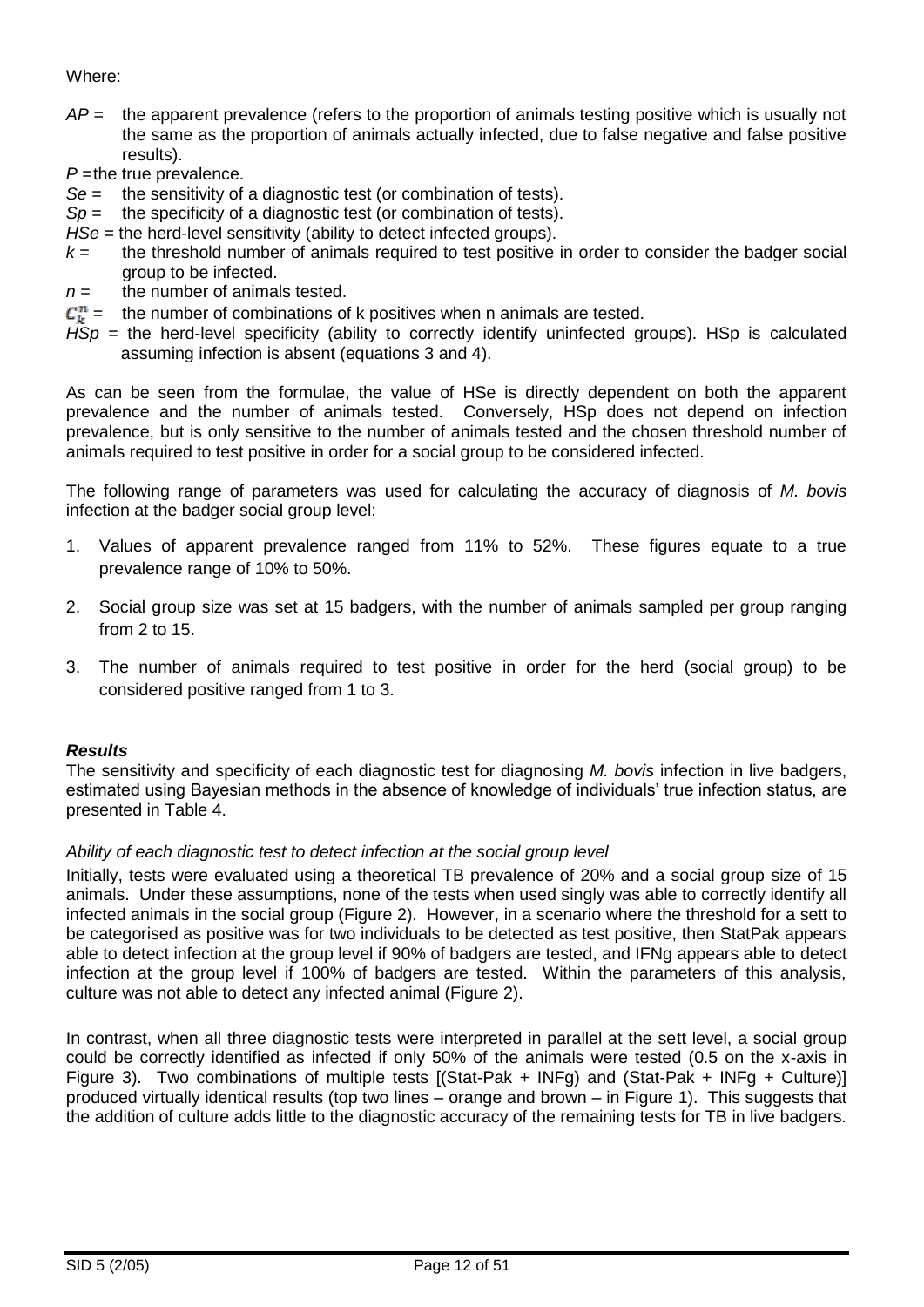**Table 4.** Estimated values for the sensitivity (Se) and specificity (Sp) of three diagnostic tests for the detection of *M. bovis* infection in live badgers, when used in isolation and in combination. Values estimated from empirical diagnostic test results from 2,022 sampling events involving 541 individual badgers trapped at Woodchester Park from July 2006 to October 2013.

| <b>Diagnostic</b><br>approach      | <b>Combination of tests</b> | <b>Sensitivity</b><br>(95% CI) | <b>Specificity</b><br>(95% CI) | <b>Note</b>    |
|------------------------------------|-----------------------------|--------------------------------|--------------------------------|----------------|
| (a) Use of each test<br>on its own | Stat-Pak                    | 0.58<br>$(0.53 - 0.63)$        | 0.97<br>$(0.93 - 0.99)$        | 1              |
|                                    | <b>INFg</b>                 | 0.52<br>$(0.46 - 0.63)$        | 0.97<br>$(0.94 - 0.99)$        |                |
|                                    | Culture                     | 0.08<br>$(0.06 - 0.11)$        | 1.00<br>$(0.99 - 1.00)$        | 1              |
| (b) Use of two or                  | INFg + Culture              | 0.55                           | 0.97                           | $\overline{2}$ |
| three tests<br>together (parallel  | Stat-Pak + Culture          | 0.61                           | 0.97                           | $\overline{2}$ |
| interpretation)                    | Stat-Pak + INFg             | 0.79                           | 0.94                           | $\overline{2}$ |
|                                    | Stat-Pak + INFg + Culture   | 0.81                           | 0.94                           | 3              |
| (c) Use of two or                  | INFg + Culture              | 0.04                           | 1.00                           | 4              |
| three tests<br>together (serial    | Stat-Pak + Culture          | 0.04                           | 1.00                           | 4              |
| interpretation)                    | Stat-Pak + INFg             | 0.30                           | 1.00                           | 4              |
|                                    | Stat-Pak + INFg + Culture   | 0.02                           | 1.00                           | 5              |

Notes

1. Values estimated from the Woodchester Park dataset (2022 capture and sampling events involving 541 individual badgers from July 2006 to October 2013) using a Bayesian approach (Drewe *et al.,* 2010).

- 2. Values obtained by using formulae for two tests from Dohoo *et al.* (2009):  $Se<sub>parallel</sub> = 1 - (1-Se<sub>x</sub>) * (1-Se<sub>y</sub>)$
- Sp*parallel* = Sp<sup>x</sup> \* Sp<sup>y</sup> 3. Values obtained by using formulae for three tests from Dohoo *et al.* (2009):  $Se_{parallel} = 1 - (1 - Se_x) * (1 - Se_y) * (1 - Se_z)$  $Sp<sub>parallel</sub> = Sp<sub>x</sub> * Sp<sub>y</sub> * Se<sub>z</sub>$
- 4. Values obtained by using formulae for two tests from Dohoo *et al.* (2009):  $Se<sub>series</sub> = Se<sub>x</sub> * Se<sub>y</sub>$  $Sp<sub>series</sub> = 1 - (1 - Sp<sub>x</sub>) * (1-Sp<sub>v</sub>)$

5. Values obtained by using formulae for three tests from Dohoo *et al.* (2009):  $Se<sub>series</sub> = Se<sub>x</sub> * Se<sub>y</sub> * Se<sub>z</sub>$ 

## $Sp<sub>series</sub> = 1 - (1 - Sp<sub>x</sub>) * (1 - Sp<sub>v</sub>) * (1 - Se<sub>z</sub>)$

## *Impact of prevalence on test performance*

Given the requirement that two or more badgers must test positive in order for an infected social group to be correctly identified as infected, StatPak could achieve this but only when a large proportion of the group were sampled and prevalence was high (Figure 3a). For example, if prevalence was 20%, then the entire social group would need to be sampled in order to be able to achieve the required number of badgers testing positive. The sample size required reduces as prevalence increases so at 30% prevalence, two thirds of the group would need to be tested, at 40% prevalence, half the group would need to be tested and at 50% prevalence, 40% of the group would need to be tested. Where prevalence was less than 20%, Stat-Pak was unable to correctly identify an infected social group (Figure 3a).

Diagnostic ability was improved by combining StatPak with IFNg. In this scenario, both tests were run on every sampled animal and if either or both tests gave a positive result then it would be considered positive. The same requirement was used that two or more badgers must test positive in order for a social group to be correctly identified as infected. The combination of INFg and Stat-Pak was able to correctly identify social group-level infection status at any prevalence level, but only when at least 90% of badgers in a social group were tested. The main advantage of using both tests together over using StatPak alone was that a social group could be correctly identified as infected at lower (but not very low) prevalence levels (Figure 3b). Hence, whereas StatPak on its own was unable to correctly identify an infected social group where the background prevalence was less than 20%, even if the entire social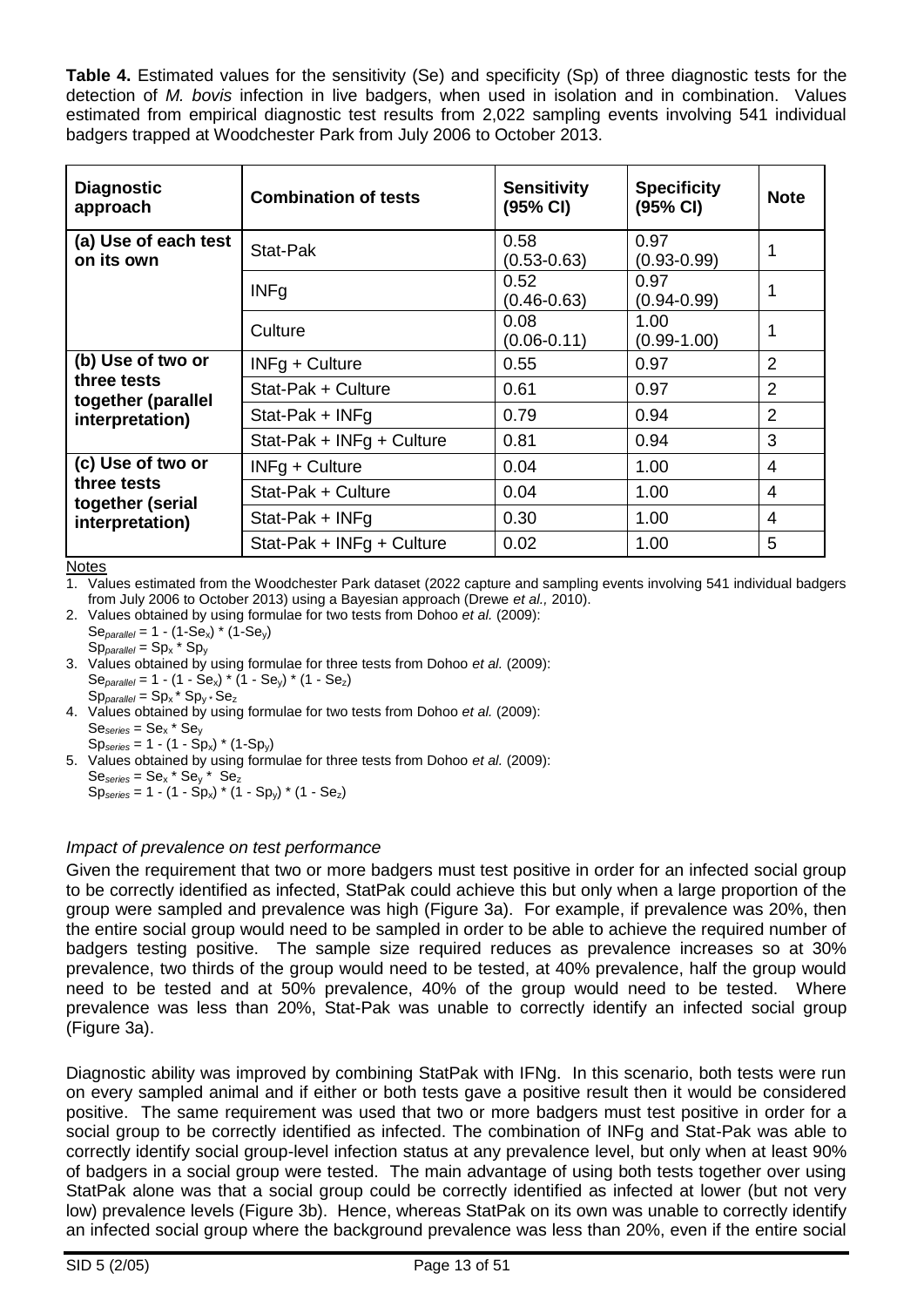group was tested, the addition of IFNg meant that an infected group could be detected even when the prevalence was as low as 10%. Furthermore, using this combination of tests an infected group could be correctly identified when prevalence was 20% even when only half of the group were tested (compared to the requirement to test the entire group if using StatPak alone). At 30% prevalence, one third of the group would need to be tested (compared to two thirds of the group with StatPak alone), at 40% prevalence, one quarter of the group would need to be tested (compared to half of the group with StatPak alone), and at 50% prevalence, 20% of the group would need to be tested (compared to 40% of the group with StatPak alone). However, if prevalence dropped below 10%, then the entire social group would need to be sampled in order to be able to achieve the required number of badgers testing positive when using StatPak and IFNg in combination (Figure 3b).

**Figure 2.** The comparative ability of three diagnostic tests, when used singly and in combination (parallel interpretation) to detect TB infected badger social groups. In this example, there are three truly infected animals in a social group of 15 badgers (20% prevalence). The IFNg test when used in isolation identified the correct number of infected animals if 70% or more of the social group were tested. Combined use of StatPak and IFNg tests identified the social group as infected if 10% or more of the group were tested, and identified the correct number of infected badgers if 30% or more were tested. Under these assumptions, none of the tests when used in isolation was able to correctly identify all infected animals in the social group. In contrast, when StatPak and IFNg test results are interpreted in parallel at the social group level, a group may be correctly identified as infected if only 50% of the animals were tested. The addition of culture adds very little to the diagnostic accuracy. Results shown are theoretical simulations based on empirical data for StatPak, IFNg and culture test results from 2,022 sampling events involving 541 individual badgers trapped at Woodchester Park from July 2006 to October 2013.

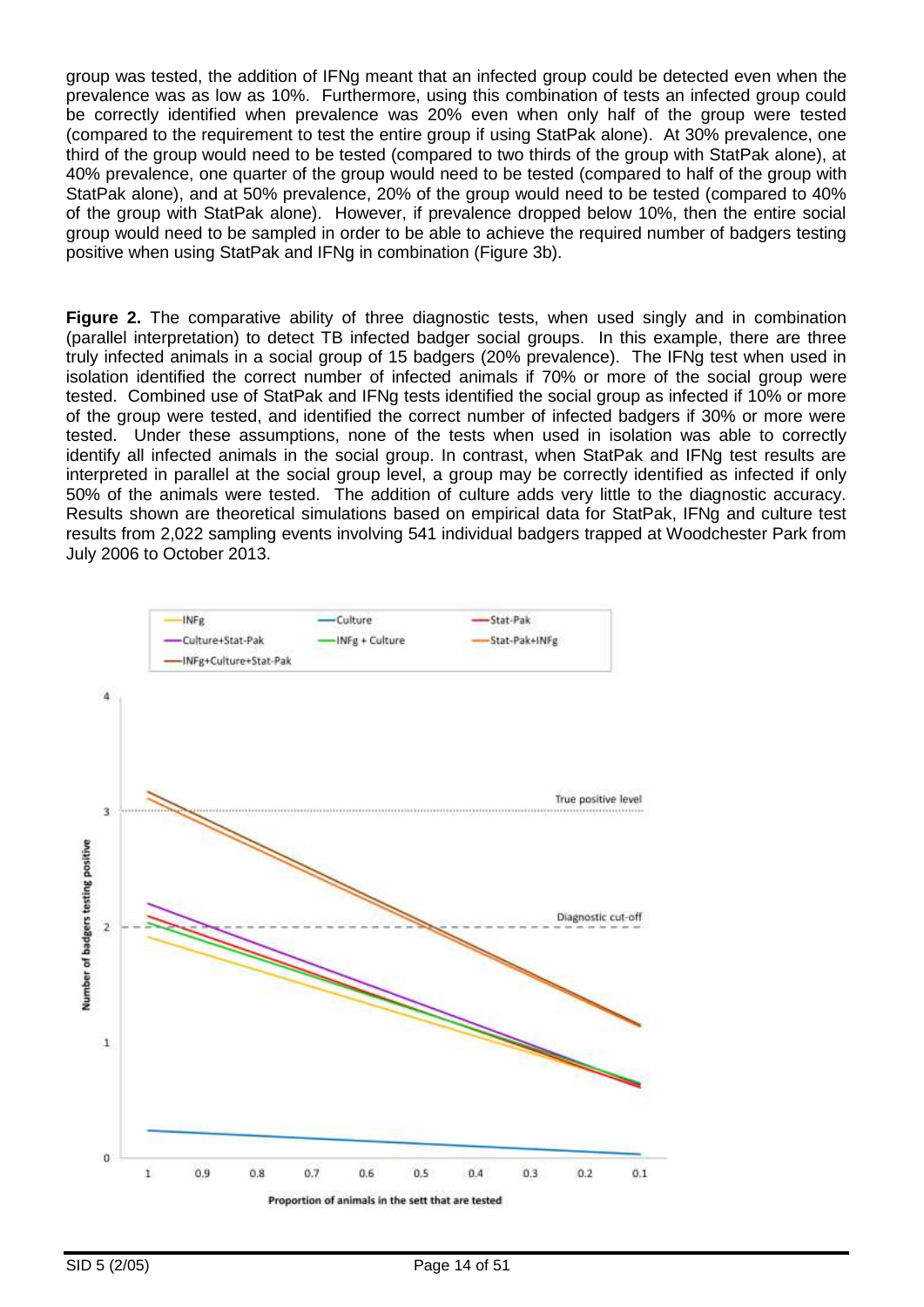**Figure 3.** The influence of TB prevalence and the proportion of a badger group that is sampled, on the ability of diagnostic tests to identify infected badger groups. Graphs show the number of badgers identified as test positive across different values of background TB prevalence, using (a) StatPak in isolation, and (b) StatPak and INFg tests in combination (where both tests are run on every sampled animal and a positive diagnosis is made if one or both tests gives a positive result). Two animals testing positive was the threshold used for identifying infection in a social group of 15 animals. The combination of INFg and StatPak was able to correctly identify group-level infection status at any prevalence level but only when at least 90% of badgers in a social group were tested. In contrast, StatPak alone was unable to correctly identify an infected social group where the background prevalence was less than 20%, even if the entire group was tested. The addition of IFNg meant that infection could be detected where prevalence was as low as 10%. Results shown are theoretical simulations based on empirical data on StatPak, IFNg and culture test results from 2,022 sampling events involving 541 individual badgers trapped at Woodchester Park from July 2006 to October 2013.

(a) Number of badgers in a social group testing positive when using Stat-Pak as the sole method of diagnosis





(b) Number of badgers in a social group testing positive when using Stat-Pak and INFg in combination

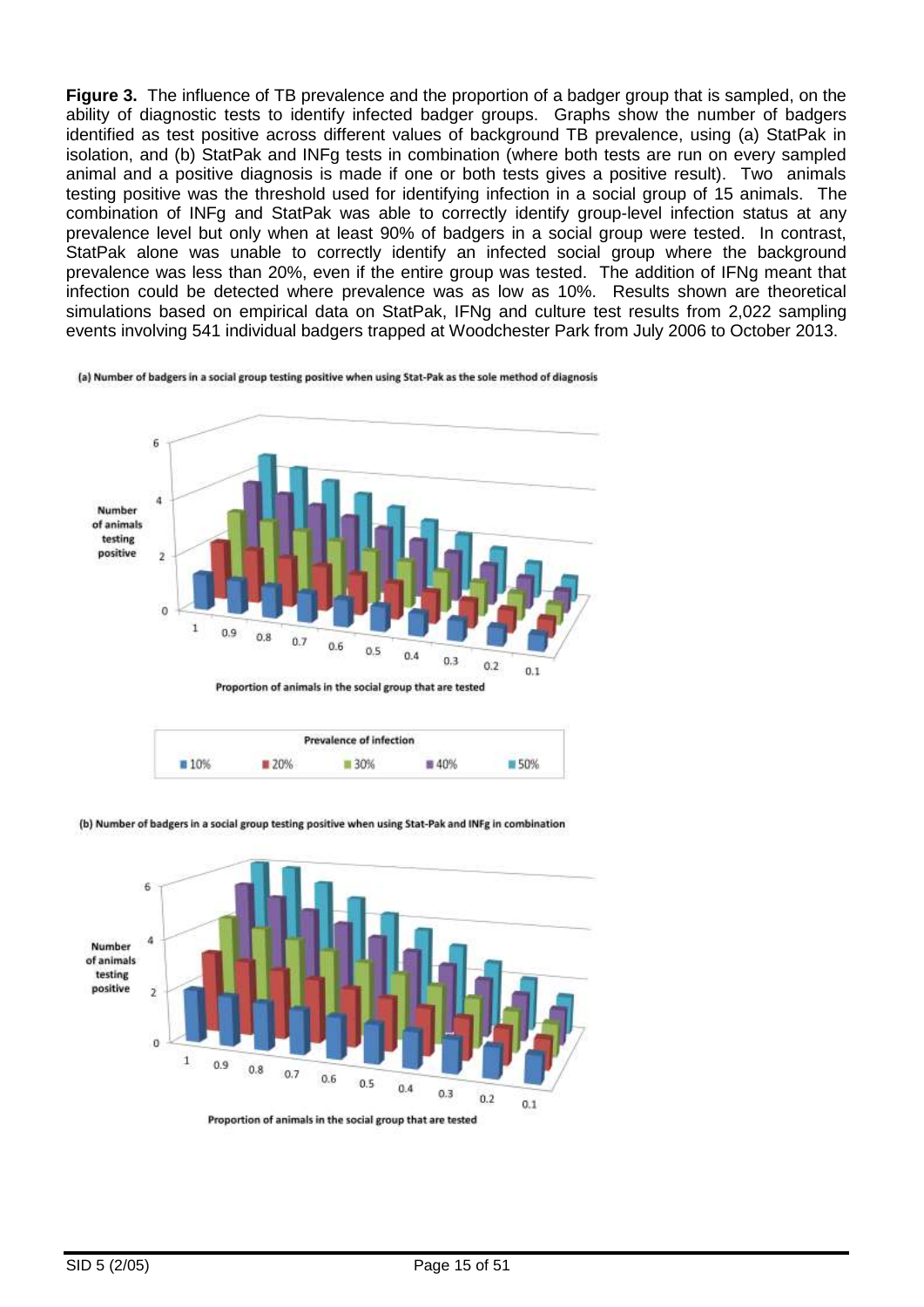#### *Impact of false positive results*

It is important to note that because of the imperfect specificity of the tests some test positives are likely to in reality be uninfected false positives, and the impact of this potential problem increases as both (1) the prevalence decreases (resulting in a reduction in the positive predictive value, defined as the proportion of positive test results that are true positives) and (2) the proportion of the social group that is sampled decreases. For example, at a relatively high prevalence level of 50%, if 100% of a social group was tested, only 1 in 20 badgers that test positive would be false positives. At 20% prevalence the false positive rate rises to 1 in 5 test-positive badgers, and when prevalence is 10% and below, the false positive rate is 1 in 3 test-positive badgers. The impact of false positive results increased as the proportion of the social group that was tested decreased, such that with a prevalence level of 20% the false positive rate would be 1 in 4 test-positive badgers if 70% of the group were tested, 1 in 3 test-positives if 50% were tested and 1 in 2 test-positives where only 30% of the group was tested.

#### *Herd-level sensitivity*

The highest values of HSe for StatPak and INFg when used singly or combined in parallel were observed for the highest values of prevalence and for the highest proportion of badgers tested (Figure 4).

**Figure 4.** Effects of infection prevalence and the proportion of a badger group that is sampled on test sensitivity at the herd-level. In this example, a diagnosis of infection is based on the combined use of StatPak and IFNg in parallel with a threshold of two animals required to test positive for a social group to be considered infected. Results shown are theoretical simulations based on empirical data on StatPak, IFNg and culture test results from 2,022 sampling events involving 541 individual badgers trapped at Woodchester Park from July 2006 to October 2013.



The highest HSe values were obtained when a single badger was required to test positive, but this was at the expense of reduced specificity (i.e. there was an increased risk of incorrectly declaring an uninfected social group as infected). Increasing the threshold for a positive diagnosis at the group level (i.e. more badgers are required to test positive before a group is considered infected) reduced the chance of false positives but also led to lower herd-level sensitivity (Table 5).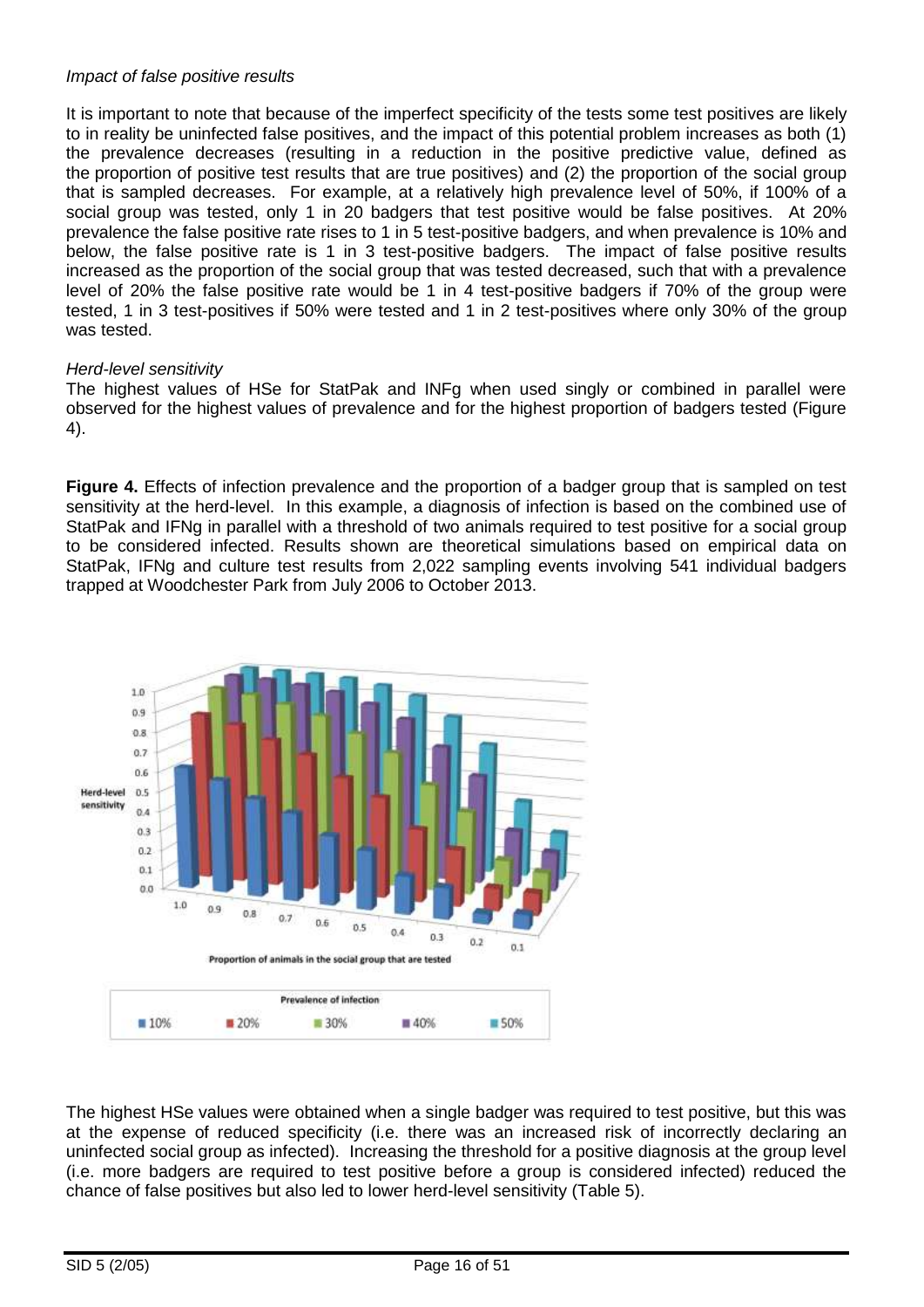**Table 5.** Variation in herd-level sensitivity values with different combinations of true infection prevalence, the proportion of animals tested, and selected cut-offs for concluding that a social group is infected, calculated using the combined use of StatPak and IFNg with their results interpreted in parallel.

| Figures quoted are herd-   |                              | Proportion of animals in the social group that are tested |      |      |      |      |      |      |      |      |      |
|----------------------------|------------------------------|-----------------------------------------------------------|------|------|------|------|------|------|------|------|------|
| level sensitivity values   |                              | 1.0                                                       | 0.9  | 0.8  | 0.7  | 0.6  | 0.5  | 0.4  | 0.3  | 0.2  | 0.1  |
| <b>Threshold</b>           | <b>Prevalence</b><br>$(\% )$ |                                                           |      |      |      |      |      |      |      |      |      |
| positive                   | 50                           | 1.00                                                      | 1.00 | 1.00 | 1.00 | 0.99 | 0.98 | 0.96 | 0.92 | 0.81 | 0.57 |
| animal                     | 40                           | 1.00                                                      | 1.00 | 0.99 | 0.99 | 0.98 | 0.96 | 0.93 | 0.86 | 0.73 | 0.48 |
| required                   | 30                           | 0.99                                                      | 0.99 | 0.98 | 0.97 | 0.95 | 0.92 | 0.86 | 0.77 | 0.63 | 0.39 |
|                            | 20                           | 0.97                                                      | 0.96 | 0.94 | 0.91 | 0.88 | 0.83 | 0.75 | 0.65 | 0.50 | 0.30 |
|                            | 10                           | 0.89                                                      | 0.86 | 0.82 | 0.78 | 0.73 | 0.66 | 0.58 | 0.48 | 0.35 | 0.19 |
| positive<br>$\overline{2}$ | 50                           | 1.00                                                      | 0.99 | 0.99 | 0.98 | 0.95 | 0.91 | 0.81 | 0.68 | 0.39 | 0.24 |
| animals                    | 40                           | 0.99                                                      | 0.98 | 0.96 | 0.93 | 0.88 | 0.82 | 0.69 | 0.55 | 0.29 | 0.20 |
| required                   | 30                           | 0.95                                                      | 0.93 | 0.89 | 0.85 | 0.77 | 0.69 | 0.54 | 0.42 | 0.19 | 0.15 |
|                            | 20                           | 0.85                                                      | 0.81 | 0.75 | 0.69 | 0.59 | 0.51 | 0.36 | 0.28 | 0.11 | 0.11 |
|                            | 10                           | 0.62                                                      | 0.57 | 0.49 | 0.44 | 0.35 | 0.29 | 0.19 | 0.15 | 0.05 | 0.07 |
| 3<br>positive              | 50                           | 0.98                                                      | 0.97 | 0.94 | 0.90 | 0.82 | 0.73 | 0.51 | 0.40 | 0.08 | 0.00 |
| animals<br>required        | 40                           | 0.94                                                      | 0.92 | 0.86 | 0.80 | 0.69 | 0.60 | 0.40 | 0.36 | 0.13 | 0.13 |
|                            | 30                           | 0.84                                                      | 0.79 | 0.70 | 0.63 | 0.49 | 0.42 | 0.22 | 0.21 | 0.02 | 0.06 |
|                            | 20                           | 0.63                                                      | 0.58 | 0.47 | 0.42 | 0.28 | 0.25 | 0.11 | 0.14 | 0.01 | 0.06 |
|                            | 10                           | 0.33                                                      | 0.30 | 0.21 | 0.20 | 0.11 | 0.12 | 0.04 | 0.08 | 0.00 | 0.05 |

Herd-level sensitivity was higher when StatPak and IFNg were interpreted in parallel, than when either of these tests was used individually. This difference was most pronounced at lower levels of *M. bovis* prevalence (Figure 5).

### *Herd-level specificity*

Values of HSp provide information on how often a typical social group of badgers will incorrectly be declared infected when in fact it is disease-free, using diagnostic test(s) with a given HSe. Herd-level specificity was calculated using the same scenarios as for HSe, but this time assuming that infection is absent (HSp does not vary with prevalence).

Values of HSp increased as the threshold number of badgers required to test positive increased. For example, when interpreting StatPak and IFNg in parallel (when 50% of the social group was tested), the group would be incorrectly declared as infected 38% of the time when using a threshold of just one badger required to test positive, but only 9% of the time if at least two positive animals were required (Table 6). Conversely, HSp decreased as the proportion of the social group that was tested increased (recall that HSp is calculated assuming the absence of infection, hence any positive results are considered false positives and the frequency with which they occur increases with sample size). High values of HSp (greater than 95%) were obtained when 40% of the social group were tested and a threshold of two positive badgers was used (Table 6 and Figure 6).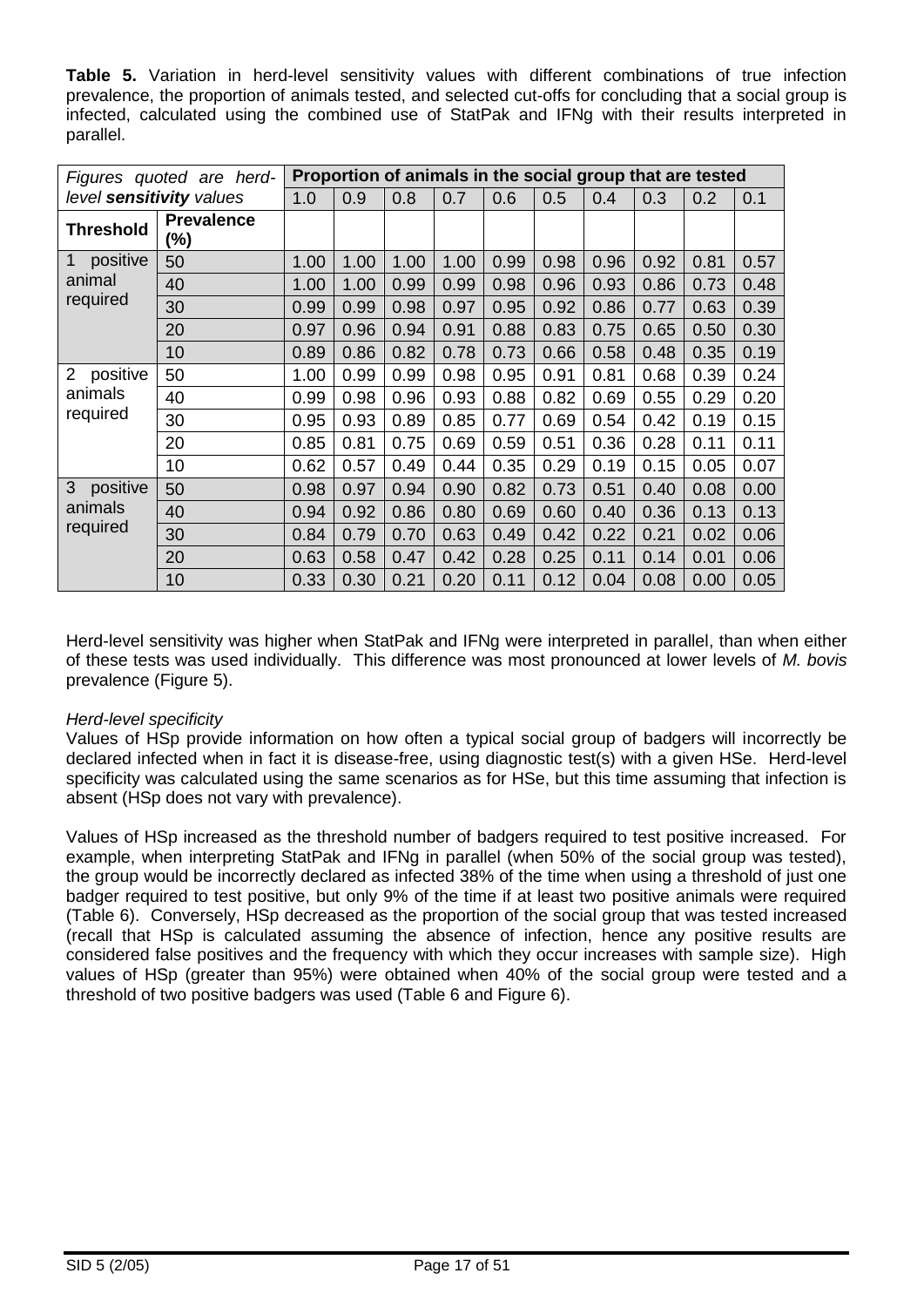**Figure 5.** Effects of three different methods of diagnosis on the herd-level sensitivity across a range of infection prevalence values. The scenario shown is based on 50% of badgers in a social group being tested, with a threshold of two animals required to test positive for the group to be considered infected. Results shown are theoretical simulations based on empirical data on StatPak, IFNg and culture test results from 2,022 sampling events involving 541 individual badgers trapped at Woodchester Park from July 2006 to October 2013.



**Table 6.** Variation in herd-level specificity values with different combinations of the proportion of animals tested and selected thresholds for concluding that a social group is infected, calculated using StatPak and IFNg results interpreted in parallel. Note that these values were consistent across all levels of infection prevalence.

| Figures quoted are herd-    | Proportion of animals in the social group that are tested |     |                                                                       |     |     |     |                  |                  |                  |     |
|-----------------------------|-----------------------------------------------------------|-----|-----------------------------------------------------------------------|-----|-----|-----|------------------|------------------|------------------|-----|
| level specificity values    | 1.0                                                       | 0.9 | 0.8                                                                   | 0.7 | 0.6 | 0.5 | $\overline{0.4}$ | $\overline{0.3}$ | $\overline{0.2}$ | 0.1 |
| <b>Threshold</b>            |                                                           |     |                                                                       |     |     |     |                  |                  |                  |     |
| 1 positive animal required  |                                                           |     | $0.39$   0.43   0.47   0.51   0.57   0.62   0.68   0.75   0.83   0.91 |     |     |     |                  |                  |                  |     |
| 2 positive animals required |                                                           |     | $0.77$   0.79   0.83   0.85   0.90   0.91   0.95   0.95   0.99   0.97 |     |     |     |                  |                  |                  |     |
| 3 positive animals required |                                                           |     | $0.94$   0.93   0.97   0.95   0.99   0.96   1.00   0.97   1.00   0.97 |     |     |     |                  |                  |                  |     |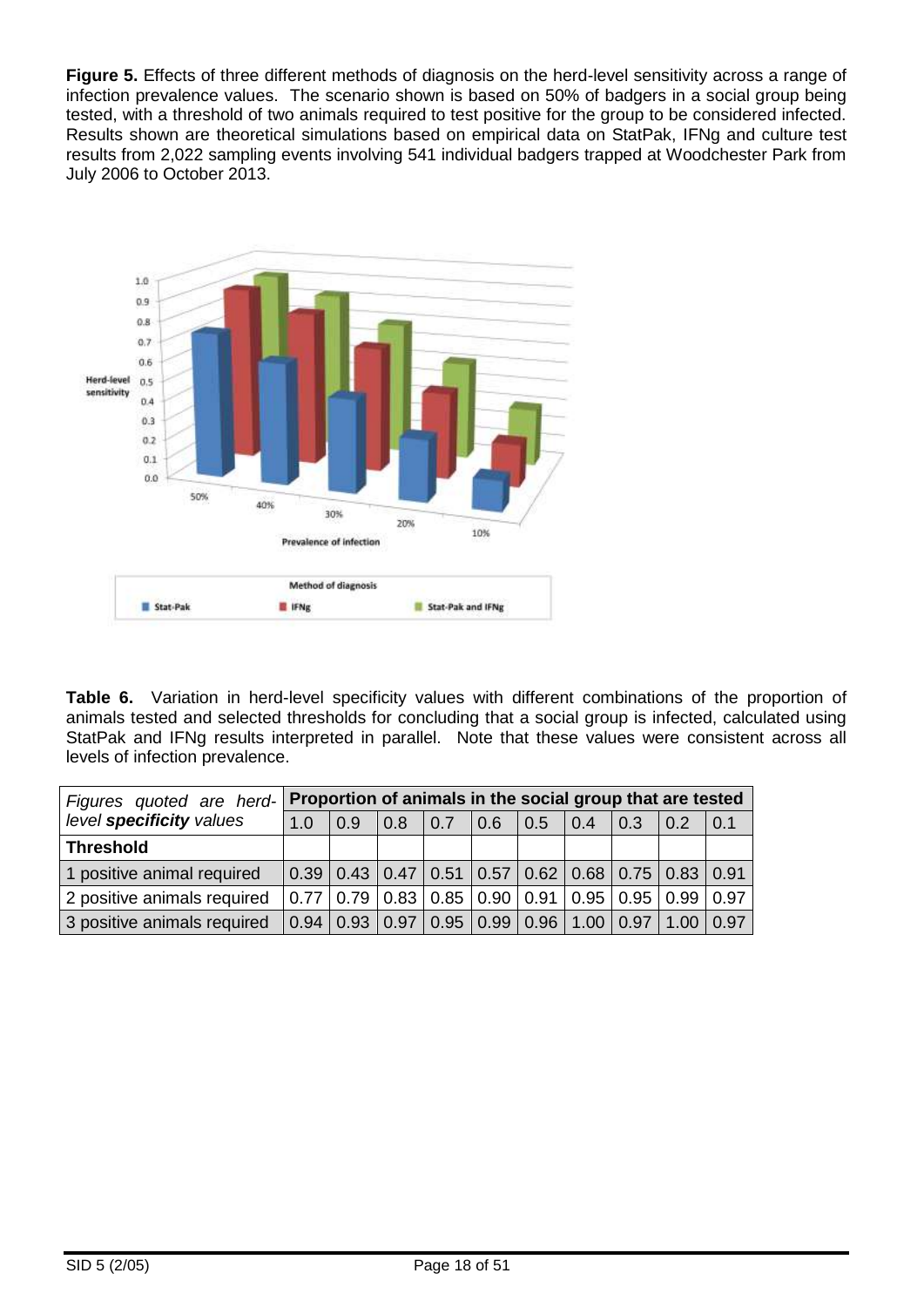**Figure 6.** The influence of the proportion of a badger group that is sampled and the choice of test(s) on herd-level specificity. In this example, a threshold of two animals testing positive is required for a social group to be considered infected. Results shown are theoretical simulations based on empirical data on StatPak, IFNg and culture test results from 2,022 sampling events involving 541 individual badgers trapped at Woodchester Park from July 2006 to October 2013.



The HSp achieved when using StatPak and IFNg tests together and interpreting results in parallel was lower than the HSp for either test when used on its own at any threshold value (Figure 6). The opposite was true if the two tests were used together but the results were interpreted in series (i.e. both tests needing to be positive for an animal to be considered infected) due to the perfect specificity of this diagnostic approach (Table 4). However, the absence of false positives comes at the expense of a high probability of false negative results (i.e. reduced sensitivity resulting in missing cases of true infection: Table 4).

### *Discussion*

On the basis of the calculations presented here, the sensitivity of StatPak, IFNg and culture of clinical samples was low when each test was used in isolation. For culture of clinical samples collected from live badgers, the sensitivity was estimated to be very low (less than 10%), for StatPak it was 58% and for IFNg it was 51%. Thus even the most sensitive test (StatPak) would be expected to miss 4 out of every 10 infected badgers. This level of false negative results would be expected to seriously limit the effectiveness of any disease control programme which aimed to use the StatPak as the sole means of detecting infection in live badgers.

It should be noted that the method of estimating the sensitivity and specificity of each diagnostic test (Bayesian latent class analysis: Branscum *et al.*, 2005) did not require knowledge of the true infection status. The figures quoted in the present study can be considered an update on the estimates previously published by Drewe *et al*. (2010) which were based on the same methods and used the same model priors. There are two notable differences in the estimates produced in the current study from those reported previously by Drewe *et al*. (2010) and Chambers *et al.* (2009), who calculated sensitivity and specificity by comparing test results to culture of *M. bovis* from necropsy tissues. Firstly, in the current analyses the StatPak is estimated to be slightly more sensitive than previously calculated (i.e. 58% in the current analyses vs 50% in Drewe *et al*. (2010) and 50% (adults) and 56% (cubs) in Chambers *et al.* (2009)). Secondly, the sensitivity of the IFNg test in the present study is estimated to be markedly lower than previously calculated (i.e. 52% in the current analyses vs 80% in Drewe *et al*. (2010) and 85% (adults) and 57% (cubs) in Chambers *et al.* (2009)). The likely explanation for differences between the findings of Drewe *et al*. (2010) and those of the current study is that the former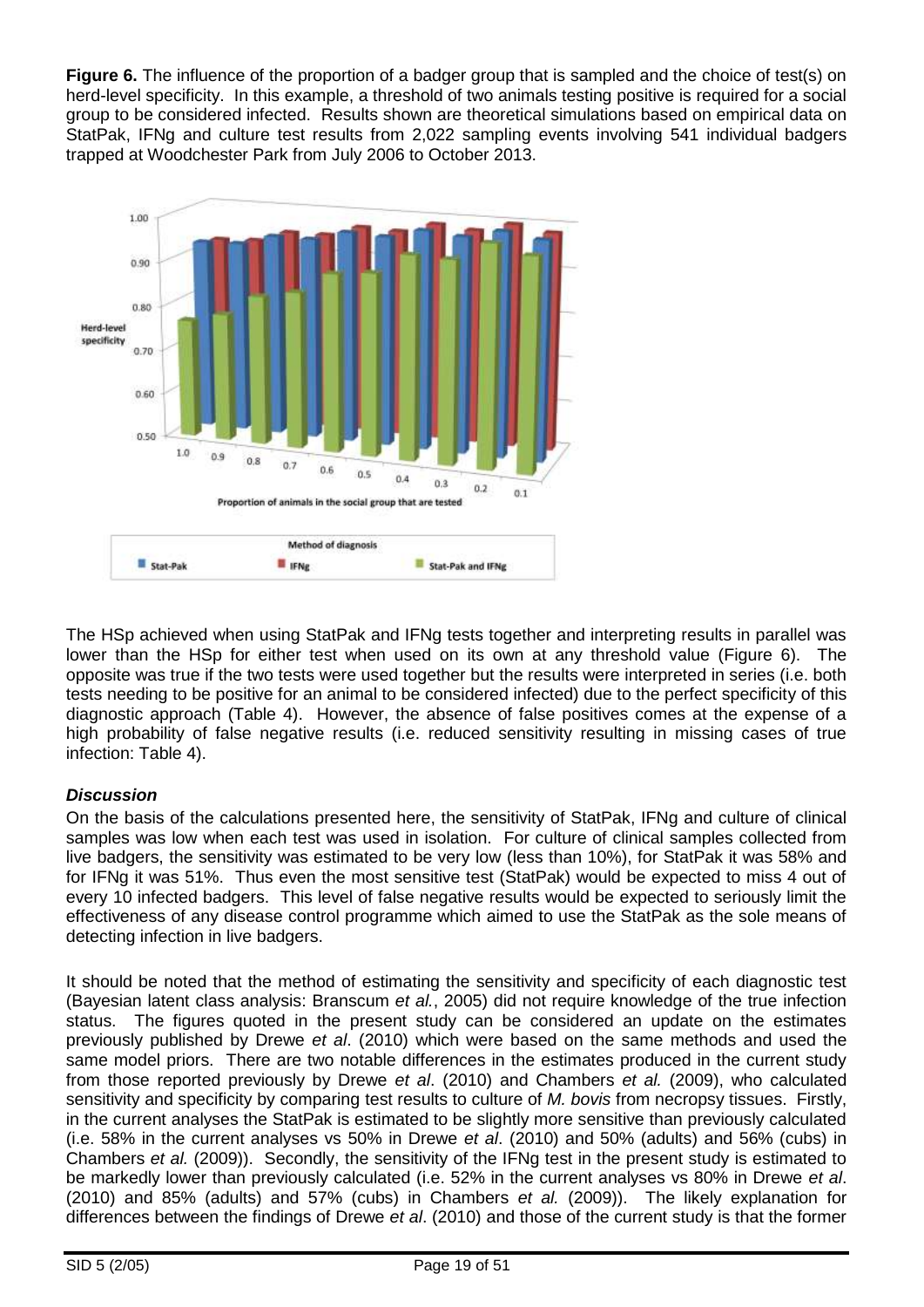was based on test results from 875 capture events of 305 badgers caught over two years, wheras the latter involved results from 2022 capture (sampling) events involving 541 individual badgers caught over a seven-year period. Differences Also, the method used by Chambers *et al*. (2009) of estimating sensitivity and specificity by comparing the results of StatPak and IFNg tests with tissue culture is likely to overestimate test sensitivity because culture is itself of limited sensitivity, even when performed on necropsy tissues (Crawshaw *et al.*, 2008). This is a possible explanation why the estimates of IFNg sensitivity differ between the present study and Chambers *et al*. (2009). The estimates produced in the current study may therefore be considered more accurate and reliable.

There was little difference between the specificity of the StatPak, IFNg test and the culture of clinical samples, as all were within the range of 97-100%, and are comparable to the estimates given by Chambers *et al.* (2009). This suggests that when used individually, no test would be expected to have a false positive rate greater than 3%.

Parallel interpretation of the results of tests used in combination was adopted because this improves sensitivity, by multiplication of individual tests sensitivities. In contrast, the specificity of a combination of tests is lower than that of individual tests. Serial test interpretation was also investigated but although it improved the specificity of tests, this was at the cost of markedly lower sensitivity (Table 4) and consequently the risk of missing cases of infection was unacceptably high.

The interpretation of INFg and StatPak test results in parallel would be advisable during the initial stages of a disease control programme when prevalence is high, because in this scenario the proportion of test positives that are true positives is highest and the proportion of false positives is at its lowest. At this stage, where detection of infection is important, a diagnostic approach with a high negative predictive value (i.e. the proportion of negative test results that are truly uninfected) is likely to be preferred. As the control programme progresses so higher specificity becomes more important, to minimise the false positive fraction by correctly identifying all negative animals, and a diagnostic approach with a high positive predictive value is likely to be preferred. As the prevalence of infection is reduced, as would hopefully be the case later during the disease control programme, then it becomes increasingly undesirable to have high numbers of false positives, particularly in relation to demonstrating freedom from infection. Cut-off values for the sensitivity and specificity of tests should therefore be chosen in relation to the objectives of intervention and the stage of the disease control strategy.

The present study indicates that the combined use of several tests can improve diagnostic accuracy at the badger social group level when compared to the use of a single test. Although this was anticipated, in the present study we have been able to quantify the added benefit of combined approaches so that they can be assessed against the practical challenges of employing combinations of tests in the field. Two combinations [(StatPak + INFg) and (StatPak + INFg + Culture)] produced almost identical results, regardless of infection prevalence. Previous studies have shown the culture of clinical samples from live badgers to have very low sensitivity (Crawshaw *et al.*, 2008; Drewe *et al*., 2010), which is confirmed by the present analysis which suggests that it may be as low as 8%. Therefore, culture did not improve diagnostic accuracy when used in combination with the StatPak and/or INFg tests. Furthermore, the culture of clinical samples is expensive and time consuming, and hence is not a practical option for targeted disease control interventions in badger populations. It should however be noted that for the purposes of epidemiological research, clinical sampling can provide useful information on sources of infection and the progression of disease, particularly when used in combination with other tests (e.g. Delahay *et al*., 2000a & 2013; Tomlinson, in press).

Importantly, sensitivity analyses suggested that for the combination of INFg and StatPak tests to provide accurate results at the social group level (where a social group consists of 15 badgers in either a single sett or a cluster of nearby setts), estimates of trapping efficiency derived from the RBCT of 35- 70% (Smith and Cheeseman, 2007) would be sufficient when infection prevalence levels are moderate or high (i.e. as might be expected at the start of a disease control programme). As prevalence reduces to below 10%, a higher proportion of the group would need to be sampled in order to accurately detect infected social groups.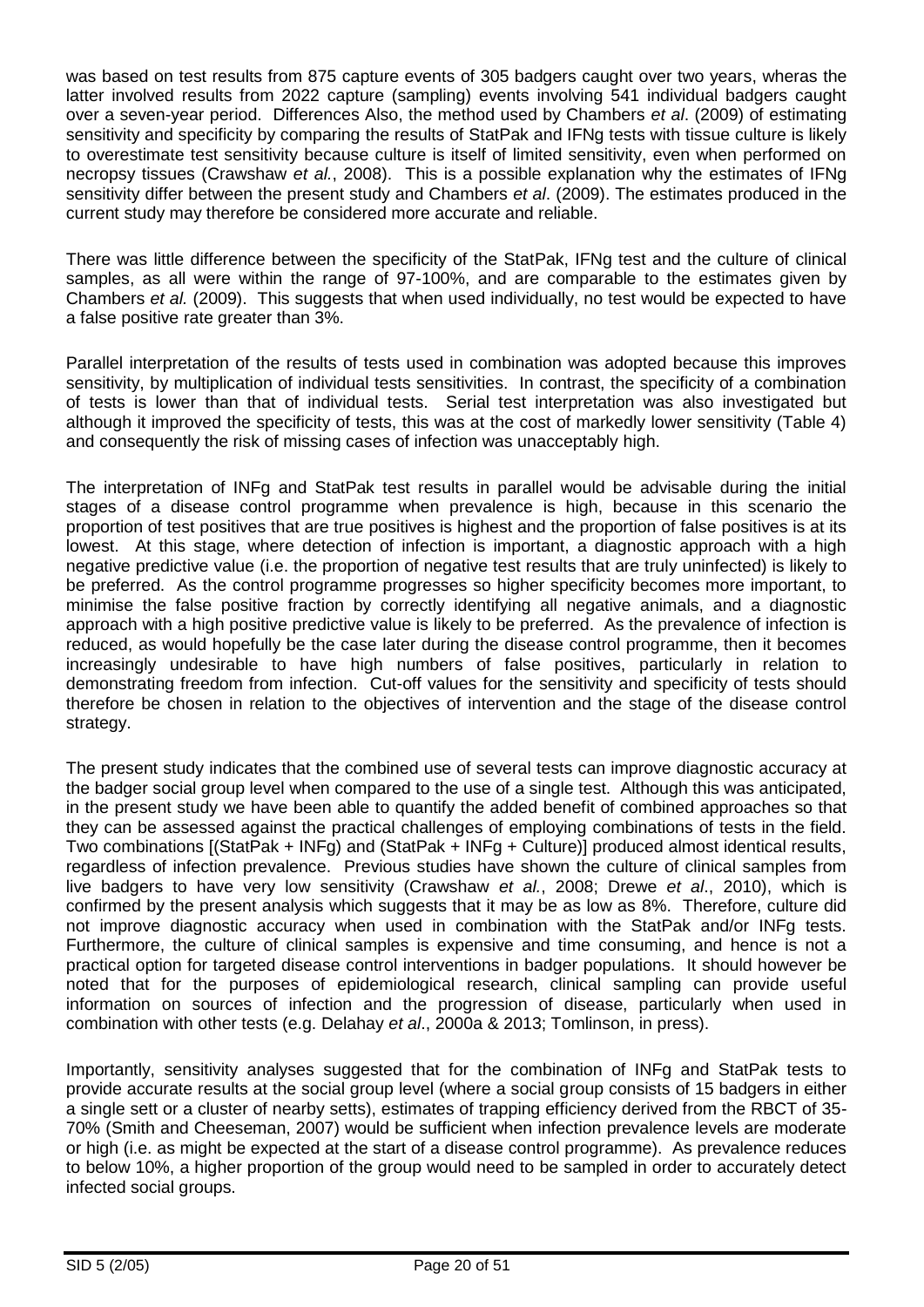The estimates generated here for herd-level sensitivity and specificity were comparable to those obtained from the individual-level analyses. The herd-level approach provided additional insight into the accuracy of diagnosis at different prevalence and trapping efficiencies, and suggests that the chosen threshold of two badgers per group required to test positive in order for the group to be considered infected appears robust.

It should be noted that the formulae used for interpreting diagnostic tests in combination assumed that the chance of detecting an infected animal is constant over time, within the limits of test performance. In reality this is unlikely to be the case, particularly for diseases such as TB, where detectability may be low just after the point of becoming infected and increase as the immune response develops (Chambers *et al.*, 2008). Consequently, diagnostic sensitivity in the field may differ from the results presented in this report. However, such effects may be mitigated by the combined use of a test to detect cell-mediated immunity (i.e. the IFNg test) and one which detects humoral immunity (i.e. the StatPak) which we would expect to detect infection in badgers at varying stages of disease progression.

Our results suggest some practical implications for the diagnosis of TB in badger populations in the field. In particular, the combined use of StatPak and INFg appear to provide practical opportunities to identify infected setts or social groups without the need to capture all individuals. Encouragingly, according to our results, levels of trapping efficiency that have been observed in previous field studies appear to be sufficient to usefully employ a combination of these tests to identify infected groups. The results of modelling empirical data from a 7-year period of the long-term WP badger study suggest that the combined use of INFg and StatPak can correctly identify infection at the level of the social group (or in a cluster of setts), using a threshold value of two badgers needing to test positive in order to consider a social group as infected, but the proportion of that badger social group that needs to be sampled in order to correctly detect infection increases as prevalence decreases. Under the same assumptions, StatPak used in isolation is able to detect infection at the group level only when a large proportion of the group are sampled and prevalence is high.

These findings help inform us of the desired characteristics that we may seek in novel diagnostic tests for use in selective management. In order to improve diagnostic ability at the social group level beyond that provided by existing tests, the sensitivity of any new test would need to be higher than 80% (the level achieved when using StatPak and IFNg together). Such a high level of sensitivity is likely to be difficult to achieve with a single test without compromising specificity, and hence the use of a combination of two (or even three) tests with slightly higher sensitivities than StatPak or IFNg has the potential to make a substantial practical difference in our ability to detect infection in badger groups. For example, if a diagnostic sensitivity of 90% could be achieved, this would allow a social group to be correctly identified as infected when only 10% or more of badgers were tested (under the model assumptions of 20% prevalence and a social group size of 15 badgers, and with the same threshold of two badgers required to test positive). The benefits of increased sensitivity include a reduction in the proportion of badgers that need to be tested and the ability to detect infection at lower prevalence.

It can be concluded that amongst the options investigated here, the most sensitive and specific diagnostic approach to detect *M. bovis* in badgers at the herd (social group) level is to use the StatPak and IFNg tests together, interpret their results in parallel, and use a threshold of two badgers required to test positive. However, there are considerable practical challenges to this approach related to the requirement for specialist laboratory facilities and time to run the IFNg test. In contrast, the StatPak is available in a rapid test format akin to a pregnancy test and can be conducted in about 30 minutes in the field (meaning badgers could be kept in the traps until the result was obtained). Keeping badgers in captivity for the 16-24 hours required to get a IFNg test result is likely to be impractical, and so animals would need to be released with the prospect of a subsequent capture event to cull on the basis of a positive test result (see modelled outputs below). It should be remembered however that if StatPak is used as the first (screening) test and two or more positive results are obtained, then the group would be considered infected and there would be no requirement for the IFNg test to be run in such circumstances.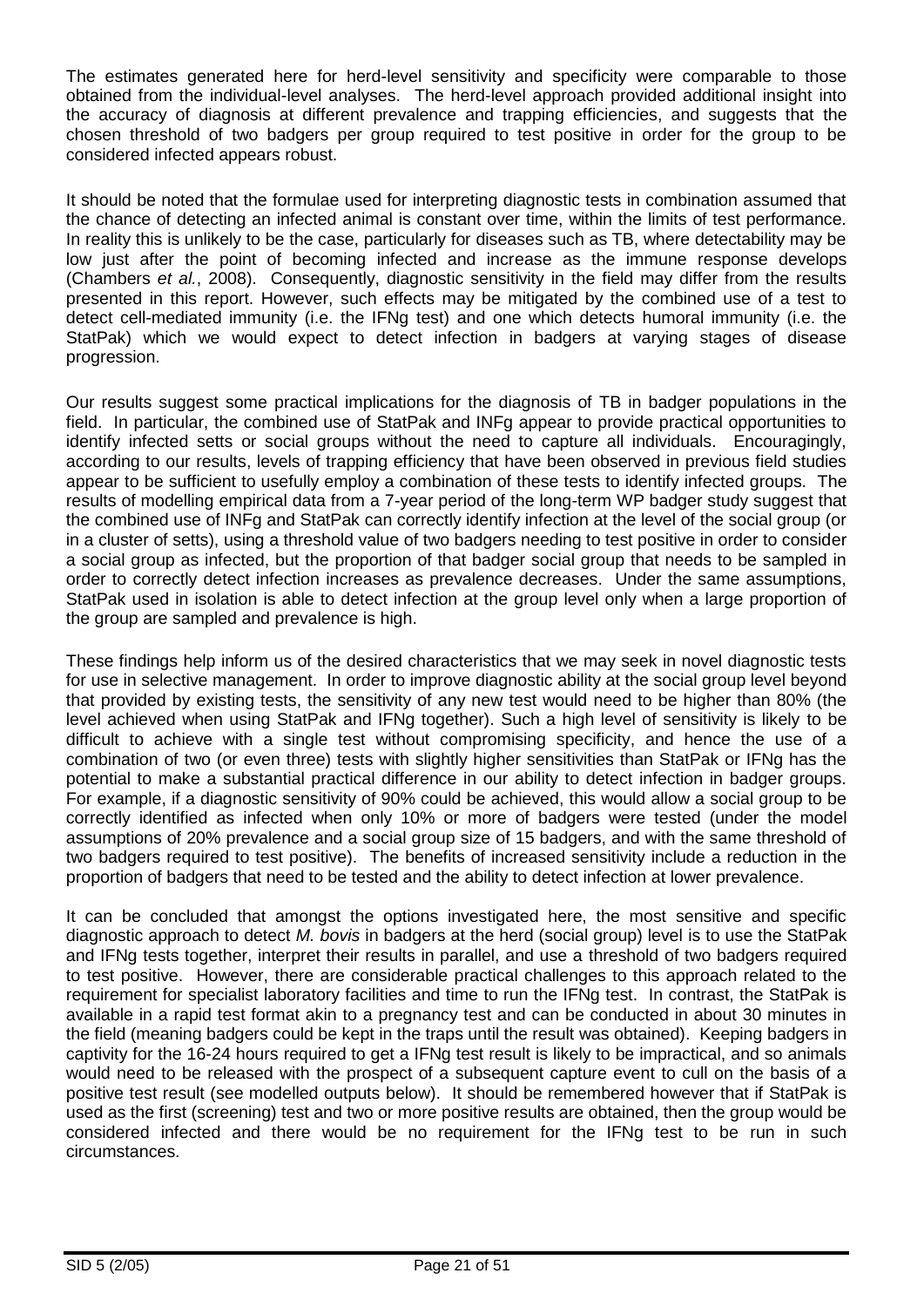## **(c). Modelling intervention strategies**

### *Introduction*

The purpose of these analyses was to investigate the potential practical outcomes of interventions including live testing of captured badgers compared to no control, vaccination and unselective culling approaches. Hence, we adjusted a current badger/cattle/bTB model which has already been used to consider a variety of disease control interventions (Smith *et al*[., 2012\)](#page-44-0).

#### *Methods*

By default we assumed that 70% of a given population would be captured during interventions, but for some scenarios we also investigated outcomes for 50% and 30% trapping efficacy. The full set of scenarios we investigated was as follows (italics indicate how each scenario is referred to in the subsequent text):

- *No control*: business as usual.
- Trap and *vaccinate* all animals without testing.
- Trap and *cull* all animals without testing.
- Trap, test using StatPak and IFNg in combination and cull the whole group when either test result is positive: a whole group *two-test group cull*.
- Trap, test using only the StatPak and cull the whole group when a positive result occurs: a *one test group cull.*
- Trap, test using the StatPak and only cull test positive animals, but vaccinate and release all negative individuals: the *TVR* approach.

Strategies involving the whole group being culled on the basis of positive test results were investigated using thresholds of either one (trigger  $= 1$ ) or two (trigger  $= 2$ ) positive animals required to trigger culling of the group (Table 7).

In all simulations it was assumed that StatPak sensitivity was 50% and specificity was 96.9%, IFNg and StatPak combined sensitivity was 79.9% and specificity was 95%. We also assumed that the duration of control was for five years, the area subject to control was 150km<sup>2</sup>, trapping was carried out in June, the mean social group size was 6.7 badgers, and all trapped animals could be correctly assigned to their social group. Each scenario was run for 100 simulations. We monitored the effect on the badger population within the core control area and also in a 2km ring around this as this is where the epidemiological effects of social perturbation have been identified during culling (Donnelly *et al*., 2006). For the group level culling we tested two options (a) all trapped animals are held and tested until the results are available and then the whole group is culled or released and (b) animals are trapped, released, and if results indicate a positive group, then a second trap up occurs for the purposes of culling and with the same probability of capture.

#### *Results*

In the absence of perturbation, the untargeted cull strategy (i.e. culling with no testing) removed a mean of 1432 badgers, whereas the test and cull strategies removed between 173 and 840 badgers (Table 7). Of the strategies simulated here, the largest reductions in numbers of infected badgers were observed for the untargeted cull strategy. The next largest reduction in the absolute number of infected badgers (assuming no perturbation) was achieved by the TVR approach; then the two-test cull (with no real difference between the trigger points); then the one-test group cull then vaccinate. The next largest reduction in the absolute number of infected badgers (assuming no perturbation) was achieved by the TVR approach; trigger=1 and two-test cull; whole group cull and vaccinate. If we assume that perturbation occurs whenever culling takes place then the untargeted cull strategy removed a mean of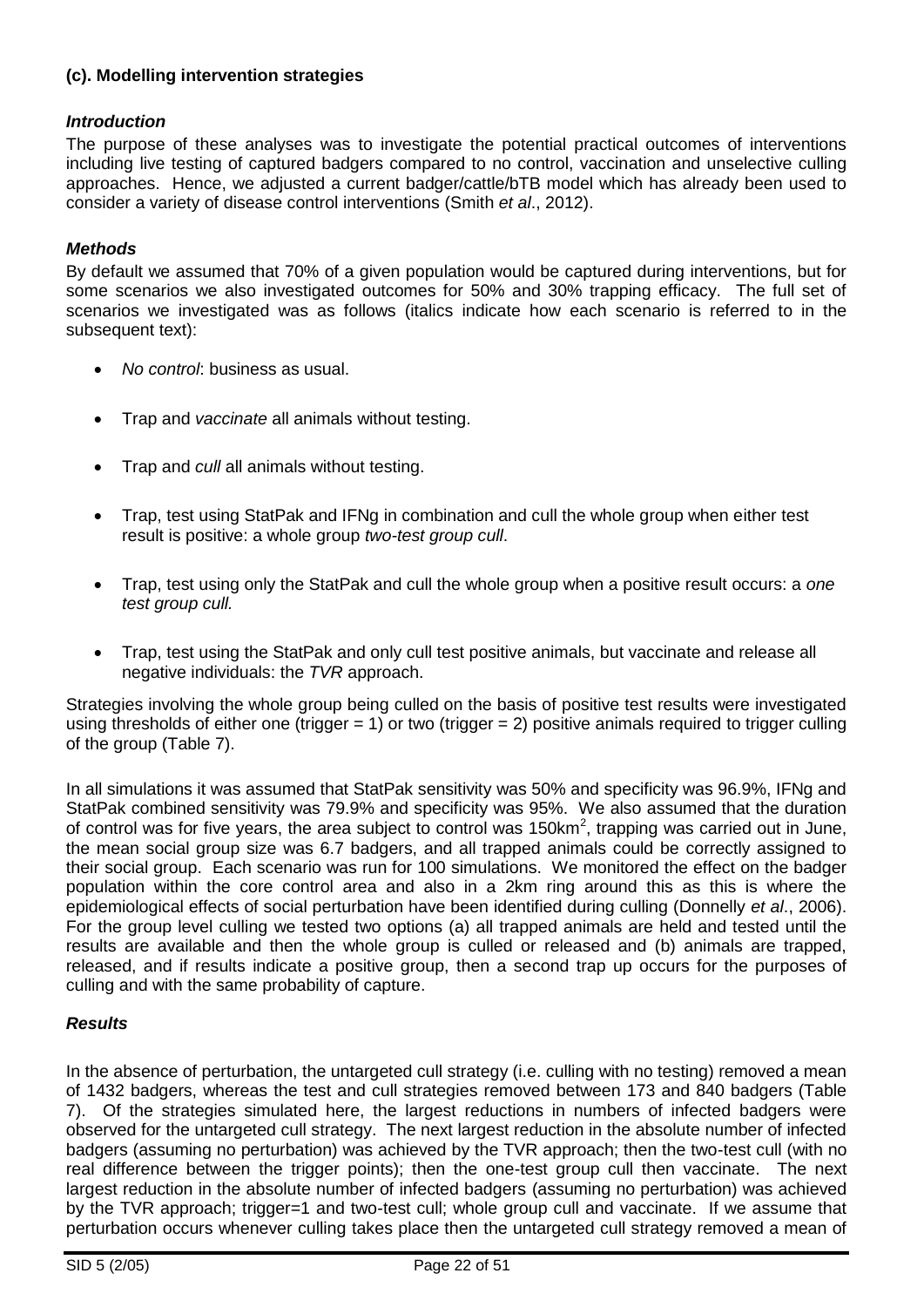1405 badgers, whereas the test and cull strategies removed between 215 and 924 badgers (Table 7). The simulations show an initial increase in numbers of infected badgers (owing to enhanced transmission arising through increased post-cull movements) and order of preference of the different scenarios changes (Figure 7). With perturbation the untargeted cull and two-test cull with trigger =1 give the greatest reduction in numbers of infected badgers, the whole group cull with a trigger =2 yields the smallest reduction and all the other approaches have similar intermediate outcomes.

| <b>Trap</b>                                                                                                                                                                                                                                                                |                    |     |                | Cull trigger = two positives/grp | Cull trigger = one positive/grp |                |  |  |  |  |
|----------------------------------------------------------------------------------------------------------------------------------------------------------------------------------------------------------------------------------------------------------------------------|--------------------|-----|----------------|----------------------------------|---------------------------------|----------------|--|--|--|--|
| efficacy                                                                                                                                                                                                                                                                   | <b>TVR</b><br>Cull |     | One test group | Two test group                   | One test group                  | Two test group |  |  |  |  |
| $(\%)$                                                                                                                                                                                                                                                                     |                    |     | cull           | cull                             | cull                            | cull           |  |  |  |  |
|                                                                                                                                                                                                                                                                            | With perturbation  |     |                |                                  |                                 |                |  |  |  |  |
| 30                                                                                                                                                                                                                                                                         | 795                | 119 | 49             | 206                              | 233                             | 361            |  |  |  |  |
| 50                                                                                                                                                                                                                                                                         | 1142               | 183 | 170            | 433                              | 481                             | 656            |  |  |  |  |
| 70                                                                                                                                                                                                                                                                         | 1405               | 215 | 284            | 598                              | 680                             | 924            |  |  |  |  |
| <b>Without perturbation</b>                                                                                                                                                                                                                                                |                    |     |                |                                  |                                 |                |  |  |  |  |
| 30                                                                                                                                                                                                                                                                         | 807                | 85  | 33             | 138                              | 174                             | 291            |  |  |  |  |
| 50                                                                                                                                                                                                                                                                         | 1174               | 128 | 110            | 295                              | 357                             | 559            |  |  |  |  |
| 70                                                                                                                                                                                                                                                                         | 1432               | 173 | 219            | 494                              | 560                             | 840            |  |  |  |  |
| No control<br>3.0<br>Vaccinate<br>2.5<br>Cull<br><b>TVR</b><br>2.0<br>Cull trigger: 2 positives / grp:<br>$\mathbf{A}$<br>One-test group cull<br>1.5<br>Two-test group cull<br>1.0<br>Cull trigger: 1 positive / grp:<br>One-test group cull<br>0.5<br>Two-test group cull |                    |     |                |                                  |                                 |                |  |  |  |  |
| 0.0<br>110                                                                                                                                                                                                                                                                 | 120                | 130 | 140<br>150     | 160                              |                                 |                |  |  |  |  |

**Table 7.** The number of badgers culled during each of the simulated scenarios.

**Figure 7.** The simulated effect of the various strategies on the mean number of infected badgers per social group in the core control area, assuming that social perturbation occurs with any level of culling. Management occurs from year 120 to 124 and then the population recovers.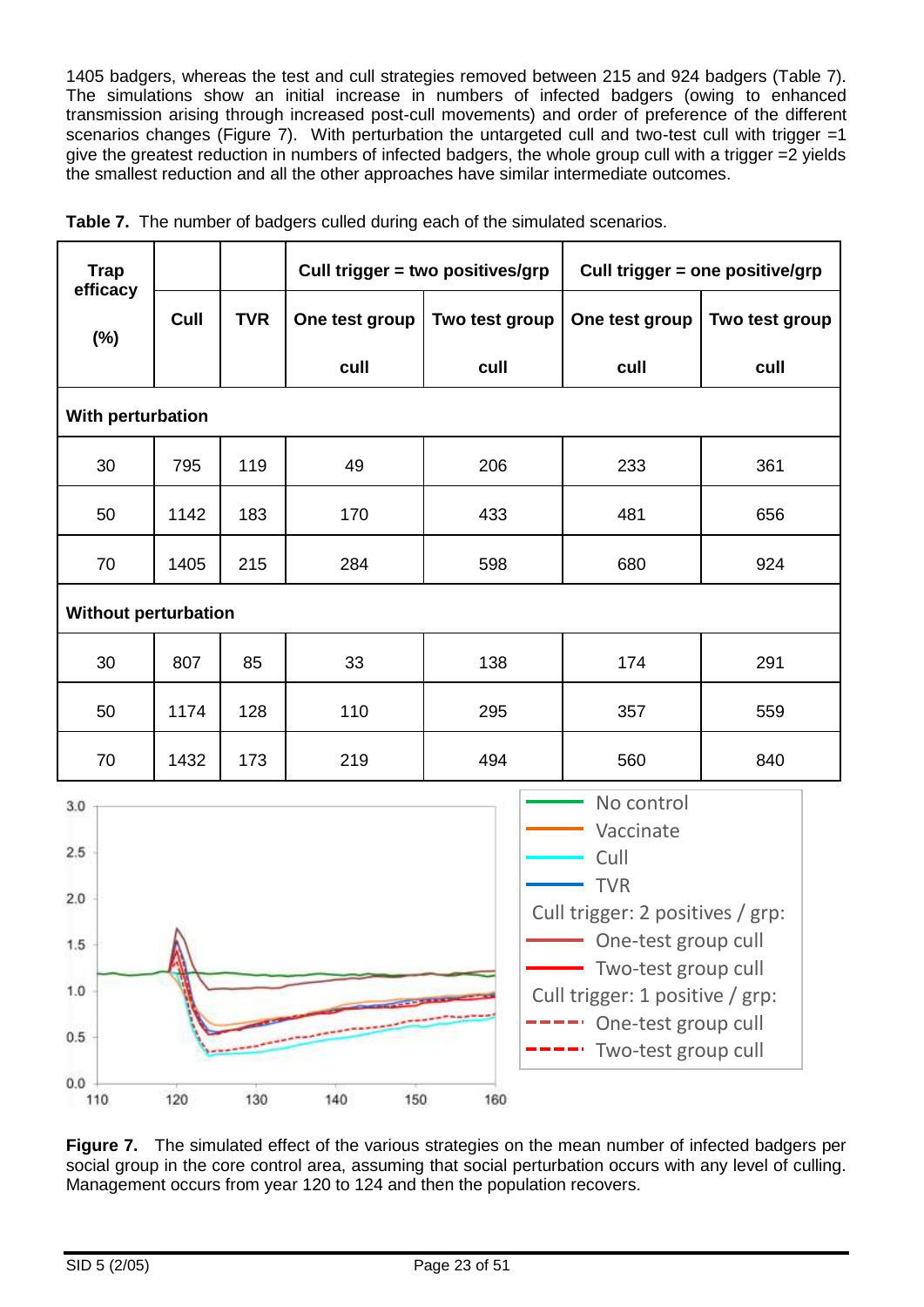If no perturbation occurs then there is no negative effect (i.e. no increase in numbers of infected badgers) in the 2km ring outside the control area. However, if perturbation does occur, then in the 2km surrounding ring the number of infected badgers increases for a short time for all strategies except vaccination. When trapping efficacy was reduced to 50% and perturbation occurred then all strategies involving culling also led to a short-term increase in the number of infected badgers in the core area, with the whole group cull never returning to the no control level.

If we assume that all trapped badgers are vaccinated if they are not culled, then the difference between the strategies is much reduced (Figure 8). Note that outputs for the cull-only, vaccinate only and TVR strategies do not change, but the efficacy of all other scenarios (in terms of the reduction in the number of infected badgers) is improved.



**Figure 8.** The simulated effect of the various strategies on the number of infected badgers in the core control area, assuming that social perturbation occurs with any level of culling and all badgers that are released are also vaccinated.

### *Discussion*

As with previous work, the presence of social perturbation counters the effect of culling to some extent in the core, and particularly in the outer 2km ring. The use of the StatPak test at the group level with a threshold of two positive results required to trigger a group-wide cull was always the worst strategy. The combined StatPak and gamma test at the group level with a trigger of one positive result leading to a group level cull was very similar to an untargeted cull in terms of the reduction in the number of infected badgers. However, the selective approach resulted in about one third less badgers being killed. The remaining strategies gave similar levels of reduction in numbers of infected badgers but differed in respect to the number of badgers killed and would vary in cost. Most of the test and cull strategies investigated here were improved to some extent when test-negative groups were vaccinated, although we note that none of these strategies led to an overall improvement on the untargeted culling strategy.

Although these analyses simulate the effect of various intervention strategies on numbers of infected badgers rather than cattle herd breakdown (CHB) rates, it is expected that the relative benefits of the different approaches will be the same. However, it is predicted that CHB outputs will be more variable, and the absolute level of reduction will depend on the proportion of cases caused (directly or indirectly) by badgers.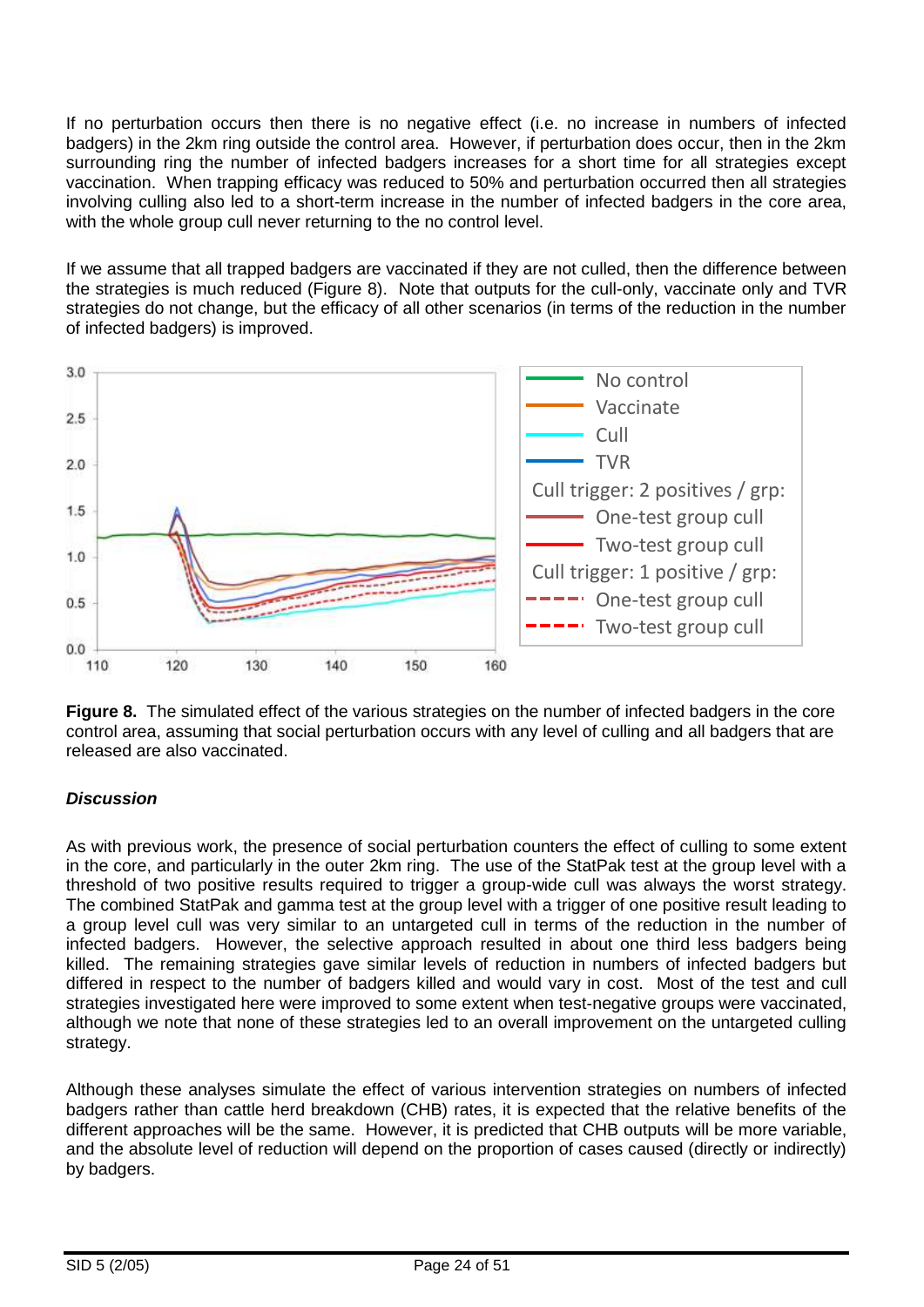### **Objective 2: Disease progression and test outcomes**

#### *Introduction*

The purpose of these analyses was to investigate whether IFNg test results in badgers could be used as predictors of future positive results on other diagnostic tests. If this were the case then it might be possible to use IFNg titres as a predictor of future disease progression.

Microbiological culture of samples identifies the presence of viable *M. bovis* organisms, while the StatPak test identifies the presence of antibodies produced in response to exposure to *M. bovis*. Positive culture results are considered to represent infectiousness, although positive StatPak results have also been reported to indicate infectious badgers, due to the correlation between time of antibody production (or detection) and the onset of infectiousness [\(Chambers](#page-45-0) *et al*., 2010). The IFNg test provides a quantitative measure of cytokine production in blood, levels of which are raised following infection with *M. bovis* (Dalley *et al*., 2008). We hypothesise therefore that badgers with high values of IFNg may be more likely to produce a positive subsequent response to other TB tests (i.e. StatPak and culture of clinical samples) than are badgers with low IFNg titres. Should this be the case, then it would be possible to quantify the ability of IFNg titres for predicting future diagnostic test results, and as a result improve the certainty in the diagnosis obtained using the IFNg test. In the present study, we used a retrospective cohort analysis to compare the risk (probability) of subsequent positive StatPak and culture test results amongst badgers with different IFNg test results.

#### *Materials and methods*

#### *Data source and description*

Longitudinal data used in this analysis were collected from the WP badger population from July 2006 to October 2013. Data included IFNg, StatPak and culture test results on 550 captured badgers. Badgers were enrolled in the study on the date of their first IFNg test (usually the first time they were sampled within the study period) and were followed until the date of their last StatPak or culture test during that period. The median total observation period per badger was 10 months (range: one day to 86 months per badger). Badgers with one day observation time were trapped and tested just once, therefore, a true follow-up time period was not recorded for them. But because their infection status might have been different to those who were trapped more than once, it was decided to enter the test results of these badgers into the analysis by artificially increasing the time period between IFNg and subsequent tests by one day.

The IFNg titre (i.e. the quantity of IFNg produced from PPD-B stimulation minus that produced by PPD-A stimulation: Dalley *et al*., 2008) at the time of first testing was the 'risk factor' of interest and was included as the explanatory variable in the model. Therefore, one IFNg test result was used per badger. Gamma interferon titres (optical density values) on a continuous scale were grouped into five categories (see Table 8) for analyses. Categories 0 and 1 were both below the cut-off value for infection (currently set at 0.044; Dalley *et al*., 2008) and categories 2, 3 and 4 were all above this threshold (Table 8).

**Table 8.** Categorisation of IFNg test results in ascending order of optical density (OD values). Data represent the first IFNg result obtained from each of 550 badgers sampled at Woodchester Park from July 2006 to October 2013.

| <b>IFNg category</b> | <b>IFNg</b><br><b>OD</b><br>values<br>(PPD-B minus PPD-  <br>A) | <b>Number of</b><br>observations | of<br>Percentage<br>observations |
|----------------------|-----------------------------------------------------------------|----------------------------------|----------------------------------|
| 0                    | <0                                                              | 181                              | 33                               |
|                      | $0.000 - 0.043$                                                 | 277                              | 50                               |
| 2                    | $0.044 - 0.366$                                                 | 66                               | 12                               |
| 3                    | $0.367 - 0.696$                                                 | 15                               | 3                                |
| 4                    | $0.697 - 1.920$                                                 | 11                               | 2                                |
| <b>Total</b>         | $0.000 - 1.920$                                                 | 550                              | 100                              |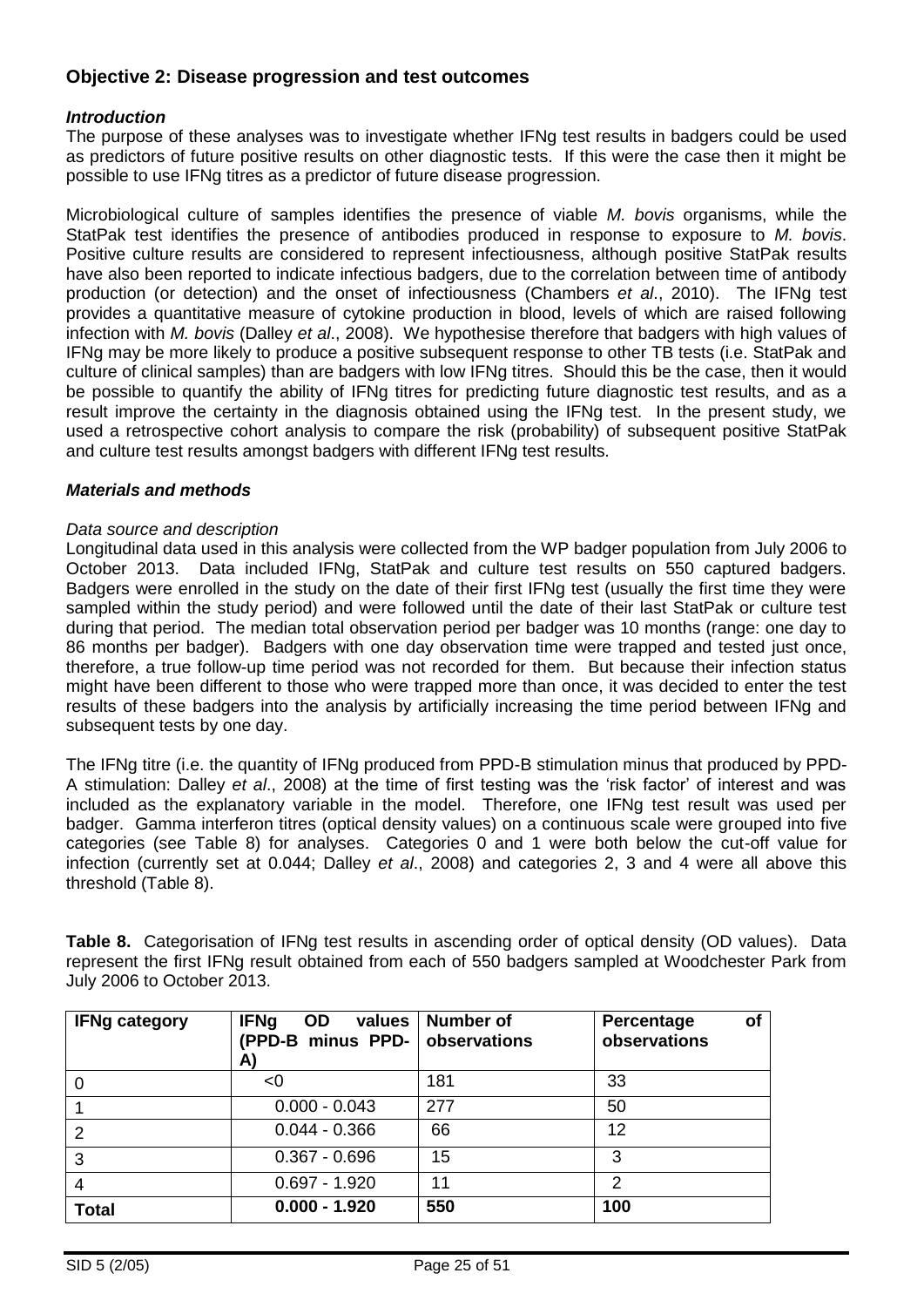Multiple StatPak and culture test results were recorded from most badgers. There were 2,342 StatPak results for these 550 badgers, with a median of 3 per badger (range: 1 to 21 per badger). StatPak results were binary (either negative or positive). The distribution of Stat-Pak results by category of IFNg is presented in Table 9. There were 2,388 mycobacterial culture results for these 550 badgers, with a median of 3 per badger (range: 1 to 21 per badger). Culture test results were also binary (either negative or positive). The distribution of culture test results by category of IFNg is presented in Table 10.

**Table 9.** Frequency distribution of StatPak test results by category of IFNg OD values. Data are derived from 2,342 StatPak tests performed on 550 badgers at Woodchester Park from July 2006 to October 2013.

| <b>IFNg</b>    | <b>IFNg</b><br>values<br><b>OD</b> | Number (%*) of StatPak test results |                 |              |  |  |
|----------------|------------------------------------|-------------------------------------|-----------------|--------------|--|--|
| category       | (PPD-B minus PPD-<br>A)            | <b>Negative</b>                     | <b>Positive</b> | <b>Total</b> |  |  |
| 0              | < 0                                | 764 (84)                            | 143 (16)        | 907          |  |  |
|                | $0.000 - 0.043$                    | 913(81)                             | 208 (19)        | 1121         |  |  |
| $\overline{2}$ | $0.044 - 0.366$                    | 134 (60)                            | 91(40)          | 225          |  |  |
| 3              | $0.367 - 0.696$                    | 24 (56)                             | 19 (44)         | 43           |  |  |
| 4              | $0.697 - 1.920$                    | 24 (52)                             | 22 (48)         | 46           |  |  |
| <b>Total</b>   | $0.000 - 1.920$                    | 1,859 (79)                          | 483 (21)        | 2,342        |  |  |

\*Percentages of positive and negative Stat-Pak test results within each IFNg category.

**Table 10.** Frequency distribution of the results of mycobacterial culture of clinical samples in relation to different categories of IFNg OD result. Data from 2,388 culture tests performed on 550 badgers at Woodchester Park from July 2006 to October 2013.

| <b>IFNg</b>  | <b>IFNg</b><br>OD<br>values | Number (%*) of culture test results |                 |              |  |  |
|--------------|-----------------------------|-------------------------------------|-----------------|--------------|--|--|
| category     | (PPD-B minus PPD-<br>A)     | <b>Negative</b>                     | <b>Positive</b> | <b>Total</b> |  |  |
| 0            | <0                          | 898 (97)                            | 24(3)           | 922          |  |  |
|              | $0.000 - 0.043$             | 1,117(97)                           | 30(3)           | 1,147        |  |  |
| 2            | $0.044 - 0.366$             | 219 (96)                            | 10(4)           | 229          |  |  |
| 3            | $0.367 - 0.696$             | 40 (95)                             | 2(5)            | 42           |  |  |
| 4            | $0.697 - 1.920$             | 45 (94)                             | 3(6)            | 48           |  |  |
| <b>Total</b> | $0.000 - 1.920$             | 2,319 (97)                          | 69(3)           | 2,388        |  |  |

\*Percentages of positive and negative culture test results within each IFNg category.

#### *Data analysis*

Results of the diagnostic tests were modelled using a Cox proportional hazards regression analysis to estimate the rates (probabilities) of positive StatPak or culture results relative to the different categories of explanatory variable (IFNg). Survival analysis was chosen because this method focuses on 'time-to– event' which permits the calculation of rate ratios, which are relative measures of association. The time between two different TB tests (i.e. IFNg and StatPak, or IFNg and culture) for each badger was the input for this analysis, to determine whether values of IFNg can be used as predictors of subsequent infectious individuals.

Data was formatted to meet the requirements of the Cox regression analysis. The time that elapsed between subsequent diagnostic tests was recorded for every animal. As a result, every badger had a number of time periods that corresponded to the number of times they were tested. The results of mycobacterial culture of different clinical samples (e.g., urine, faeces, tracheal aspirate) were pooled into one culture result (positive or negative) per badger per trapping event.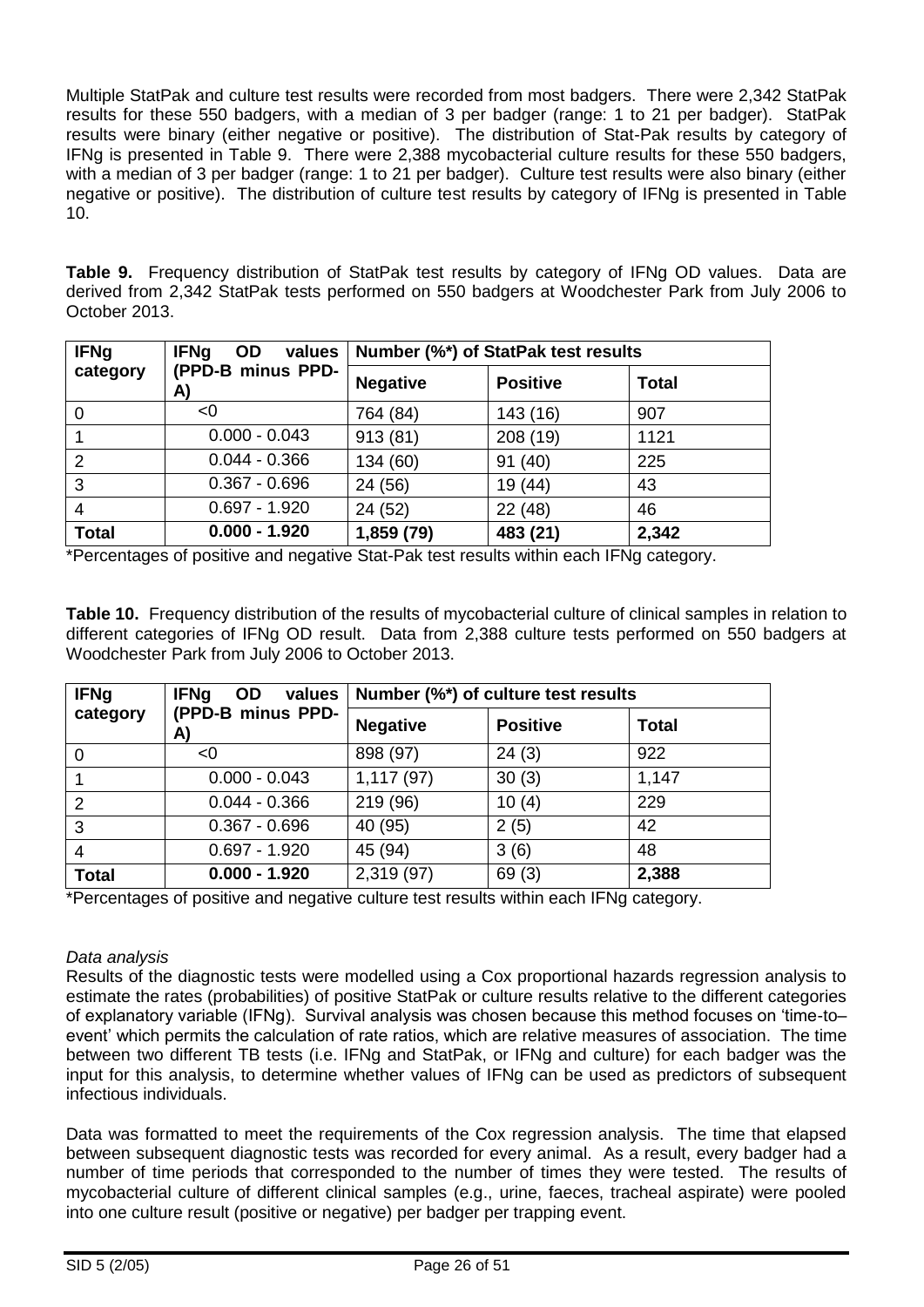Preliminary data exploration employed Chi-square tests to assess associations between the categories of the independent variable (IFNg) and the dependent variables (StatPak, culture). A log-rank test was used to assess equality in survival function between categories of independent variable to determine whether the differences in survival between groups were more than would be expected by chance alone [\(Allison, 1984\)](#page-44-0).

Kaplan-Meier and Nelson-Aalen curves were plotted for visual assessment of data distribution and to check if the proportional hazards assumption was upheld. Data were formally assessed using a plot of −log (−log) survival lines and a Schoenfeld residuals test [\(Grambsch and Therneau, 1994\)](#page-46-0) which revealed that the proportional hazards assumption was not met. Therefore, data were corrected by splitting the observation time into three-month intervals (Table 11). A Schoenfeld test indicated that following this step the data no longer violated the proportional hazards assumption.

**Table 11.** The distribution of StatPak test results across the time periods used in the analysis. Data is derived from 2,342 StatPak tests performed on 550 badgers at Woodchester Park from July 2006 to October 2013 (total study period = 86 months).

| <b>Time period</b> |                 | <b>Number of StatPak</b><br>results<br>test<br>obtained<br>per time<br>period | <b>Number</b><br>of<br>(%)<br><b>StatPak</b><br>positive<br>results<br>test<br>obtained<br>per time<br>period |
|--------------------|-----------------|-------------------------------------------------------------------------------|---------------------------------------------------------------------------------------------------------------|
| <b>Short term</b>  | 0 to 3 months   | 744                                                                           | 111(15)                                                                                                       |
|                    | 0 to 6 months   | 1,013                                                                         | 144 (14)                                                                                                      |
|                    | 0 to 9 months   | 1,134                                                                         | 166 (14)                                                                                                      |
|                    | 0 to 12 months  | 1,370                                                                         | 215(16)                                                                                                       |
| <b>Medium term</b> | 12 to 24 months | 433                                                                           | 101 (23)                                                                                                      |
| Long term          | 24 to 86 months | 539                                                                           | 167 (30)                                                                                                      |
| <b>Total</b>       | 0 to 86 months  | 2,342                                                                         | 483 (20)                                                                                                      |

A Cox regression model was fitted to the data, specifying the clustering of multiple observations per badger, using Stata version 11.2 (Statacorp LP, College Station, Texas, USA). Final models were checked for goodness of fit by using Cox-Snell residuals [\(Cox and Snell, 1968\)](#page-45-1). The hazard function followed approximately the  $45^{\circ}$  line and was exponentially distributed with a hazard ratio that approximated one. Therefore it was concluded that the data fitted the models adequately.

Estimates of rate ratios (the relative probabilities of subsequently obtaining a positive StatPak or culture result following a given IFNg result) were produced for inter-test periods of three, six, nine and 12 months, and for the period between 12 and 24 months. For time periods greater than 12 months, annual time categories were used (1 to 2 years, 2 to 3 years, etc.) until the end of the study (up to just over seven years).

### *Results*

Chi-square tests produced evidence against the null hypothesis of no association between categories of IFNg and StatPak test results ( $\chi^2$  = 105.7, p < 0.001). Associations between categories of IFNg and culture results were present for observation periods up to nine months only ( $\chi^2$  = 21, p < 0.001). Logrank tests indicated that the survival function of StatPak test results was not the same for all categories of IFNg in all time periods and for the culture test there was good evidence against equality for a followup period of less than a year. This suggests that a difference exists between badgers of different IFNg titres in relation to the probability of subsequently testing positive on StatPak or culture.

For follow-up periods in excess of 24 months, the proportional hazards assumption was violated for both StatPak and culture tests. Consequently, only observations made within two years of each badger's first IFNg result were included in subsequent analyses. This meant that any effect of IFNg titre on other diagnostic test results more than 24 months later could not be ascertained.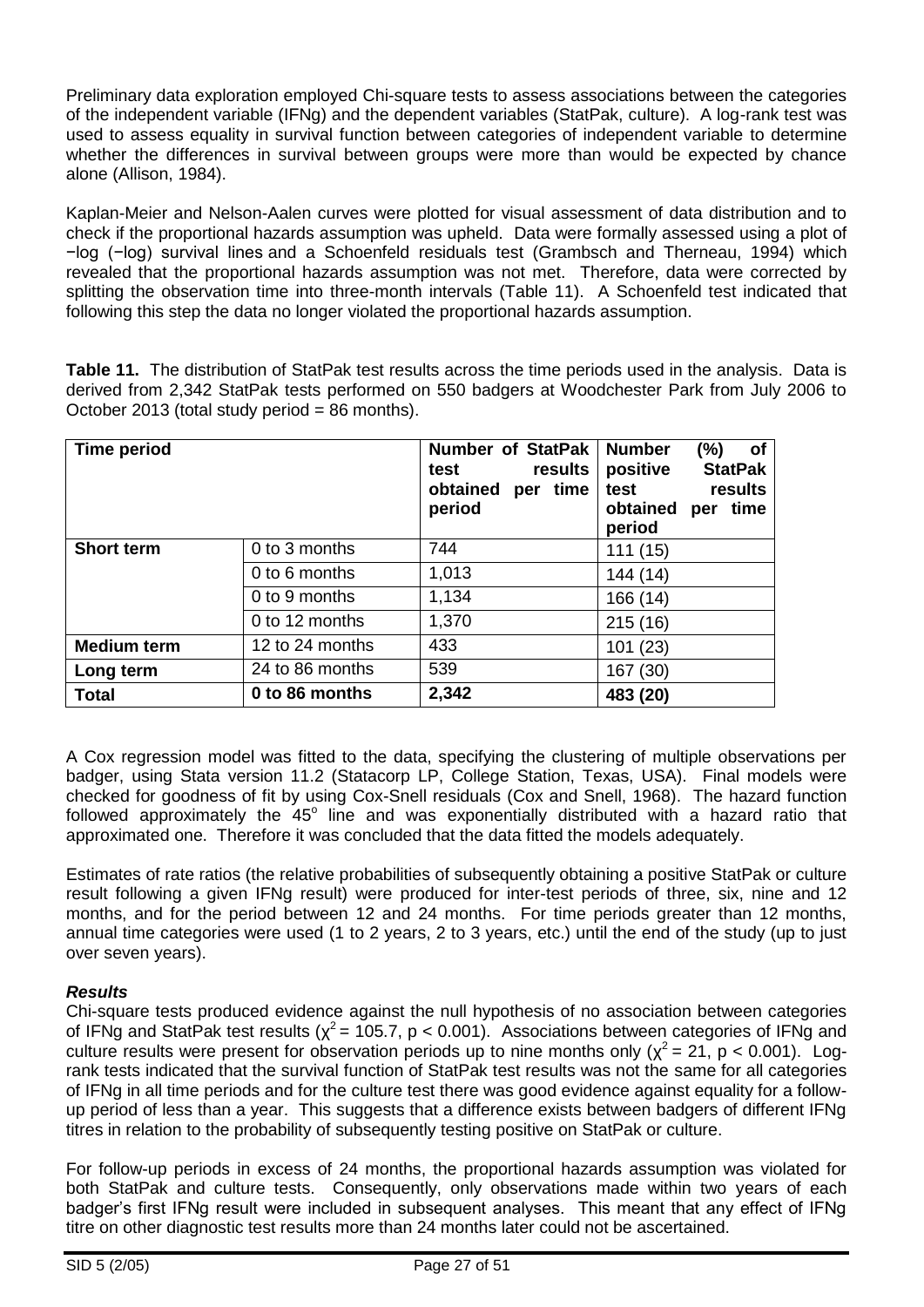#### *Can IFNg be used as a predictor of future StatPak test results?*

The highest rates of StatPak positive test results were observed following the highest IFNg optical density values throughout all time periods up until two years (Table 12). Predictive ability gradually declined over a year and became inconclusive when follow-up time was more than 12 months (Table 12 and Figure 9). An exception was for badgers in the highest IFNg category, where the correlation was sustained over the longest time period (up to 24 months between IFNg and StatPak tests being conducted on the same badger), albeit with a rate ratio of only 3.1 (Table 12).

**Table 12.** Relative incidence of positive Stat-Pak results in badgers over different time periods subsequent to a IFNg titre result. Data are from five Cox regression models, each of which was run for a different time period (defined as the interval between the IFNg test being conducted and a subsequent StatPak test on the same badger). Rate ratios were calculated by comparing the incidence of positive StatPak test results for badgers in each IFNg category to a baseline rate (category zero in Table 8), which was allowed to vary by time period (proportional hazard assumption). Significant differences from baseline are shaded in grey. As an example, to determine the relative chance of a badger with an IFNg titre of 0.50 subsequently testing StatPak positive 12 months later, compared to a badger with an initial IFNg titre of zero, first determine the category of IFNg using Table 8: in this example it would be category 3 (because the IFNg OD value falls within the range of 0.367 - 0.696). The rate ratio of 9.05 can be interpreted as badgers with an IFNg OD value of 0.50 being nine times as likely to test StatPak positive up to a year later than are badgers with an IFNg OD value of zero.

| <b>Time period</b>      | <b>IFNg</b><br>category* | Rate<br>ratio | <b>SE</b> | $\mathbf{z}$ | P >  z | 95% CI         |
|-------------------------|--------------------------|---------------|-----------|--------------|--------|----------------|
| 0 to 3 months           |                          | 3.32          | 1.19      | 3.35         | 0.001  | $1.64 - 6.70$  |
|                         | $\overline{2}$           | 12.53         | 4.54      | 6.99         | 0.000  | $6.17 - 25.48$ |
|                         | 3                        | 15.19         | 6.86      | 6.03         | 0.000  | $6.27 - 36.83$ |
|                         | $\overline{4}$           | 13.90         | 6.22      | 5.89         | 0.000  | $5.79 - 33.42$ |
| 0 to 6 months           | 1                        | 3.00          | 0.94      | 3.53         | 0.000  | $1.63 - 5.54$  |
|                         | $\overline{2}$           | 12.75         | 3.97      | 8.18         | 0.000  | $6.93 - 23.46$ |
|                         | 3                        | 13.56         | 5.12      | 6.91         | 0.000  | $6.47 - 28.41$ |
|                         | $\overline{4}$           | 16.33         | 6.63      | 6.88         | 0.000  | $7.37 - 36.18$ |
| 0 to 9 months           | 1                        | 2.27          | 0.66      | 2.81         | 0.005  | $1.28 - 4.02$  |
|                         | $\overline{2}$           | 9.14          | 2.72      | 7.43         | 0.000  | $5.10 - 16.38$ |
|                         | 3                        | 10.75         | 3.72      | 6.87         | 0.000  | $5.46 - 21.17$ |
|                         | $\overline{4}$           | 12.13         | 4.81      | 6.30         | 0.000  | $5.58 - 26.38$ |
| 12<br>$\mathbf 0$<br>to | $\mathbf{1}$             | 1.91          | 0.56      | 2.40         | 0.016  | $1.13 - 3.43$  |
| months                  | $\overline{2}$           | 6.80          | 2.00      | 6.51         | 0.000  | $3.82 - 12.12$ |
|                         | 3                        | 9.05          | 3.66      | 5.44         | 0.000  | $4.09 - 20.00$ |
|                         | $\overline{4}$           | 13.77         | 5.05      | 7.16         | 0.000  | $6.72 - 28.24$ |
| 24<br>12<br>to          | 1                        | 0.96          | 0.29      | $-0.14$      | 0.892  | $0.53 - 1.74$  |
| months                  | $\overline{2}$           | 1.18          | 0.45      | 0.43         | 0.669  | $0.56 - 2.50$  |
|                         | 3                        | 1.56          | 0.76      | 0.91         | 0.364  | $0.60 - 4.08$  |
|                         | $\overline{4}$           | 3.14          | 1.69      | 2.12         | 0.034  | $1.09 - 9.02$  |

\*IFNg categories are detailed in Table 1.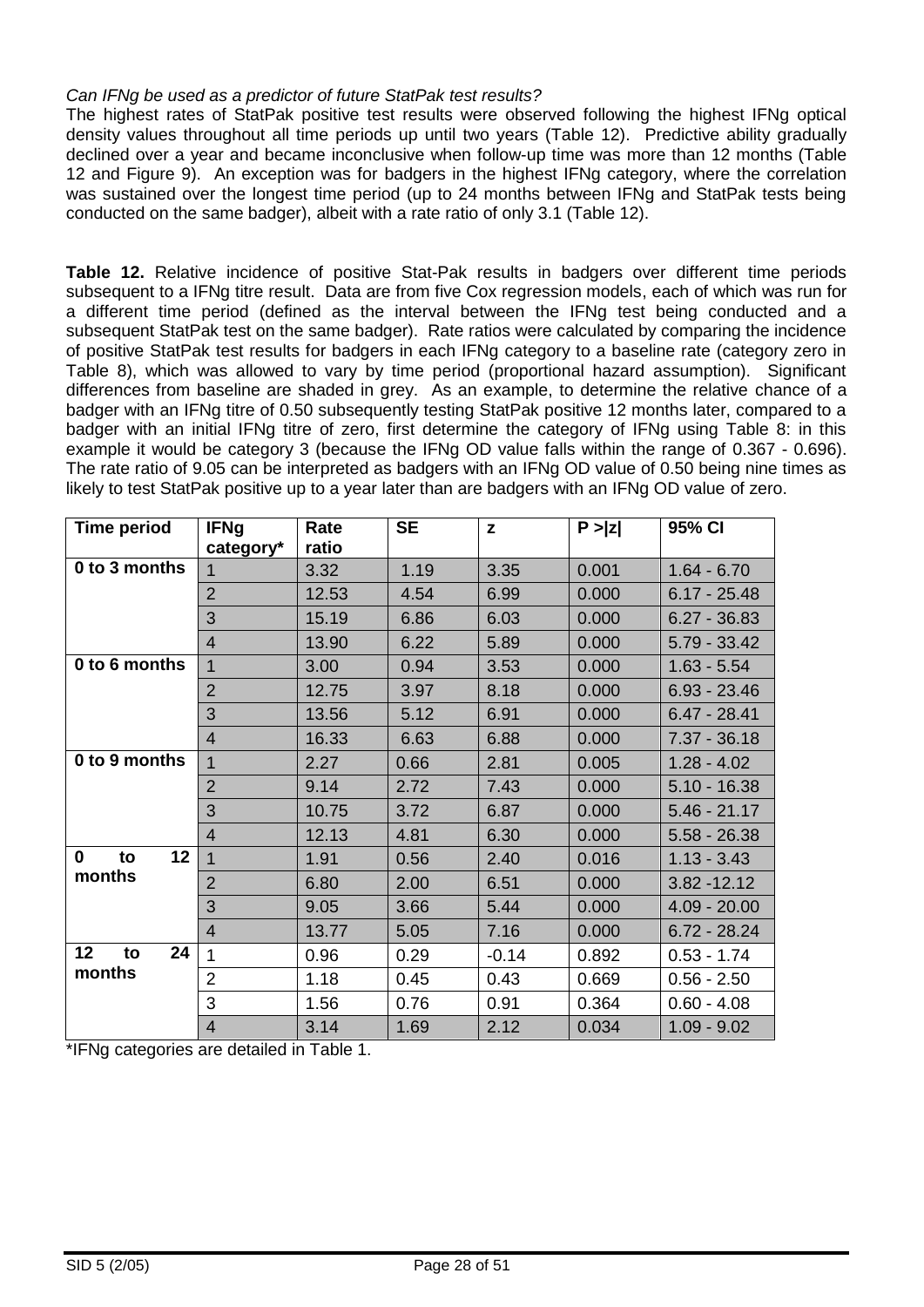**Figure 9.** Rate ratios for subsequently obtaining a positive StatPak test result in badgers after varying follow-up periods, in relation to their initial IFNg titre (category 1 = lowest IFNg titre; category 4 = highest IFNg titre: see Table 8 for details of categories) compared to badgers with a negative IFNg titre. A badger with a rate ratio of 15 has a 15 times higher chance of testing positive on StatPak within the indicated follow-up period than a badger with a negative IFNg titre. Data is derived from badgers sampled at Woodchester Park from July 2006 to October 2013.



### *Can IFNg be used as a predictor of future culture test results?*

IFNg results were of less value in predicting future culture test results than they were at predicting subsequent StatPak results. Only badgers with the highest IFNg OD values (category 4), predicted a future positive culture result over every time interval up to two years (Table 13). Low numbers of positive culture test results explain the wide confidence intervals and why reliable estimates could not be produced for badgers with lower IFNg OD values. The ability of IFNg to predict subsequent positive culture test results declined as follow-up time increased (Figure 10).

Putting these findings in context, the predictive ability of IFNg over one subsequent year can be seen by using as an example badgers with IFNg OD values equal to or greater than 0.044 (the current cut-off for a badger to be considered infected with *M. bovis*: Dalley *et al*., 2008). These badgers had at least a six times higher chance of subsequently testing positive on StatPak and culture within 12 months than did animals testing negative (i.e. IFNg OD < 0.044). IFNg results remained correlated with other test results two years later but the association was less pronounced: badgers with the highest INFg OD values (> 0.70) had at least a three times higher chance of subsequently testing positive on StatPak. and at least a five times higher chance of subsequently testing positive on culture, than animals with IFNg OD values of zero.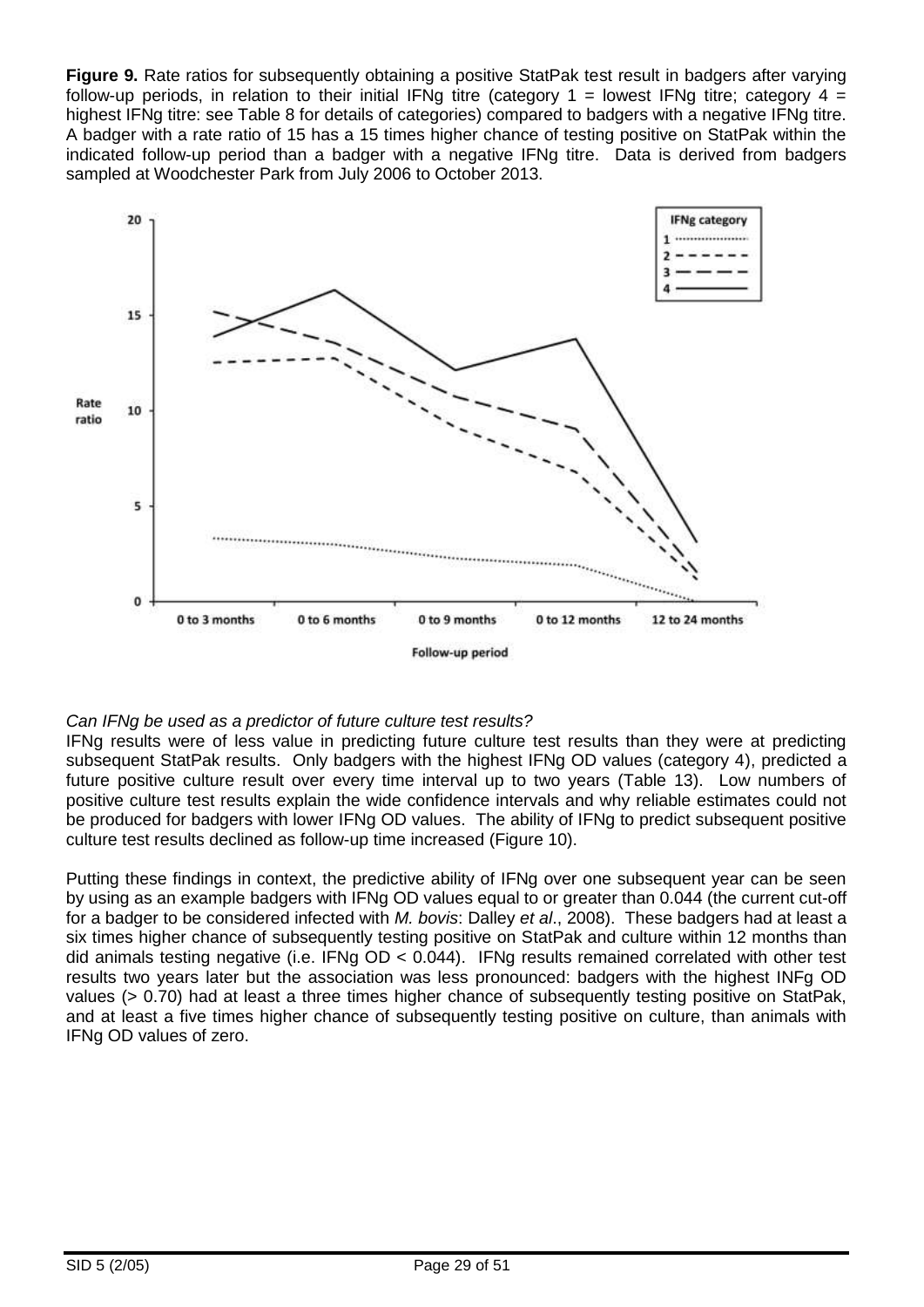**Table 13.** The relative incidence of positive culture results in badgers in relation to previous IFNg titre results. Data are derived from five Cox regression models, each of which was run for a different time period (defined as the interval between the IFNg test being conducted and a subsequent StatPak test on the same badger). Rate ratios were calculated by comparing the incidence of positive StatPak test results for badgers in each IFNg category to a baseline rate (category zero in Table 8), which was allowed to vary by time period (proportional hazard assumption). Significant differences from baseline are shaded in grey. For method of interpretation, see legend to Table 12.

| <b>Time period</b> | <b>IFNg</b><br>category* | Rate<br>ratio  | <b>SE</b>      | z        | P >  z | 95% CI          |
|--------------------|--------------------------|----------------|----------------|----------|--------|-----------------|
| 0 to 3 months      | 1                        | 1.29           | 1.57           | 0.21     | 0.834  | $0.12 - 14.04$  |
|                    | $\overline{2}$           | 8.47           | 9.80           | 1.85     | 0.065  | $0.88 - 81.71$  |
|                    | 3                        | 14.60          | 20.76          | 1.88     | 0.060  | $0.90 - 237.22$ |
|                    | $\overline{4}$           | 15.89          | 22.61          | 1.94     | 0.052  | $0.98 - 258.61$ |
| 0 to 6 months      | 1                        | 1.37           | 1.69           | 0.26     | 0.796  | $0.12 - 15.26$  |
|                    | $\overline{2}$           | 12.14          | 13.75          | 2.21     | 0.027  | 1.32 - 111.68   |
|                    | 3                        | 12.69          | 18.13          | 1.78     | 0.075  | $0.77 - 208.90$ |
|                    | $\overline{4}$           | 16.60          | 23.66          | 1.97     | 0.049  | $1.02 - 271.18$ |
| 0 to 9 months      | 1                        | 2.08           | 2.41           | 0.63     | 0.530  | $0.21 - 20.23$  |
|                    | $\overline{2}$           | 15.68          | 17.27          | 2.50     | 0.012  | 1.81 - 135.70   |
|                    | 3                        | 16.26          | 23.54          | 1.93     | 0.054  | $0.95 - 277.51$ |
|                    | $\overline{4}$           | 19.32          | 27.87          | 2.05     | 0.040  | $1.14 - 326.78$ |
| 0<br>12<br>to      | 1                        | 2.03           | 1.35           | 1.07     | 0.284  | $0.55 - 7.47$   |
| months             | $\overline{2}$           | 5.54           | 4.04           | 2.34     | 0.019  | $1.32 - 23.17$  |
|                    | 3                        | 8.15           | 9.68           | 1.77     | 0.077  | $0.80 - 83.49$  |
|                    | $\overline{4}$           | 12.84          | 14.94          | 2.19     | 0.028  | 1.31 - 125.82   |
| 12<br>24<br>to     | 1                        | 1.03           | 0.67           | 0.05     | 0.959  | $0.30 - 3.61$   |
| months             | $\overline{2}$           | $\overline{0}$ | $\overline{0}$ | $-63.93$ | 0.000  | $0 - 0$         |
|                    | 3                        | $\mathbf 0$    | 0              | $-51.75$ | 0.000  | $0 - 0$         |
|                    | $\overline{4}$           | 5.80           | 3.99           | 2.56     | 0.011  | $1.508 - 22.33$ |

\*IFNg categories are detailed in Table 1.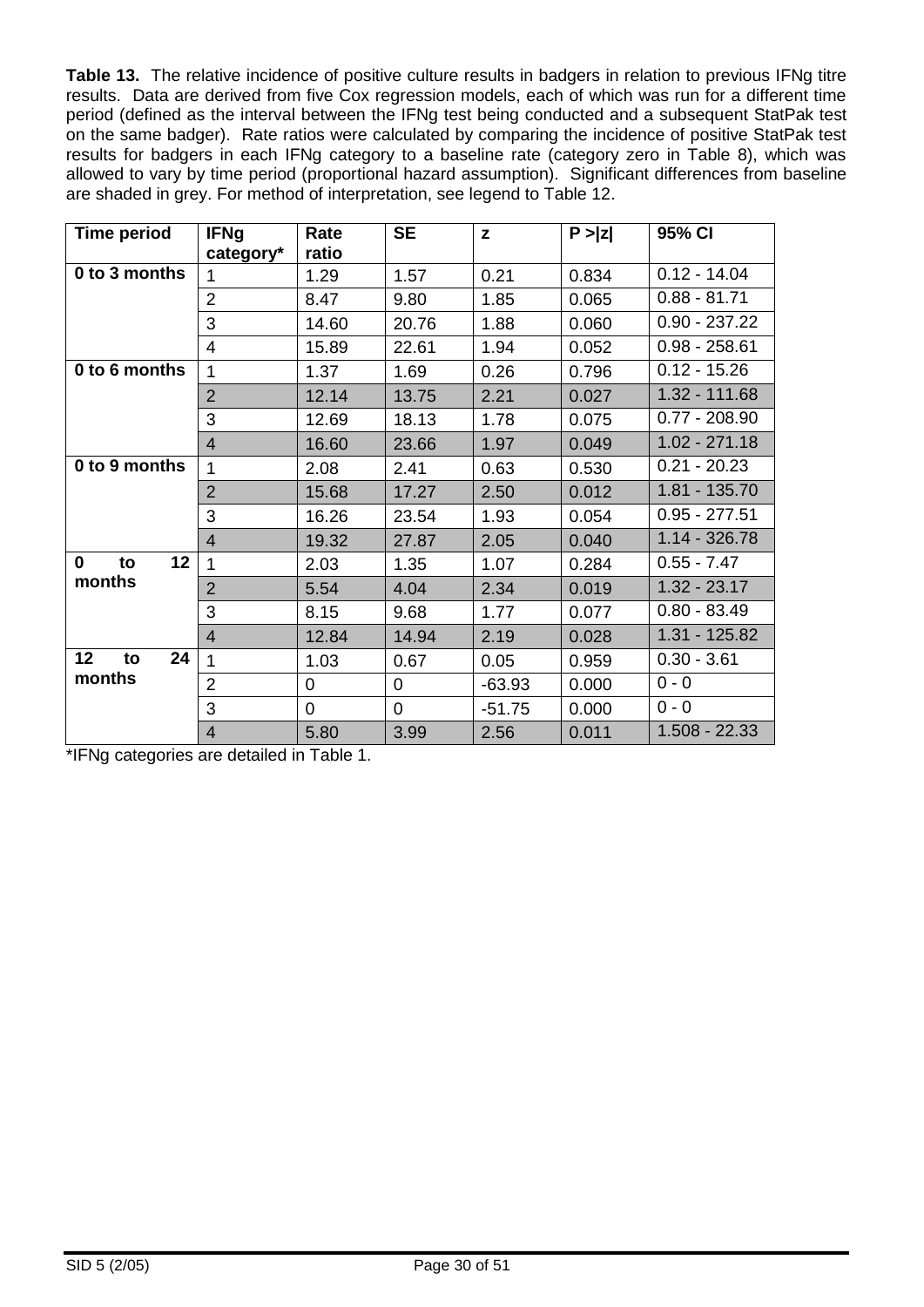**Figure 10.** Rate ratios for subsequently obtaining a positive culture test result after varying follow-up periods, in badgers categorised by their initial IFNg titre (category  $1 =$  lowest IFNg titre; category  $4 =$ highest IFNg titre: see Table 8 for details) compared to badgers with a negative IFNg titre. Significant differences from baseline were consistent over all time periods only in badgers within the highest IFNg OD value category (category 4, solid line). Data is derived from badgers sampled at Woodchester Park from July 2006 to October 2013.



### *Discussion*

Badgers with the highest IFNg OD values were most likely to subsequently test positive on both StatPak and culture, and this effect was detectable for up to 24 months after the IFNg test. StatPak showed a positive trend in its dose-response relationships with IFNg, meaning that the higher the original IFNg OD value, the greater the chance that a badger would subsequently test positive on StatPak. The relationship between IFNg and culture was less clear, which may be a real effect but is likely to have been influenced by the low numbers of culture-positive badgers in the analysis.

Although IFNg test results are obtained on a continuous scale (OD values), the diagnosis of infection status is currently based on whether the value falls above or below the chosen cut-off (i.e. 0.044 at present). Hence, as the diversity in the range of OD values is not fully used for diagnosis, some information is lost. Results of our analyses indicate that by using the raw OD values it is possible to go beyond answering whether or not an animal is 'positive', and to potentially infer the stage of infection and the likelihood that it will subsequently test positive on other diagnostic tests. Those animals producing the highest values of IFNg (i.e. category 4 in the present analysis) were most likely to go on to also test positive on culture. This suggests that it may be possible to identify and target individuals most likely to go on to become infectious (where a positive culture result is interpreted as indicating shedding of *M. bovis* [\(Gavier-Widen](#page-46-1) *et al*., 2001)) by applying a cut-off for IFNg OD values of 0.697 (the lower boundary of our category 4) rather than the currently used cut-off of 0.044. Nonetheless, our results suggest that the current cut-off is useful, as badgers with an OD value greater than or equal to this cut-off are likely to go on to test positive on StatPak, which has also been shown to be a proxy for infectious badgers [\(Chambers](#page-45-2) *et al*., 2009).

This study suggests that by examining the quantitative value of an IFNg test result, rather than simply considering it as positive or negative, it is possible to predict the likelihood of subsequent StatPak, and to a lesser extent culture, test results within a 24-month time window. These findings are consistent with our previous identification of positive correlations between StatPak, culture and IFNg tests. From previous analyses it was possible to conclude that animals that test positive on culture or StatPak are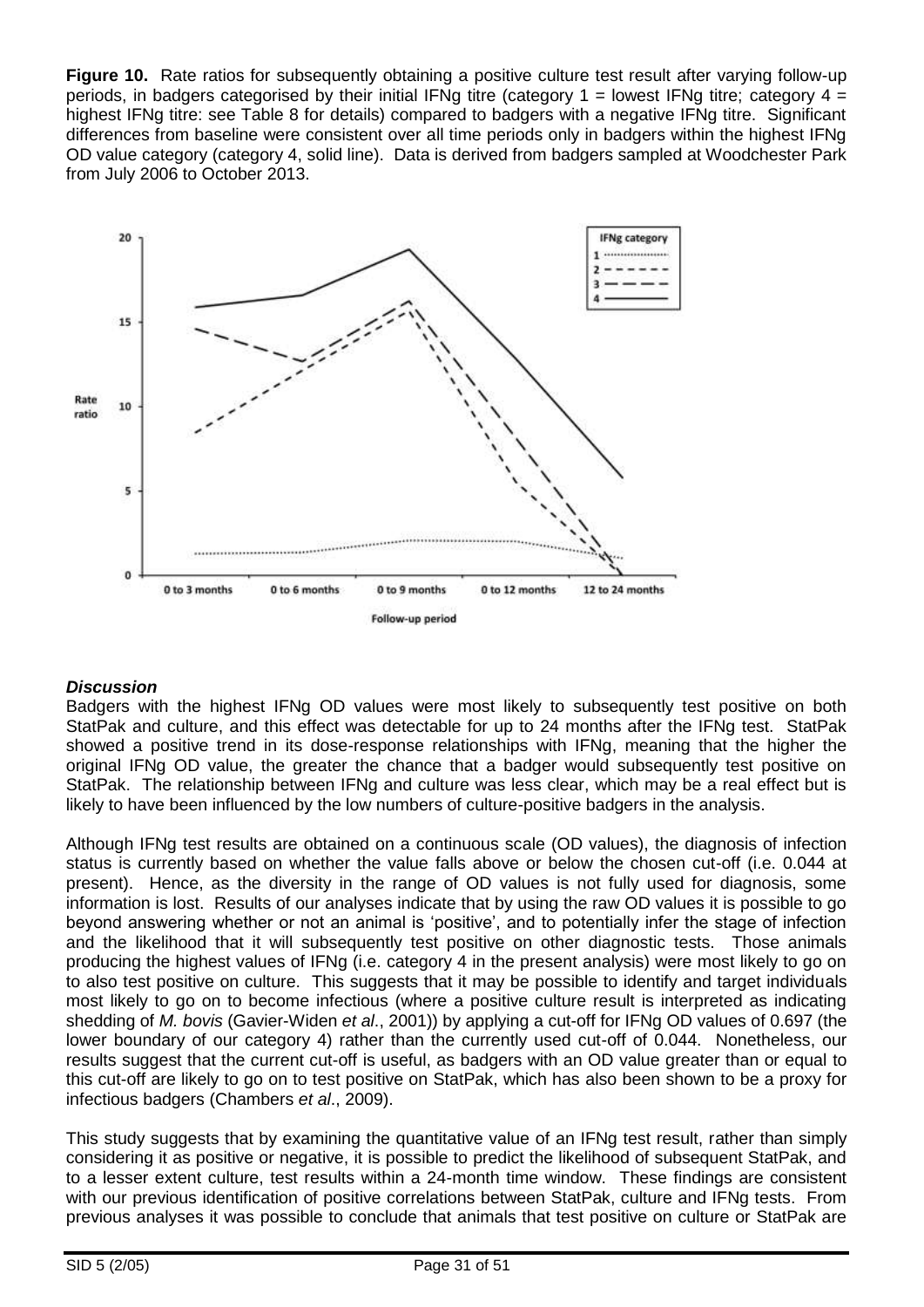also likely to test positive on IFNg and those animals that are culture-positive on multiple different samples are likely to have higher IFNg OD values. However, it should be noted that these previous correlations related to contemporaneous test results (i.e. test results obtained at the same time) in contrast to the current analyses where there was a time lapse between test results.

Previous research has shown that badgers exhibit a range of immunological responses following experimental challenge with *M. bovis*, and that these responses appear to occur in a specific order: levels of IFNg steadily increasing to a maximum at 9 months after infection, followed by decrease at 10- 12 months and a rapid rise to a high level at 14 months, showing fluctuation at a relatively high level thereafter [\(Mahmood](#page-46-2) *et al*., 1987). The same study concluded that the level of antibodies and number of bacilli detected by culture showed a statistically significant increase by 17 months. Therefore, there was a delay of at least eight months between maximum titres of IFNg and antibodies [\(Mahmood](#page-46-2) *et al*., [1987\)](#page-46-2). This offers a potential explanation for the observation in the present study that badgers with the highest IFNg OD values produced positive test results on StatPak and culture at a significantly higher rate than did badgers in the lowest IFNg category, when the follow-up time was greater than a year. It is less clear why, in the present study, badgers with lower IFNg OD values did not produce conclusive predictive results on StatPak and culture tests when the follow-up time exceeded a year. A possible explanation is that badgers with low IFNg OD values may have a generally weaker immune response, or perhaps a degree of immunological anergy (Chaparas, 1982), and hence express low IFNg and antibody responses.

The analyses described above have some inherent limitations. For example, the proportional hazards approach assumes that the effect of the predictor variable (i.e. IFNg OD value) was constant for the duration of the study. However, this is clearly unlikely to be the case, as a badger's IFNg titre is expected to vary over time and with the course of infection [\(Mahmood](#page-46-2) *et al*., 1987). Nevertheless, the assumption was not violated for a follow-up period of two years (as indicated by the formal assessment of survival lines and a Schoenfeld residuals test: see Methods section) and hence the analyses and conclusions are valid. Other limitations included the uneven distribution of observations amongst categories of INFg responses. In order to address the limited number of observations in the highest categories of IFNg (due to few badgers giving very high IFNg OD readings) we focussed on interpreting the trends in outputs rather than individual values. The two highest IFNg categories (i.e. the third and fourth) accounted for only approximately 4% of observations for both StatPak and culture, which is likely to have resulted in low statistical power for the parameters estimated. Moreover, the mycobacterial culture test has limited sensitivity in live badgers (perhaps as low as 10 per cent in some cases: Drewe *et al*., 2010) which means that the true predictive ability of IFNg may be higher than that described here. Only 3% of culture test results were positive in comparison to 21% of Stat-Pak tests, thus any relationship between IFNg and culture may be masked by inaccurate data and/or a low sample size. These limitations could potentially be addressed in future studies by improving the sensitivity of the culture test, possibly by using an extended sampling protocol involving more types of samples or more frequent sampling although this is unlikely to be practical. A more practical alternative would be to repeat the analysis in the future when more data become available.

In conclusion, our findings suggest that insights into the likely time to progression to testing positive on other tests (which are likely to represent infectiousness) may be gleaned by examining IFNg test results on a quantitative scale rather than simply categorising animals into infected or not infected. Knowledge of the likely amount of time that will be taken for an infected badger (with a quantified IFNg titre) to subsequently test positive on StatPak and culture (indicators of infectiousness) is useful from a research perspective as it improves our understanding of the way immunological processes affect disease progression and the dynamics of *M. bovis* transmission and may help us to better parameterise models of *M. bovis* infection in badgers. Both of these advances improve our evidence base on which to make decisions and evaluate possible infection control options. Further, this approach may help identify which badgers (when trapped and sampled) are most likely to become infectious soonest and hence might be at a highest risk of transmitting infection. Consequently, IFNg test results could potentially be used to inform targeted removal at the group level and if the test were available in a format that allowed rapid trap-side diagnosis then it could be used to selectively remove captured individuals.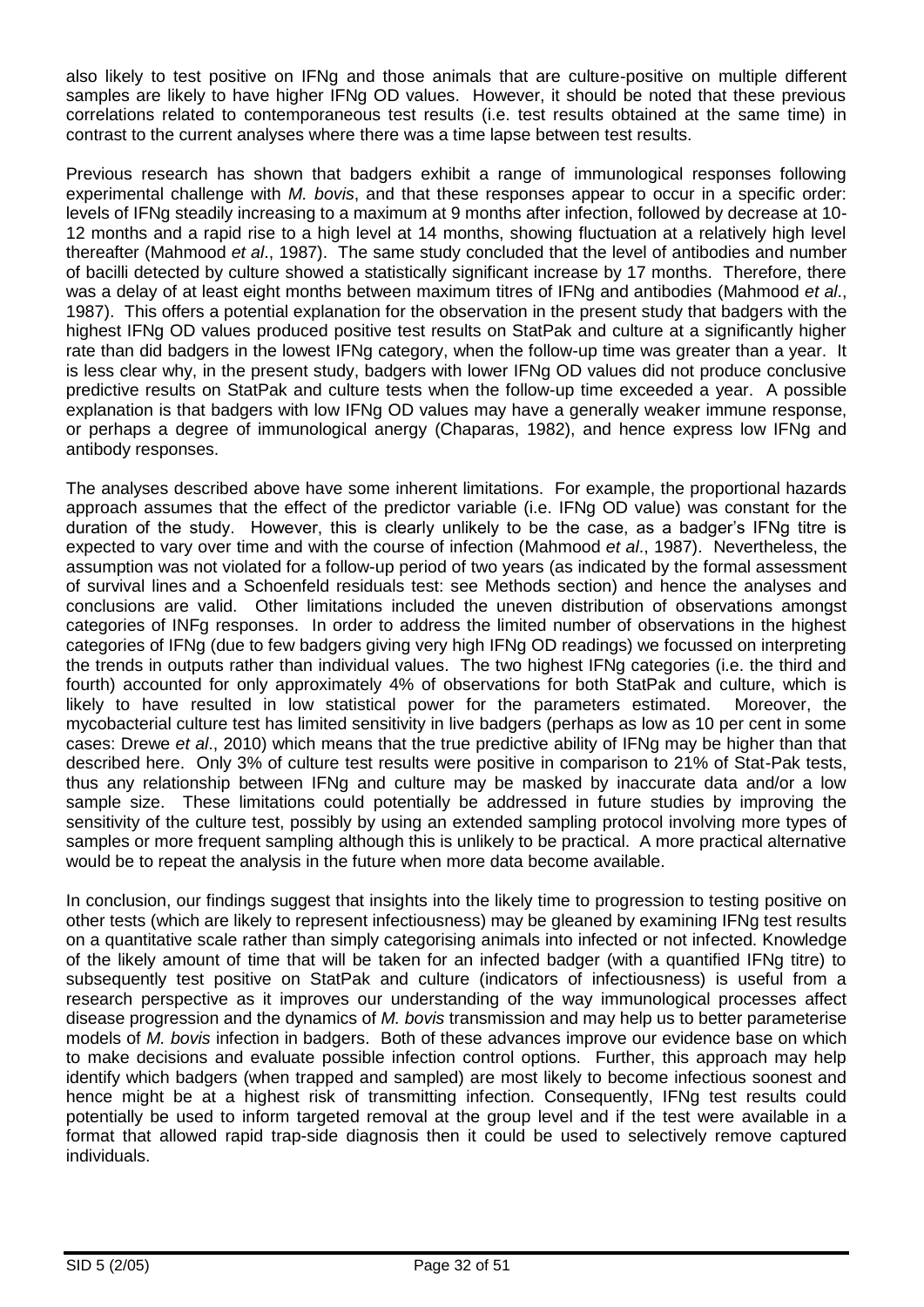## **Objective 3: Novel approaches to interpreting diagnostic test results**

#### **Introduction**

As demonstrated above (Objective 1b) the combined use of more than one diagnostic test can increase the accuracy of TB diagnosis in live badgers, particularly when interpreted at the social group level. But an important limitation of the analyses presented here and previously (e.g. Drewe *et al.*, 2010) is that a diagnosis is frequently based on just one sampling event. Hence any previous test results for the same animal (and there may be many of these over several years in the WP dataset) have been effectively excluded from the diagnosis. This represents a loss of potentially useful information particularly given the imperfect performance of the tests. Animals that test positive at one point in time frequently test negative (using the same test) at the subsequent test event. In the analyses below we describe an approach for interpreting potentially disparate results from animals sampled multiple times over a protracted period. Hence these analyses address the question of determining the probability that a badger is truly infected given its current and historical pattern of results to existing diagnostic tests.

When using imperfect diagnostic tests, the true state of infection is not, or is only partially, determinable. Clearly this creates problems in classifying an animal's infection status confidently. We hypothesise that the incorporation of historical test results will improve the ability to correctly interpret diagnostic test results in order to infer the underlying current true infection status of a badger (or group of badgers). Such estimations are possible by adapting models that are applied to understand population dynamics (Choquet *et al.*, 2013). Here, we use a state-dependent capture-mark-recapture analysis accounting for complexities in ecological epidemiology, to estimate the probability that a badger is truly infected. We hypothesise that interpreting a badger's historic diagnostic test results alongside any current results will provide a deeper and more accurate insight into the true infection status of individuals. Such information could then be used to improve the reliability of decisions made to manage this disease in badger populations in situations where several test results are available from the same animals over a period of time.

During the long-term study at WP traps are routinely deployed at badger setts throughout the year and individual animals can therefore be caught more than once a year and several times during their lifetime. We used data from this study to assess for each individual badger the probability of each possible infection status sequence given its capture and testing history. As a result, we were able to produce estimates of the likelihood that any given badger was truly infected at the time of sampling given any combination of test results (StatPak, IFNg and culture) and accounting for its capture history and diagnostic test result history. This represents a clear improvement on current methods where diagnosis of infection is often based on imperfect diagnostic tests applied to samples collected at a single sample point.

#### **Materials and methods**

#### *Study area and study population*

The data analysed in this study were derived from badger captures at WP from July 2006 to October 2013. During this period badger trapping took place at all main setts in the study area four times each year, usually once in each of the four seasons (dates refer to classification of seasons based on exact dates of sampling across all eight years of the study): spring (5 May to 22 June), summer (5 July to 2 October), autumn (3 October to 1 December) and winter (6 December to 31 January). Trapping was suspended each year from February to April inclusive to avoid capture of new-born cubs and separating lactating females from dependent cubs. Each sample point consisted of a cluster of three trapping sessions (A, B and C), each of which covered approximately one third of the study area. Hence the combined sampling effort across these three areas represented one round of sampling across the entire study area. The duration of each such sweep across the study area (i.e. from the start of trapping at A, through B to the end of trapping at C) was less than the length of time between clusters. For the purposes of the analyses, the few trapping sessions that straddled two seasons were allocated to whichever season they fell into most. As a result, sampling did not take place in some seasons, for example in summer 2009 there was no trapping but there were two trapping sessions in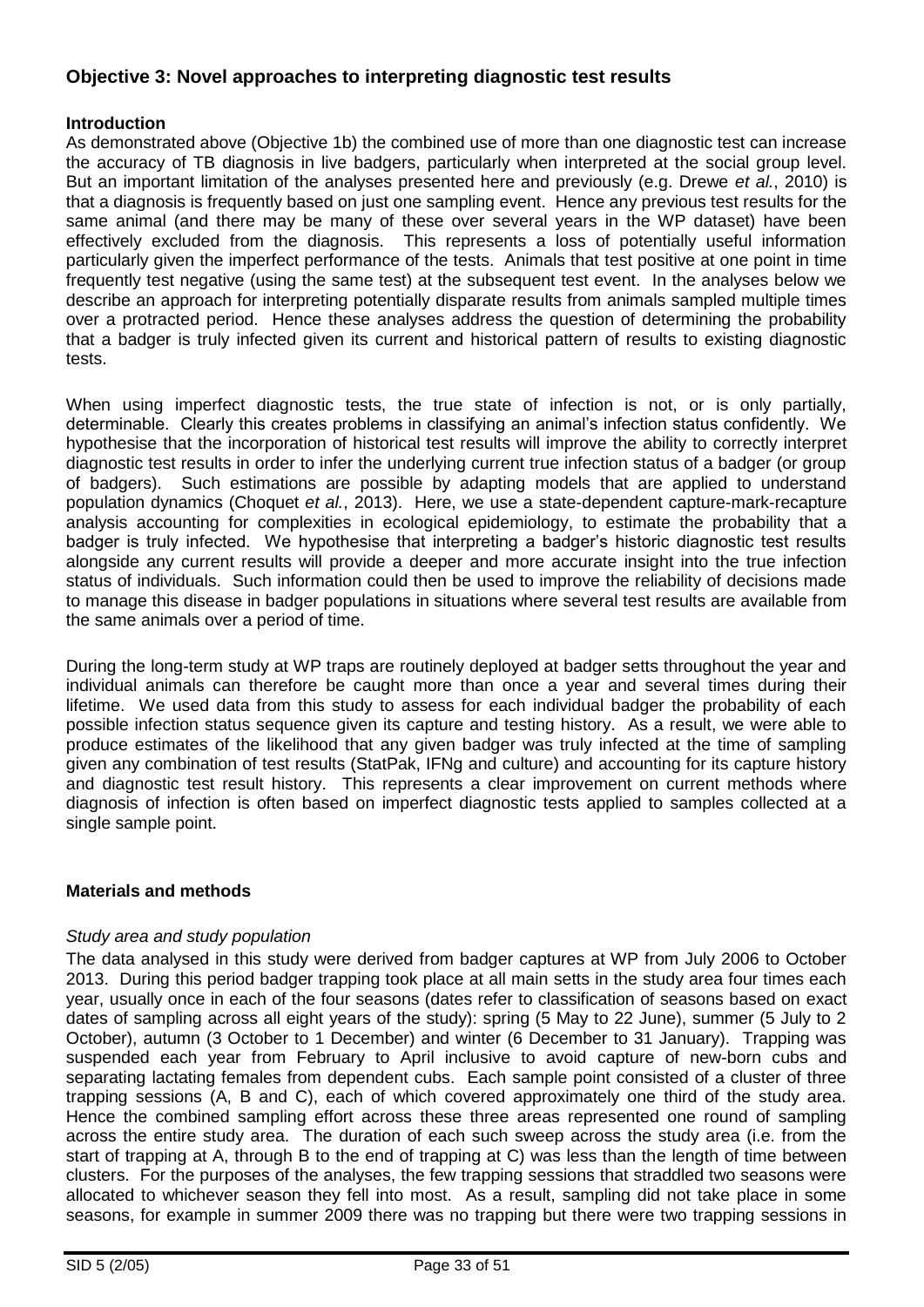the autumn of that year (Appendix 1). In the rare instances where the same badger was captured and sampled twice in the same trapping cluster, only the test results from the first capture were used in the analysis.

#### *Trapping and testing of badgers*

Badgers were trapped, anaesthetised and sampled as reported previously (Delahay *et al.,* 2000a & 2013). At each capture event samples were collected for StatPak, IFNg and the microbiological culture of clinical samples. The dataset subjected to analyses and modelling in the present study included results from these three diagnostic tests at each of 2022 sample points (each representing one badger trapped and sampled: see Appendix 1) collected from 541 individual badgers (a median of 3 captures per badger, range: 1 to 18) across 28 capture sessions from July 2006 to October 2013.

#### *Multistate capture-recapture model*

Capture-mark-recapture modelling is frequently used for estimating population parameters in ecological studies (Lebreton *et al.*, 1992). This type of analysis allows the estimation of transition probabilities between ecological or epidemiological states, for example as animals become infected and make the transition from susceptible to infected state. Consequently, the true state of infection in any given animal was modelled as a dynamic variable. It was assumed that once infected an individual could not revert to being uninfected, and hence the state transition was unidirectional from negative to positive.

Results of each of the three diagnostic tests were coded into one of eight possible combinations of diagnostic test results (Table 14) and assigned to each sampling point (hereafter referred to as a time step). If the animal was not captured it was recorded as zero for that time step.

**Table 14.** The eight possible combinations of diagnostic test results and their respective coding numbers (1-8) for input into the capture-mark-recapture model. Numbers in brackets are the crossclassified observed frequencies of these three test result combinations when used for detection of *M. bovis* infection in live badgers, obtained from 2,022 sampling occasions involving 541 badgers captured at Woodchester Park from July 2006 to October 2013.

|           | $IFNg -$     |           | $IFNq +$  |           |  |  |
|-----------|--------------|-----------|-----------|-----------|--|--|
|           | $Stat-Pak -$ | Stat-Pak+ | Stat-Pak- | Stat-Pak+ |  |  |
| Culture - | (1437)       | 2(208)    | 3(164)    | 4 (165)   |  |  |
| Culture + | 5(3)         | 6(6)      | (3)       | 8(36)     |  |  |

 $-$  = negative test result

+ = positive test result

The probabilities of each of five events occurring at the individual badger level were estimated within the capture-mark-recapture model by means of maximum likelihood estimation (Choquet *et al.*, 2009). These were, for any given badger, the probabilities of:

- $\bullet$  Being captured (trapped and sampled, C);
- Testing positive on its first capture event (apparent prevalence, P);
- $\bullet$  Surviving from one time step to the next (S);
- Becoming infected (transitioning from uninfected to infected, T);
- Observing each diagnostic test combination as presented in Table 14, given that the animal was truly either (a) infected or (b) uninfected.

Dependencies were modelled between the first four of these probabilities and external parameters (sex, season, and year). For example, the probability of a badger which is caught at time step *t* whilst in state *f* (uninfected) being re-caught at time *t+1* in state *i* (infected), given the observed capture at time *t* in state *f*, will depend on: the survival probability from *t* to *t+1* (dependent or independent of state *i*), the state transition probability (between *f* and *i*) and the capture probability (both dependent on survival probability).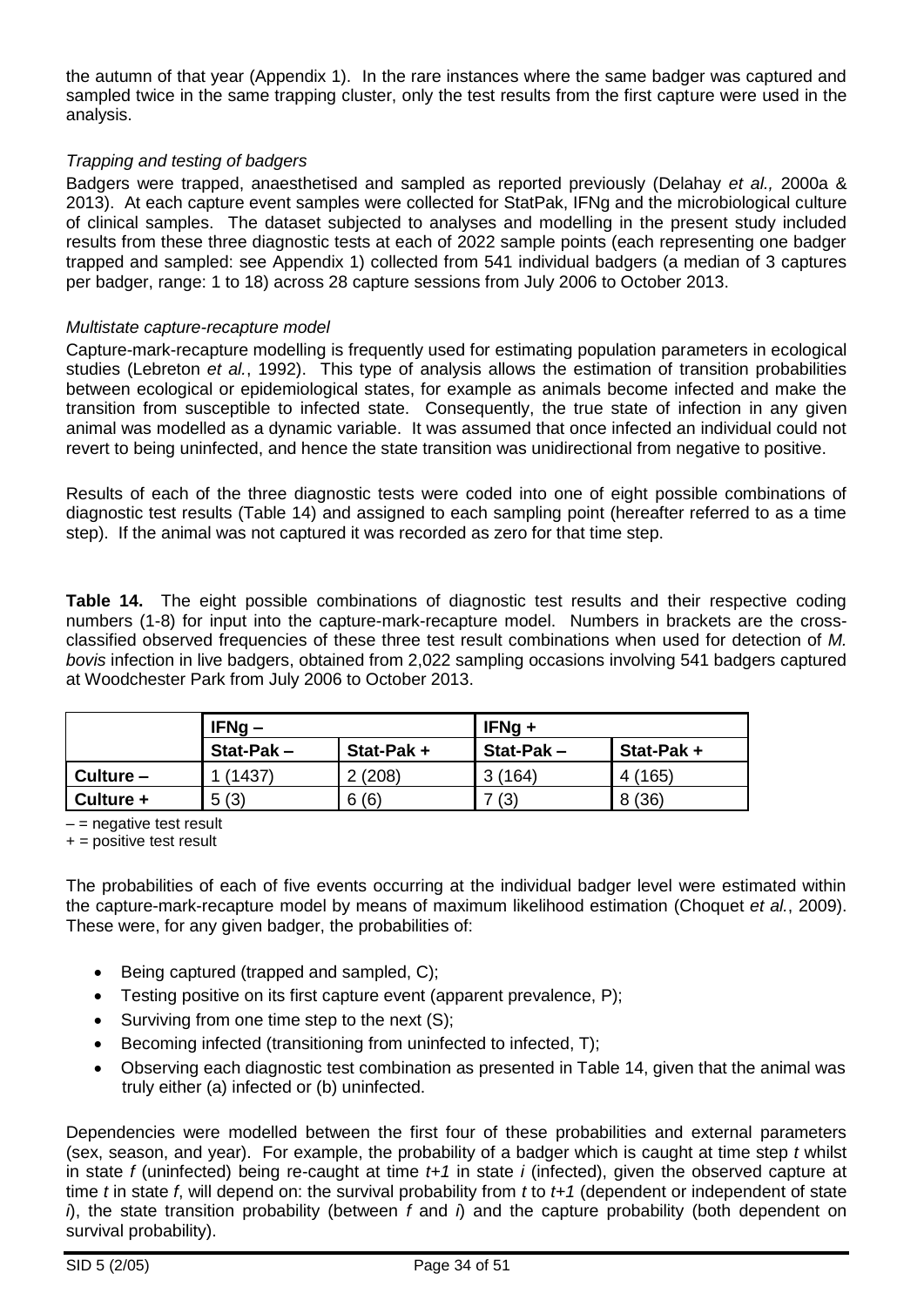#### *Calculation of true infection status probabilities*

Inferences about the underlying true infection status (infected or uninfected) of any given badger were made by estimating the probability of infection being present given any of the eight possible combinations of test results (Table 14), for all possible combinations of a badger's capture and testing history. These probability calculations were carried out using R software (R Development Core Team, 2008). The probability of being truly infected at the previous trapping occasion,  $p(Status^+|History)$ was calculated according to the formula:

$$
p(S^+|H) = \sum p(H|S_i^+) * p(S_i^+) / \sum p(H|S_i^+) * p(S_i^+) + p(H|S^-) * p(S^-)
$$

Where:

 $\sum p(H|S_i^+)$  is the sum of probabilities of observing a given history for every combination of  $^i$  lines in the status matrix (Figure 11);

 $p(S_i^+)$  is the probability of a badger being 'status positive' (infected), estimated as the probability of being infected on the first capture multiplied by the transition probabilities for every time step;

 $p(H|S^-)$  is the probability of obtaining the observed history given the badger is 'status negative' (uninfected); and

 $p(S^-)$  is the probability of a badger being 'status negative' (uninfected), calculated as  $1-p(S_i^+)$ 

To estimate the probability (for each combination of test results) of a badger being truly infected at the end of the study period, a matrix was generated containing the estimated probabilities of the true infection status of any given badger across all 28 observed time steps (roughly equivalent to the 28 seasons of the study: see Appendix 1) plus one simulated extra time step. This final simulated time step was necessary because some badgers were caught only once and hence did not have a history of previous captures or test results. To account for this, the probabilities of being truly infected given any possible test combination at the current (last) sampling session were estimated using an additional hypothetical 29<sup>th</sup> time step. This enabled the probability of infection in these single-capture badgers to be estimated. The matrix was therefore 29 time steps wide by 30 lines long, where each of the 29 lines represented the possible range of probable true infection histories when infection was truly acquired at some point and the final line corresponded to a history of continuous true negative infection status. This enabled us to examine, for any given badger, how the results of any previous diagnostic tests performed on the same animal, influenced the interpretation of the most recent (current) diagnostic test results.

As an example, let us consider an individual whose capture and testing history is  $- + 0 + 0$  (indicating a timespan containing four possible trapping episodes, where: '–' means the badger was trapped and tested negative; '+' means the badger was trapped and tested positive; and '0' indicates that the animal was not captured) which was recoded as '1 8 0 8' (where 1 refers to all three tests giving a negative result and 8 refers to all three tests giving a positive result: see Table 14). Using the parameters defined above, we can express the probability of the observed history being seen given each possible true status sequence. Thus the probability of the history '1 8 0 8' given that the true status sequence is  $\dot{z}$  – – –' (meaning the badger was actually uninfected all along) can be expressed as:

 $p(history|S^-)$ 

 $= [(1 - \text{prevalence}) * p(\text{capture}) * p(T_1^T T_2^T T_3^- | S^-)]$ \*  $[(1 - p(transition)) * p(capture) * p(T_1^+T_2^+T_3^+|S^-)]$ \*  $[(1 - p(\text{transition})) * (1 - p(\text{capture}))]$ <br>\*  $[(1 - p(\text{transition})) * p(\text{capture}) * p(T_1^T T_2^T T_3^T | S^-)]$ 

Where:

 $p(history|S^-)$  is the probability of obtaining the observed pattern of trapping and test results;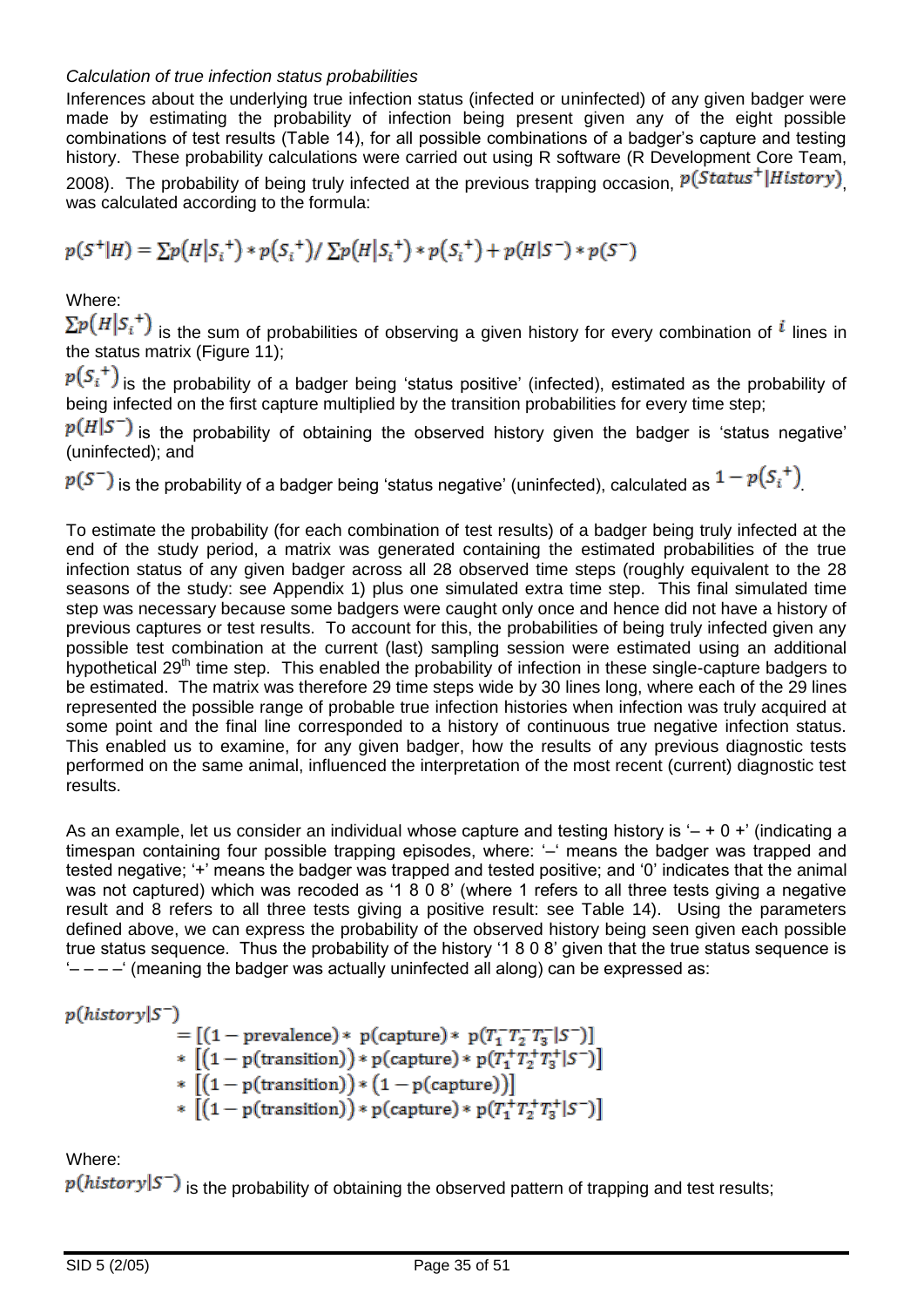prevalence is the apparent prevalence at that time step (equivalent to the probability that a trapped animal tests positive);

 $p(capture)$  is the probability of capturing the badger;

 $p(T_1^T T_2^T T_3^- | S^-)$  is the probability that all three diagnostic tests (StatPak, IFNg and culture) would produce a negative result given that the animal is truly uninfected (status negative);

transitionis the probability of an animal becoming infected between two sampling sessions; and

 $p(T_1^T T_2^T T_3^T | S^-)$  is the probability that all three diagnostic tests (StatPak, IFNg and culture) would produce a positive result given that the animal is truly uninfected.

The probabilities of the capture and testing histories,  $p(History|Status^+)$ , for each of the other possible true infection state sequences can be similarly determined. The sum of the probabilities that correspond to all the possible true positive infection states represents the overall probability that a badger is truly infected (Figure 11).

**Figure 11.** An Example matrix showing the range of five possible true infection states that a single badger observed for four time steps could have followed. The first line  $(i_1)$  represents the status of being uninfected for the entire period of four time steps; the second line  $(i<sub>2</sub>)$  represents infection occurring during the third time step; and the fifth line  $(i<sub>5</sub>)$  represents the status of being infected for the whole period under observation. A probability was assigned to each line of the matrix (see main text for details). The sum of the probabilities that correspond to true positive infection status (lines 2, 3, 4 and 5) represent the overall probability that the badger is truly infected. For the purposes of this example, only four time steps and five possible infection states are shown, although the full model contained 29 time steps and 30 possible infection states for each badger.



In order to be able to interpret a badger's current diagnostic test results in the context of its trapping and test result history, we assessed the probabilities of a badger being truly infected given any possible combination of captures and test results across all time steps (seasons) through the study period, for each possible test result combination at the last trapping occasion. This enabled us to generate estimates of the probabilities of a badger being truly infected given any possible diagnostic test result combination at its most recent sampling occasion. Ultimately, we estimated the probability of being truly infected at the end of the observational period for every badger in the study, given every possible combination of test results that a badger might exhibit at the last sampling point.

#### *Dependencies between capture-mark-recapture model parameter estimates*

We treated the estimated parameters (probability of capture, apparent prevalence, probability of transition from being uninfected to infected, and probability of survival from one time step to the next)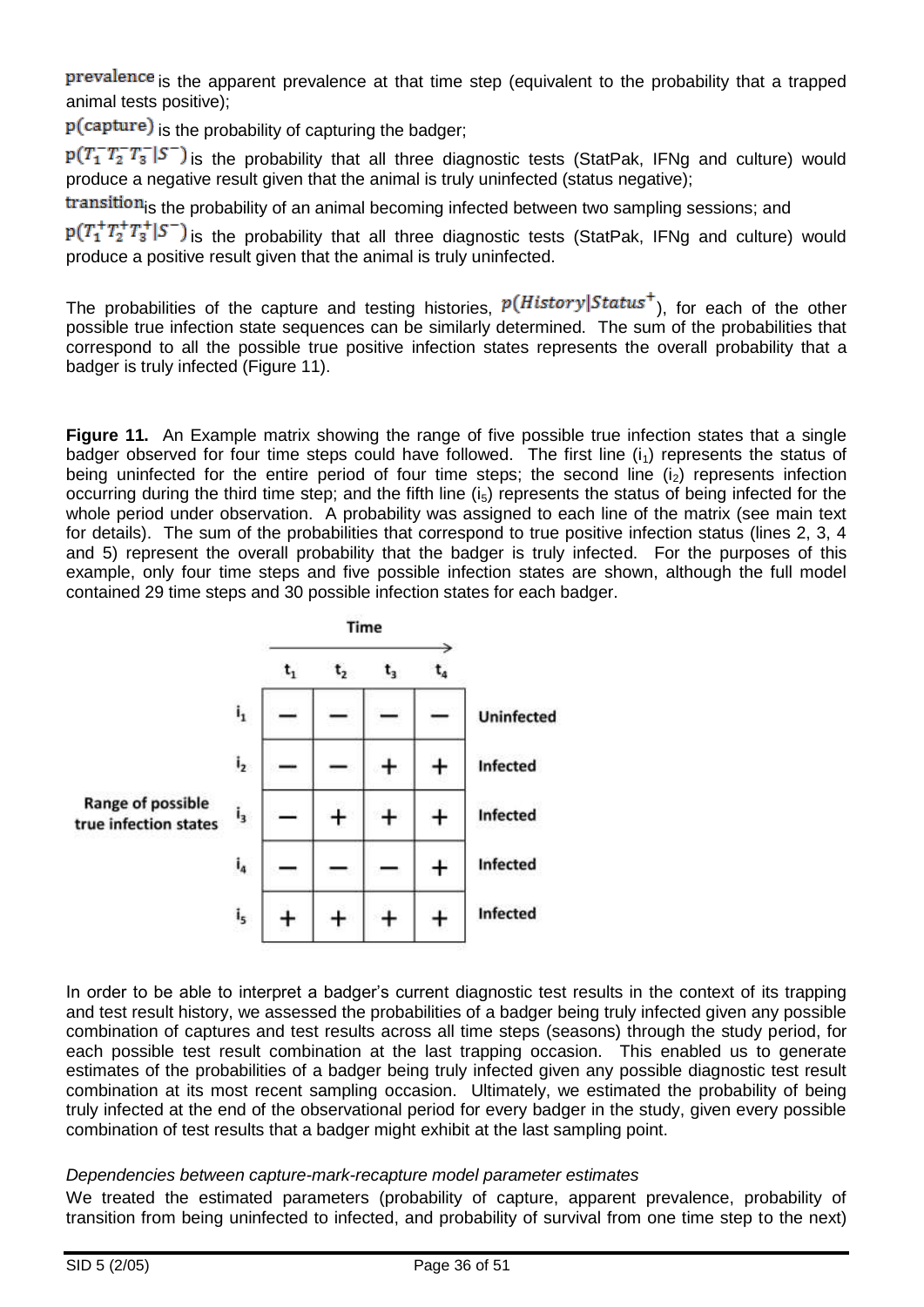as homogeneous across the study population, varying only by these specific factors: season, year, sex of badger, and infection status. We tested the effect of these covariates on the above probabilities, as well as their interdependencies.

The potential impact of variation in the timing of the first trapping occasion on apparent prevalence in different seasons across all eight years of the study was investigated for male and female badgers. Also, infection status at the time of the previous capture event and the effect of badger sex on the probability of survival were examined because they had previously been found to influence survival in badgers [\(Graham](#page-46-2) *et al.*, 2013). A dependency between the probability of becoming infected (transition in state from uninfected to infected) and season for male and female badgers across all eight years was included to reflect seasonal variations in behaviour which may differ between sexes [\(Graham](#page-46-2) *et al*[., 2013\)](#page-46-2). The probability that a badger would change its status from uninfected to infected in the model was not considered to depend on it's true infection status, because we assumed that once infected it would not recover from infection, and hence no reversion to the uninfected state was possible (see Delahay *et al*., 2000a; Vicente *et al.*, 2007 for justification). Seasonal and annual variations were included in the estimation of capture probabilities for each sex, as these factors are known to vary within this badger population [\(Graham](#page-46-2) *et al*., 2013, [Delahay, 2010\)](#page-46-1).

All plausible combinations of parameters were examined and a consensus model was selected by removing one parameter at a time. In this way, the best fitting model was selected by assessing the Akaike Information Criterion adjusted for over-dispersion (QAICc; see Table 15). This consensus model was then used to perform neighbourhood investigation by removing one parameter at a time and assessing its effect on model fit [\(Grosbois & Tavecchia, 2003\)](#page-46-3). Therefore, the compared models were nested because they were each a simpler version of the initial full model.

**Table 15**. The process used to obtain the consensus capture-mark-recapture model. Models were systematically selected by removing one variable at a time from the full model, which included dependencies between the four probabilities of: infection at first capture (P); survival from one time period to the next (S); transition (from an uninfected to infected state, T); and capture (C). Models incorporated plausible combinations of: calendar year (year), season (seas), sex (g), infection status ('from.to' indicating the one-way transition from uninfected to infected), and probabilities of obtaining each diagnostic test result (F). The consensus model had the lowest QAICc (Akaike Information Criterion adjusted for over-dispersion) for all of the four parameters that were specified only by significant dependencies from other variables.

| <b>Model ID</b>        | Parameters included in the model                                                                                                                                                                                      | QAICc   |
|------------------------|-----------------------------------------------------------------------------------------------------------------------------------------------------------------------------------------------------------------------|---------|
| Full model             | $P_g$ +seas+year <sup>, S</sup> from+g+seas+year <sup>, T</sup> g+seas+year <sup>, C</sup> from+g+seas+year <sup>, F</sup> from.to                                                                                    | 9269.78 |
| M1                     | $P_g$ +year $S_{from+g+seas+year}$ $T_{g+seas+year}$ C $_{from+g+seas+year}$ F $_{from\,to}$                                                                                                                          | 9264.12 |
| M <sub>2</sub>         | $P_g$ +seası $S_{from+g+seas+year}$ ı $T_g$ +seas+yearı $C_{from+g+seas+year}$ ı $F_{from+o}$                                                                                                                         | 9272.68 |
| M <sub>3</sub>         | Pseas+year1Sfrom+g+seas+year1Tg+seas+year1Cfrom+g+seas+year1Ffromto                                                                                                                                                   | 9268.13 |
| M4                     | $P_g$ +seas+yearı $S_f$ rom+g+yearı $T_g$ +seas+yearı $C_f$ rom+g+seas+yearı $F_f$ rom.to                                                                                                                             | 9283.21 |
| M <sub>5</sub>         | $P_g$ +seas+year <sup>, S</sup> from+g+seas <sup>, T</sup> g+seas+year <sup>, C</sup> from+g+seas+year <sup>, F</sup> from.to                                                                                         | 9279.65 |
| M <sub>6</sub>         | $P_g$ +seas+year <sup>, S</sup> from+seas+year <sup>, T</sup> g+seas+year <sup>, C</sup> from+g+seas+year <sup>, F</sup> from.to                                                                                      | 9275.96 |
| M7                     | $P_g$ +seas+year <sup>, S</sup> g+seas+year <sup>, T</sup> g+seas+year <sup>, C</sup> from+g+seas+year <sup>, F</sup> from.to                                                                                         | 9268.21 |
| M8                     | Pg+seas+year <sup>,</sup> Sfrom+g+seas+year <sup>,T</sup> g+year <sup>,C</sup> from+g+seas+year <sup>,F</sup> from.to                                                                                                 | 9308.78 |
| M9                     | Pg+seas+year1 Sfrom+g+seas+year1 g+seas1 Cfrom+g+seas+year1 Ffrom.to                                                                                                                                                  | 9276.74 |
| M <sub>10</sub>        | Pg+seas+year1>Sfrom+g+seas+year1Tseas+year1Cfrom+g+seas+year1Ffromto                                                                                                                                                  | 9268.26 |
| M11                    |                                                                                                                                                                                                                       | 9360.63 |
| M12                    | Pg+seas+year1>from+g+seas+year1 <sup>T</sup> g+seas+year1 <sup>C</sup> from+g+seas1 <sup>F</sup> from.to                                                                                                              | 9267.24 |
| M <sub>13</sub>        | $P_g$ +seas+yearı $S_f$ rom+g+seas+yearı $T_g$ +seas+yearı $C_f$ rom+seas+yearı $F_f$ rom.to                                                                                                                          | 9343.45 |
| M14                    | $P_g + \textit{seas} + \textit{year} \cdot S_f \textit{rom} + g + \textit{seas} + \textit{year} \cdot {}^Ig + \textit{seas} + \textit{year} \cdot {}^Lg + \textit{seas} + \textit{year} \cdot {}^If \textit{rom.} to$ | 9351.15 |
| <b>Consensus model</b> | $P_{year}$ , $S_{g+seas+year}$ , $T_{seas+year}$ , $C_{from+g+seas}$ , $F_{from to}$                                                                                                                                  | 9256.85 |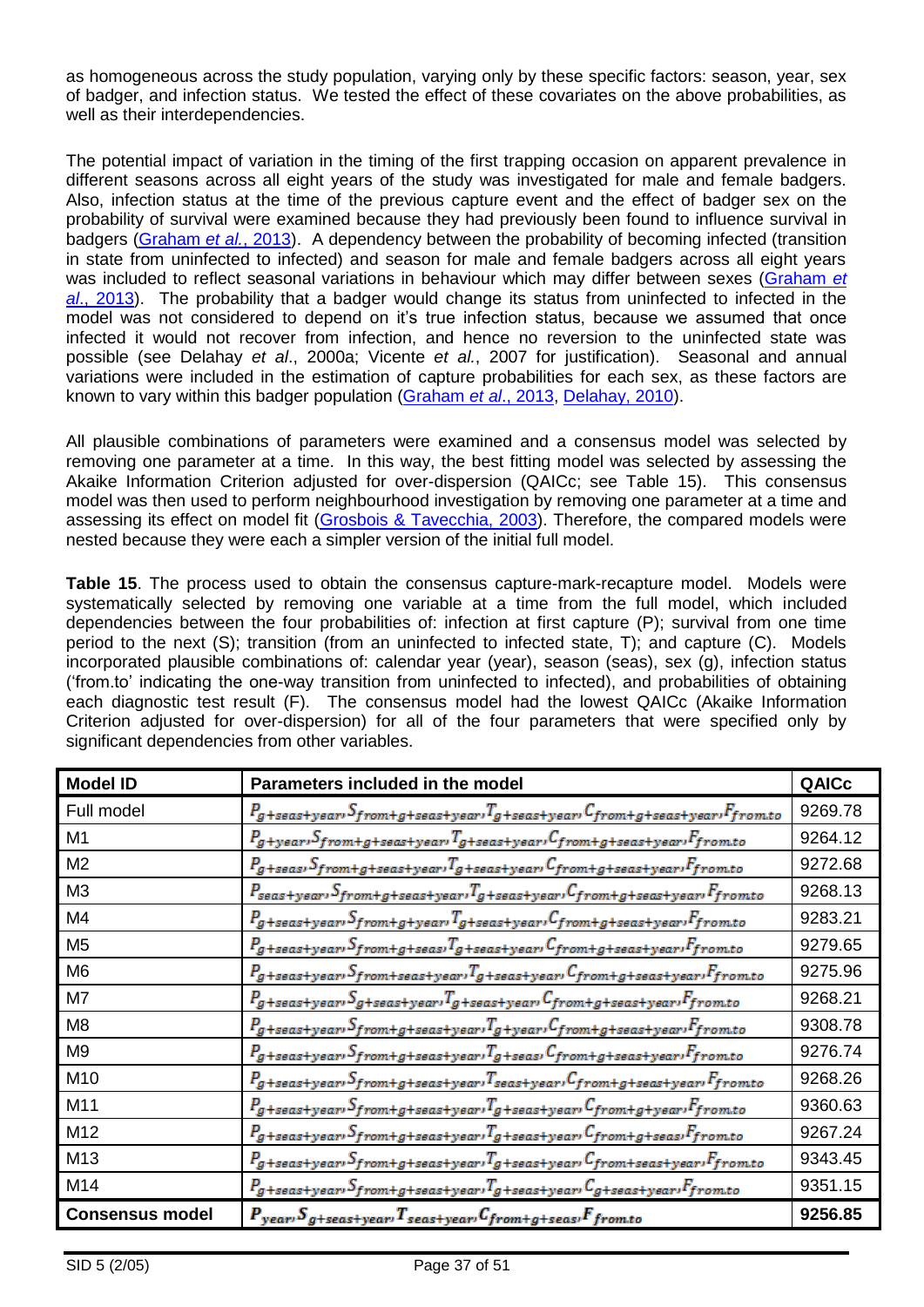### **Results**

#### *Capture probabilities and diagnostic test results*

Badgers of both sexes were most likely to be caught in summer (July to September) and least likely to be caught in winter (December to January), although males were twice as likely as females to be caught in winter (Table 16). It should be noted that this sex difference in winter trapping rates is likely to be artificial due to the policy of releasing any captured females that are suspected to be lactating at this time of year. The majority of badgers (69% of males and 73% of females) tested negative on all three diagnostic tests (Table 17). There was high agreement between StatPak and IFNg test results, and although very few badgers were culture positive those that were tended to also be positive on StatPak and IFNg (Table 17).

**Table 16.** The frequency of badger capture by season for 541 badgers (247 male and 294 female) from July 2006 to October 2013 at Woodchester Park. Badgers were caught multiple times (median: 3 times per badger, range: 1 to 18 times) giving a total of 2,022 sampling events during the study period.

|                                                        | Number (%) of captures |                |            |  |  |  |  |  |
|--------------------------------------------------------|------------------------|----------------|------------|--|--|--|--|--|
| <b>Season</b>                                          | <b>Males</b>           | <b>Females</b> | All        |  |  |  |  |  |
| (6 Dec - 31<br>Winter<br>Jan)                          | 151 (16)               | 86(8)          | 237 (12)   |  |  |  |  |  |
| May - 22<br>(5)<br>Spring<br>June)                     | 259 (27)               | 358 (34)       | 617 (31)   |  |  |  |  |  |
| $(5$ July - 2<br>Summer<br>Oct)                        | 327 (34)               | 385 (37)       | 712 (35)   |  |  |  |  |  |
| $(3$ Oct<br>Autumn<br>$\overline{\phantom{a}}$<br>Dec) | 232 (24)               | 224(21)        | 456 (23)   |  |  |  |  |  |
| Total                                                  | 969 (100)              | 1053 (100)     | 2022 (100) |  |  |  |  |  |

Table 17. The distribution of diagnostic test result combinations for captured badgers relative to their sex, for 2,022 sampling events involving 541 individuals (247 male and 294 female) from July 2006 to October 2013 at Woodchester Park. Numbers indicate the percentage of male [female] badgers giving each of the diagnostic test combinations.

|             | $IFNg -$     |             | $IFNg +$    |                   |  |
|-------------|--------------|-------------|-------------|-------------------|--|
|             | $Stat-Pak -$ | Stat-Pak+   | Stat-Pak-   | Stat-Pak+         |  |
| $Culture -$ | 69 [73]      | 12[8]       | 10[6]       | [10]              |  |
| Culture +   | [0.2]<br>0.1 | $0.4$ [0.2] | $0.2$ [0.1] | $\lceil 3 \rceil$ |  |

 $-$  = negative test result

 $+$  = positive test result

#### *Prevalence of infection*

The consensus capture-mark-recapture model identified substantial annual variation in the probability that a badger would be infected on its first capture occasion (Figure 12). This measure is equivalent to the apparent prevalence of infection within the captured population of badgers. Male badgers were generally more likely to be trapped than females, and the probability of trapping uninfected badgers was twice that of infected badgers in every season for both sexes (Figure 13). Therefore, the true prevalence was higher than the apparent prevalence (Figure 12). True prevalence was calculated by adjusting apparent prevalence by the capture probabilities which varied by season, infection status and the sex of the badger. Hence, true prevalence estimates included annual, seasonal and sex-related variation (Figure 12). Using this method, the true prevalence of *M. bovis* infection within the WP badger population was estimated to be approximately 50% (Figure 12).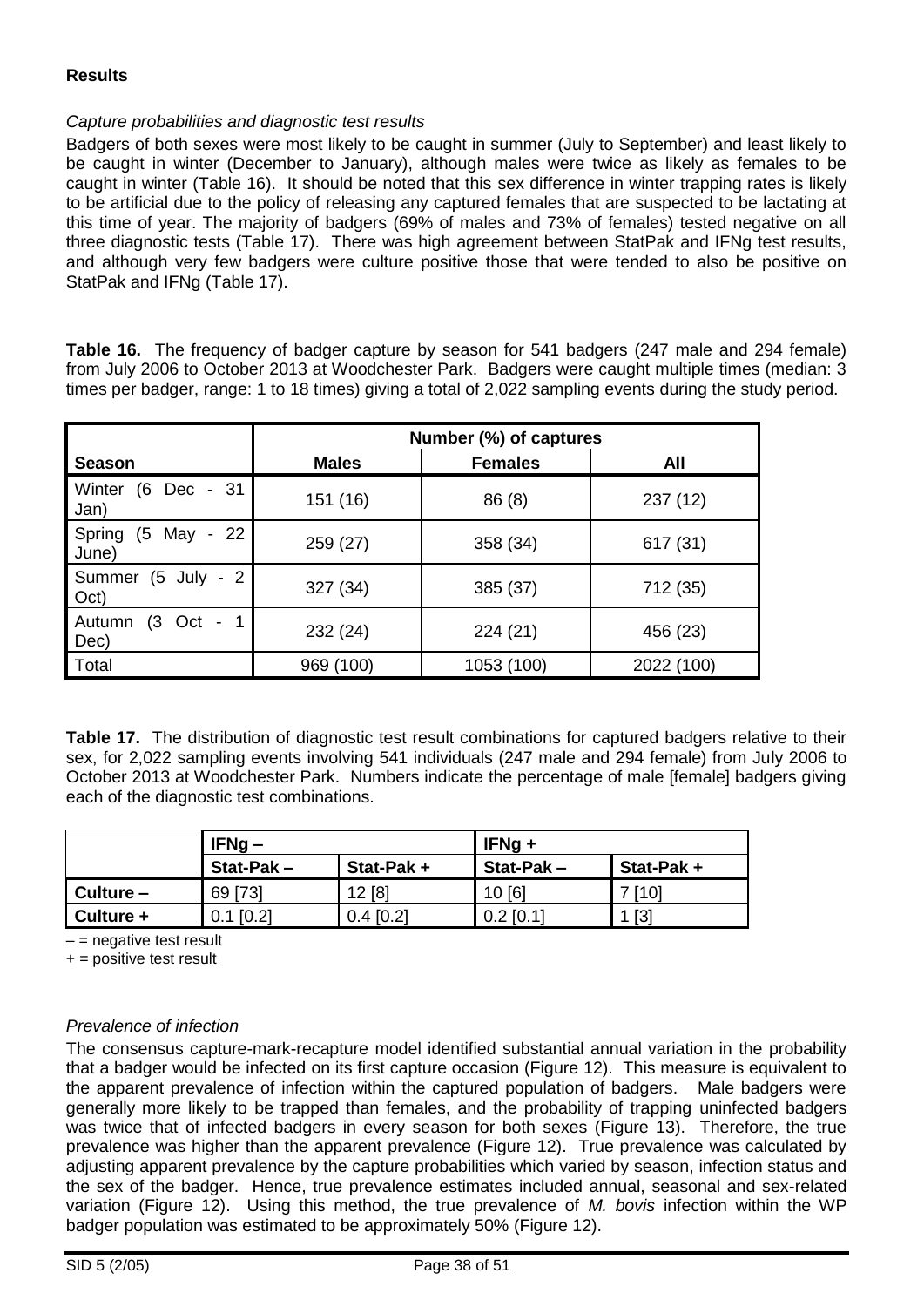**Figure 12.** Trends in the apparent and true prevalence of *M. bovis* infection in the badger population at Woodchester Park throughout the study period. True prevalence in male badgers (black line) and female badgers (grey line) represent apparent prevalence corrected for imperfect performance of the diagnostic tests and seasonal variations in capture probabilities for males and females. True diagnostic tests and seasonal variations in capture probabilities for males and females. prevalence varied relative to sex and season. Apparent prevalence (dashed line) varied by year but not by season (1 = spring, 2 = summer, 3 = autumn, 4 = winter) (see Table 16 for details of season dates).



**Figure 13.** The probability of trapping badgers varied by season (see Table 16 for dates), infection status (Un = uninfected; Inf = infected) and sex. Males were more likely to be caught than females in all seasons, although values for winter would have been artificially skewed by the policy of releasing lactating females without sampling, and uninfected badgers of both sexes were more likely to be caught than infected badgers. There was no annual variation in these estimates which were generated from a multistate capture-mark-recapture model of empirical data collected from the badger population at Woodchester Park from July 2006 to October 2013.

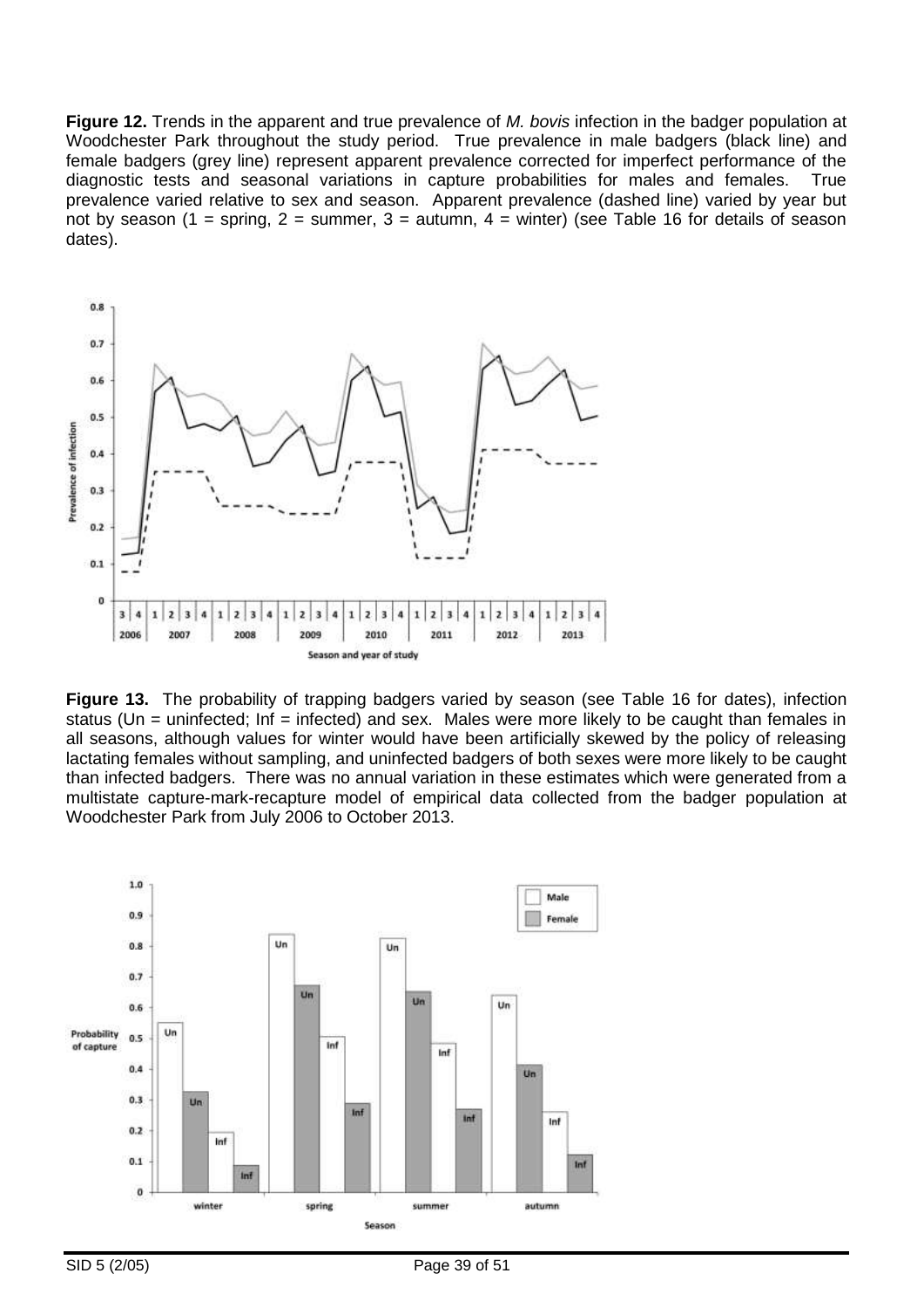#### *Survival and transition probabilities*

The probability that a badger survived from one time step to the next varied by season, year and sex, with females surviving slightly longer than males throughout the study (Figure 14). The best-fitting model did not include any dependency between a badger's *M. bovis* infection status and its probability of survival, and so survival was estimated homogeneously for infected and uninfected badgers. The probability that a badger underwent a transition from uninfected to infected status varied by season and year. The highest probability of this transition was observed in the spring of all years.

**Figure 14.** Survival probabilities for badgers at Woodchester Park from July 2006 to October 2013. The probability that individual badgers survived from one season to the next varied by sex, season and year (1 = spring,  $2$  = summer,  $3$  = autumn,  $4$  = winter; see Table 16 for details of season dates).



### *Probabilities of obtaining each diagnostic test result combination*

The probabilities of obtaining each diagnostic test result combination given that a badger is truly (a) uninfected or (b) infected are presented in Table 18. By combining these probability estimates that correspond to a positive or negative infection status, it was possible to calculate individual test sensitivities and specificities respectively. The probability of each diagnostic test combination given a true positive or a true negative infection status was calculated from individual test sensitivities and specificities using the general formula of conditional probability for independent events (Bayes & Price, 1763):

$$
p(A \cap B \cap C) = p(A) * p(B) * p(C)
$$

For example, if we tested a badger using StatPak, IFNg and culture and all three tests gave a positive result (test result combination number 8: Table 14), the probability of a badger being truly infected can be calculated as follows (this is the sensitivity of the three tests combined, used together and interpreted in parallel):

$$
p(T_{cutture}^{+} T_{IFN}^{+} T_{Stat-peak}^{+} | Status^{+}) = \mathit{Ser}_{cutture} * \mathit{Ser}_{IFN} * \mathit{Ser}_{Stat-peak}
$$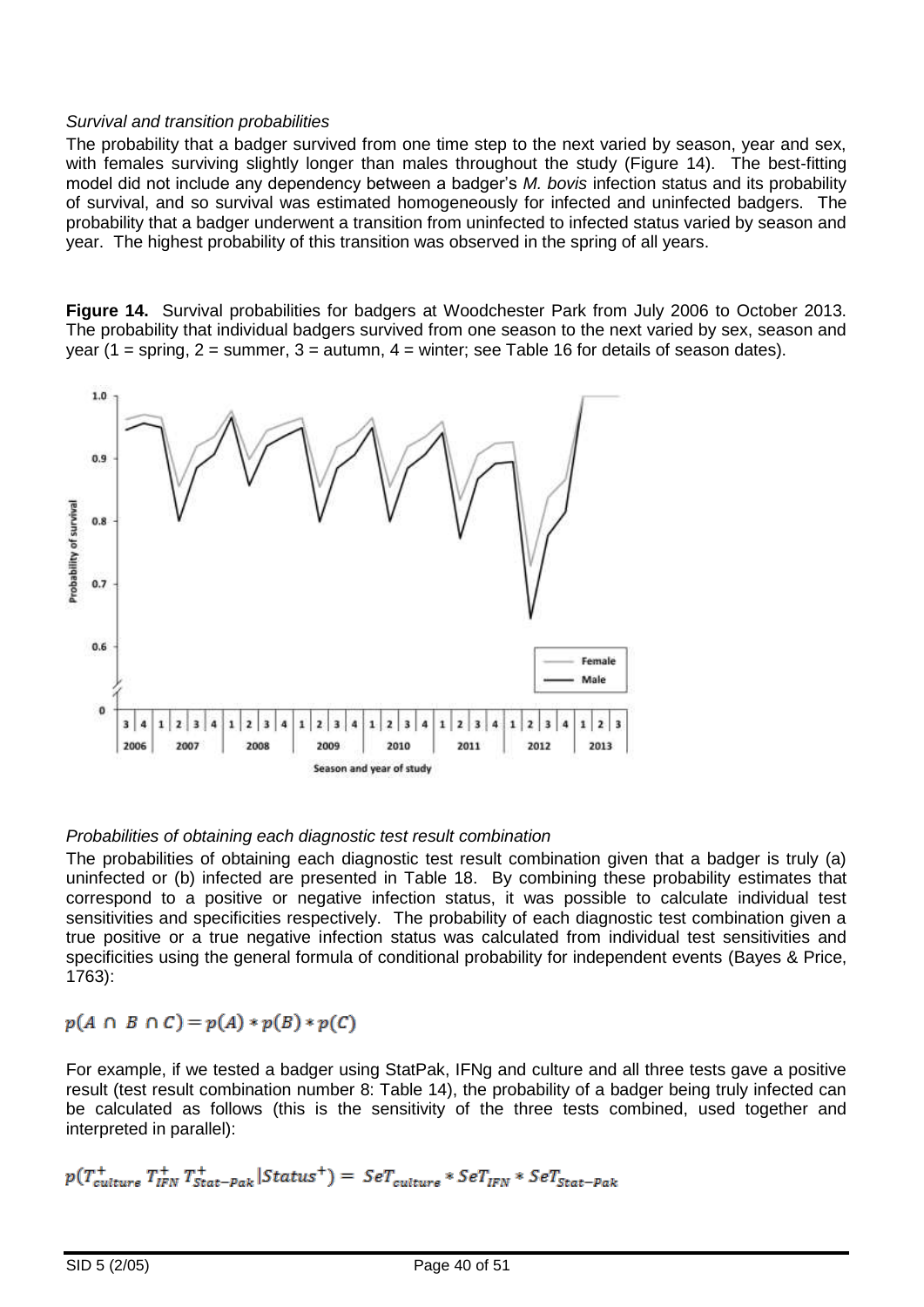Where:

 $T^+$  represents a positive diagnostic test result;

 $\mathcal{S} \mathit{tatus}^+$  indicates that the badger is truly infected;

- $\overline{Se}$  is the individual diagnostic test sensitivity; and
- Т represents one of the three tests used to diagnose *M. bovis* infection.

In a similar manner, it is possible to calculate the probability of every diagnostic test result combination presented in Table 14. In this way we estimated the sensitivity and specificity of each diagnostic test and obtained comparable results to those estimated using a Bayesian approach (Objective 2b above) and therefore concluded that these estimates of test performance were robust.

**Table 18.** The probabilities of observing each of the eight possible combinations of diagnostic test results given that a badger is either (a) truly uninfected, or (b) truly infected with *M. bovis*. For example, an uninfected badger has a 94.3% probability of testing negative on all three tests, whereas an infected badger has only a 5.1% chance of testing positive on all three tests. The sensitivity (or specificity) of each diagnostic test can be estimated by summing the probabilities that correspond to positive (or negative) test results given that a badger is infected (or uninfected). Hence, the sensitivity of culture to detect *M. bovis* infection in live badgers would be estimated by summing the four probabilities in Table (b) below that correspond to a positive culture status:  $0.004 + 0.009 + 0.002 + 0.051 = 0.066$  (or about 7%). Probabilities were estimated using a capture-mark-recapture model in E-surge with empirical data collected from 541 badgers sampled a total of 2,022 times at Woodchester Park from July 2006 to October 2013.

| <b>Uninfected</b><br>(a) | $\vert$ IFNg $-$ |           | $IFNg +$  |           |  |
|--------------------------|------------------|-----------|-----------|-----------|--|
| badgers                  | $Stat-Pak -$     | Stat-Pak+ | Stat-Pak- | Stat-Pak+ |  |
| Culture -                | 0.943            | 0.019     | 0.034     | 0.003     |  |
| Culture +                | 0.000            | 0.000     | 0.001     | 0.000     |  |

| (b)<br><b>Infected</b> | $IIFNq -$    |           | $IFNg +$  |           |  |
|------------------------|--------------|-----------|-----------|-----------|--|
| badgers                | $Stat-Pak -$ | Stat-Pak+ | Stat-Pak- | Stat-Pak+ |  |
| $Culture -$            | 0.275        | 0.260     | 0.170     | 0.229     |  |
| Culture +              | 0.004        | 0.009     | 0.002     | 0.051     |  |

 $-$  = negative test result

 $+$  = positive test result

#### *Probability that a badger is truly infected given any combination of diagnostic test results*

Of course, we do not usually know a badger's true infection status: rather, we have a set of diagnostic test results and from these we wish to infer true infection status. We can do this by rearranging the test result probabilities (Table 18) in the manner presented earlier (*Calculation of true infection status probabilities*) to produce estimates of the probability of a badger being truly infected given the individual's sex and capture and testing history. The probability that a badger was infected at the end of the observation period (time step 29) was found to be dependent on the observed diagnostic test result combinations from previous captures, the duration of the follow-up period, the frequency of recapture and the diagnostic test results on the last capture occasion. All of these factors were incorporated into the model to produce a separate estimate of the probability of infection for a badger given each of the eight possible diagnostic test result combinations (ranging from all three tests being negative through to all three tests being positive: Table 14).

Figure 15 shows the capture and diagnostic test result histories for six badgers, and illustrates the effect of sex, capture history and current and historical diagnostic test results on the probability of a being truly infected given any diagnostic test result. Badgers that were caught many times over several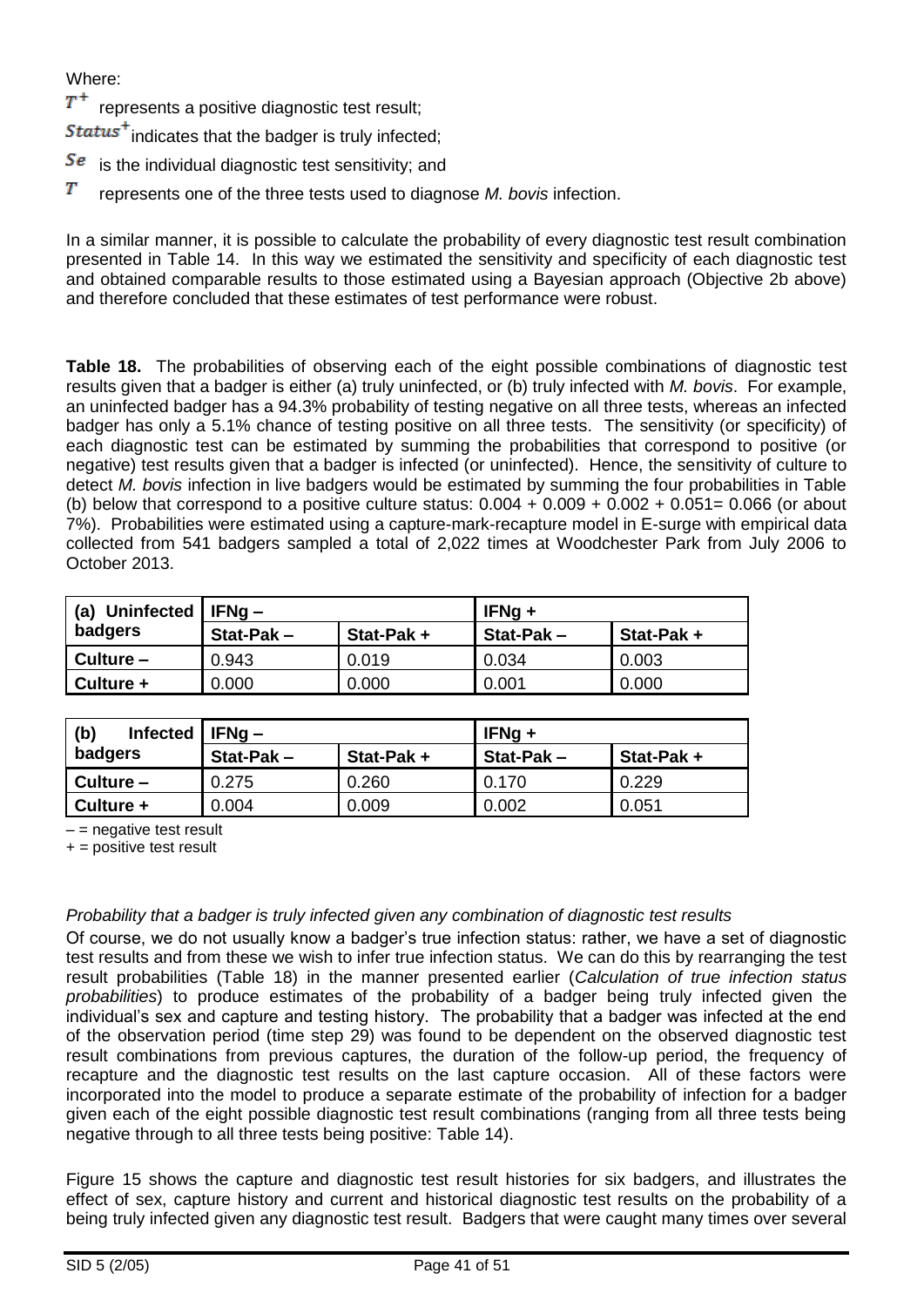years and consistently tested negative (e.g. badger 015P, Figure 15) were unlikely to be truly infected. Lower probabilities of infection arose only in badgers that were trapped for the first time late in the study. For example badger 047E (Figure 15) was trapped only twice, but both captures occurred near the end of the study and produced negative results on all three diagnostic tests. The lower probabilities of infection in badger 047E than in badger 015P are due not to the diagnostic test results (both badgers always tested negative on all three tests), but because of the lower amount of time that the former was likely to have been exposed to infection. The perhaps unexpectedly low probability of infection (8%) given negative StatPak but positive culture and IFNg results in this animal was probably due to the rarity of this result (only 0.1% of badgers sampled gave this diagnostic test result combination: Table 14).

A badger that tests negative may of course be infected, given the limited sensitivity of the diagnostic tests. An example of this is badger 005P (see Figure 5), which showed the maximum probability of being truly infected, despite producing negative results to all diagnostic tests on both occasions when it was trapped. The likely explanation for this observation is the high prevalence of infection during the long period when the badger was not trapped which increased the likelihood of infection during a time when it was not trapped, or on the occasions when it was trapped it incorrectly tested negative. This illustrates the value of the approach presented in the present study. The current interpretation of a badger that tests negative and has never tested positive is that it is uninfected, but these analyses show the limitation of any interpretation which is based solely on apparent test results.

**Figure 15.** The probability of a badger being truly infected with *M. bovis* varied with its sex, capture history and current and historical diagnostic test results. This diagram shows a range of examples from six badgers, each with a different trapping and diagnostic test result history. From July 2006 to October 2013 there were 28 time steps when trapping and sampling of badgers occurred. A set of three diagnostic test results appears on a badger's timeline if it was captured and tested at that time step, with the uppermost test result in each triad representing culture, the middle test result is for the IFNg test and the lowermost test result for the StatPak. Hence badger 015P was caught and sampled 17 times during the study and on every one of these occasions it tested negative on all three tests. If this badger had been sampled again immediately after the end of the study in October 2013 and on that occasion had tested negative on all three tests, the probability of it being truly infected would have been 0.03 (indicating that despite consistently testing negative over a long time period, the insensitivity of the testing regime and the background prevalence of infection in the population meant this badger nevertheless had a 3% chance of being infected). However, if this same badger had tested positive on StatPak (but negative on the other two tests) at the end of the study, the probability that it was truly infected would have increased to 55%.

| <b>Badger</b> | Sex | Capture and diagnostic test result history of each badger                     |             |                     |        |                | Probabilities of infection given these test results |             |             |      |
|---------------|-----|-------------------------------------------------------------------------------|-------------|---------------------|--------|----------------|-----------------------------------------------------|-------------|-------------|------|
| ID            |     | Year of study<br>2006<br>2007<br>2010<br>2011<br>2012<br>2013<br>2008<br>2009 | -<br>-<br>÷ | -                   | ¥<br>÷ | $\ddot{}$<br>٠ | 4<br><br>÷                                          | ÷<br>⊷<br>4 | ¥<br>¥<br>÷ |      |
| 015P          | M   |                                                                               | 0.03        | 0.55                | 0.31   | 0.86           | 1.00                                                | 1.00        | 0.14        | 1.00 |
| 047E          | F   |                                                                               | 0.01        | 0.40                | 0.20   | 0.78           | 1.00                                                | 1.00        | 0.08        | 1.00 |
| 005P          | F   |                                                                               | 1.00        | $\times 10$<br>1.00 | 1.00   | 1.00           | 1.00                                                | 1.00        | 1.00        | 1.00 |
| 043P          | F   | $\rightarrow$                                                                 | 0.60        | 0.99                | 0.96   | 1.00           | 1.00                                                | 1.00        | 0.91        | 1.00 |
| 031L          | M   |                                                                               | 0.02        | 0.45                | 0.23   | 0.81           | 1.00                                                | 1.00        | 0.10        | 1.00 |
| 049B          | F   | ¥<br>۰<br>٠.                                                                  | 1.00        | 1.00                | 1.00   | 1.00           | 1.00                                                | 1.00        | 1.00        | 1.00 |

 $M$  = male, F = female,  $-$  = negative test result,  $+$  = positive test result

The potential impact of a single positive diagnostic test result is illustrated by badger 043P (see Figure 15), which was trapped and sampled eight times during the study, and tested positive on IFNg in early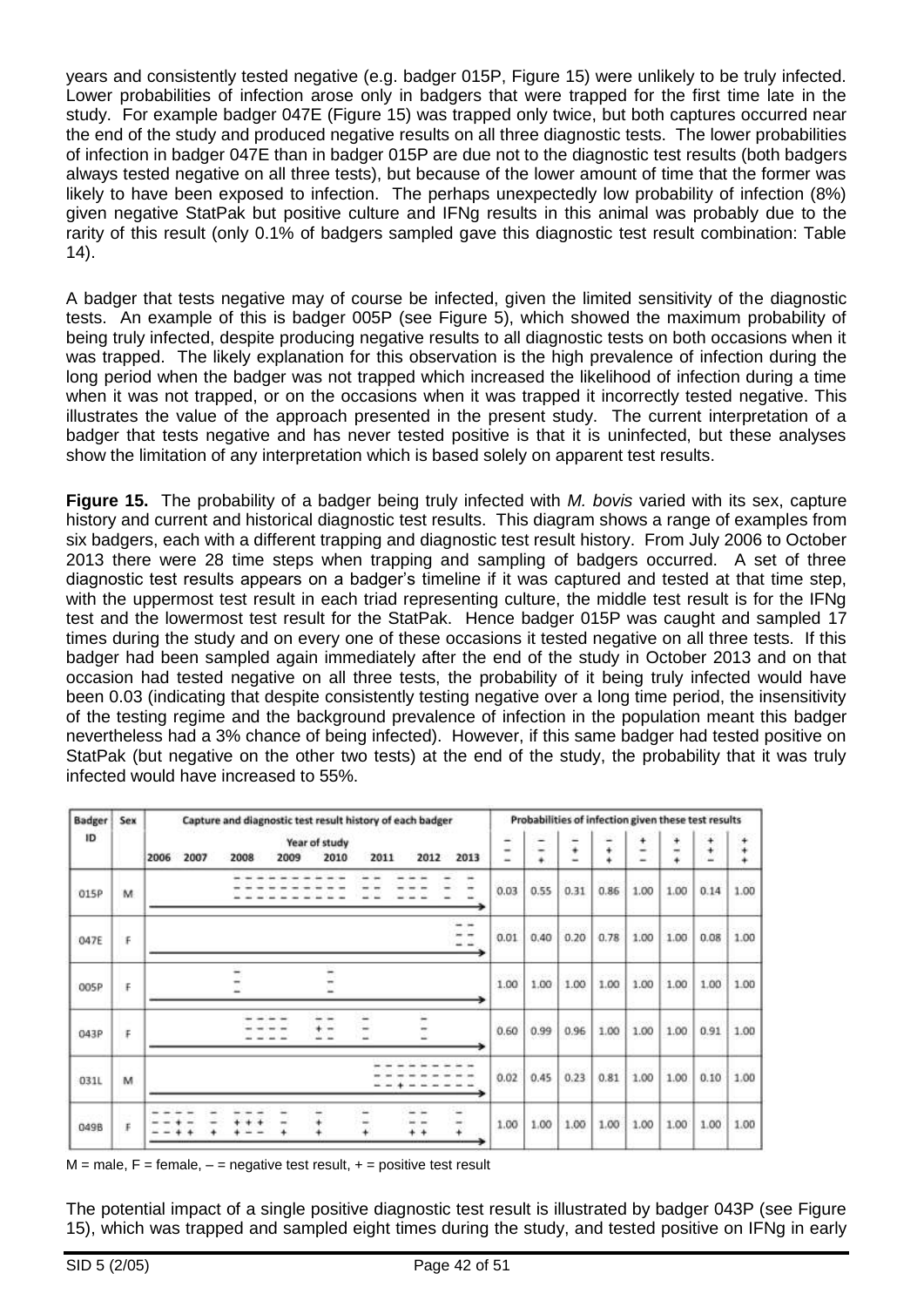2010. Despite testing negative on all tests on all seven other sampling occasions, the probability that this badger was infected at the end of the study was a minimum of 60% (and this was if all diagnostic tests were negative at the last sampling occasion). Had this same badger produced another positive IFNg result at the end of the study, the probability that it was truly infected would have risen to 96%. Thus a single positive test result may be sufficient to 'ruin a badger's reputation' by vastly increasing the chances that it was truly infected. However, a single positive diagnostic test result may of course be a false positive. This is illustrated by badger 031L (see Figure 15), where a single positive result is followed by a long run of negative test results. These repeated negative test results appear to nullify the single positive result with the consequence that this badger only has a 2% chance of infection. Thus this badger's results further illustrate the value of the analytical approach presented here over the method of interpretation presently used, which considers that once a badger tests positive it is infected. The present approach on the other hand allows and accounts for the possibility of false positive diagnostic test results.

Badgers with multiple positive diagnostic test results were, unsurprisingly, highly likely to be truly infected. As an example, badger 049B (see Figure 15) was trapped 14 times across the entire duration of the study (7 years) and although it never tested culture positive it was frequently StatPak positive and occasionally IFNg positive. This run of repeatedly testing positive explains why the maximum probability of infection was estimated given any combination of diagnostic test results.

The probabilities of being truly infected given any combination of diagnostic test results are expressed as distributions at the population level in Figure 16. Every test combination included badgers that would have been considered truly infected, even badgers testing negative on all three tests, because the model incorporated sex, capture and testing history, the duration of the follow-up period, the frequency of recapture, and the diagnostic test results on the last capture occasion. This again illustrates the added value of this approach over the current system of interpreting test results for diagnosing *M. bovis* infection in live badgers.

**Figure 16.** Population-level distributions showing the probabilities of badgers being truly infected with *M. bovis* given any one of the eight possible diagnostic test combinations (see Table 14) being observed on the 29<sup>th</sup> (simulated) trapping occasion. Probabilities were estimated using a capturemark-recapture model in E-surge with empirical data collected from 541 badgers sampled a total of 2,022 times at Woodchester Park from July 2006 to October 2013. Only the 192 badgers that had a greater than 50% probability of being alive at the end of the study are included in the probability distributions shown. Numbers in brackets correspond to the diagnostic test combinations given in Table 14.



Cu = culture test, IFNg = Interferon gamma assay, SP = Stat-Pak test,  $-$  = negative test result,  $+$  = positive test result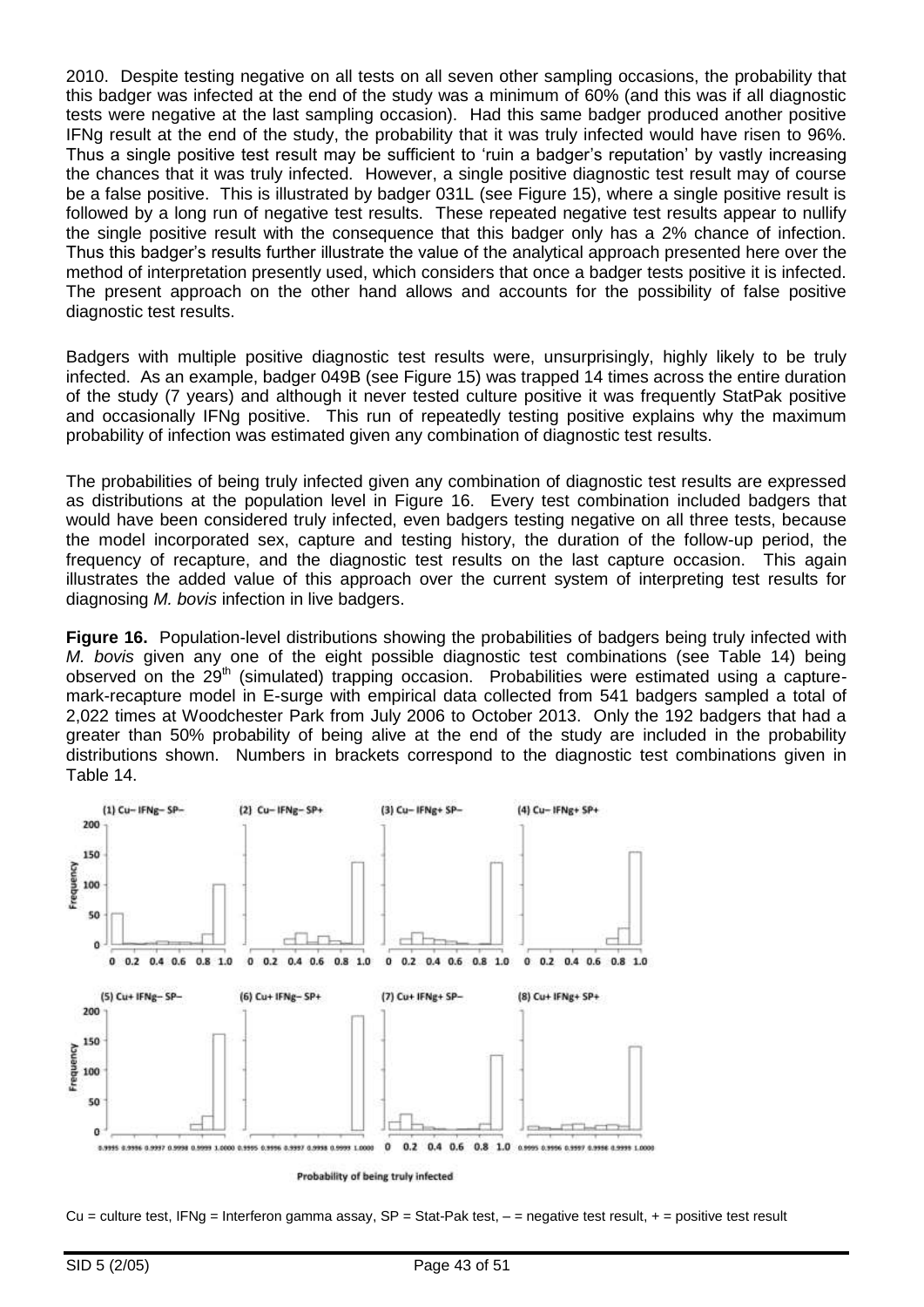### **Discussion**

In these analyses we related longitudinal results of imperfect diagnostic tests to a true infection status. We modelled non-exhaustive capture-recapture data to estimate the dynamics of uncertain biological and behavioural processes (Williams *et al.*, 2002) which were used to estimate probabilities of the true underlying infection status of live badgers. The findings of our modelling support the hypothesis that it is possible to gain a much deeper insight into the true infection status of badgers by interpreting longitudinal diagnostic test results and accounting for uncertain biological and behavioural processes. These processes included the population level of infection, the probability of badgers becoming infected, the probability of badgers surviving from one trapping session to the next, and the probability of badgers being captured, with seasonal as well as annual variations in these parameters. Hence our method of interpreting diagnostic test results is becoming multidimensional. In doing so, the use of state-dependent capture-mark-recapture modelling is enabling us to uncover some of the underlying biological complexities which should not be ignored when attempting to evaluate epidemiological parameters of diseases in populations (Delahay *et al*., 2013).

There is a high level of uncertainty associated with conventional methods of interpreting diagnostic test results in live badgers, due to the tests' inherent insensitivity and imperfect specificity. Current methods of interpretation often assume that a badger is infected from the point at which it produces its first positive diagnostic test result. This method is likely to miss several cases of infection due to the insensitivity of the tests. Accuracy of diagnosis can be improved by interpreting several tests together (Drewe *et al.*, 2010) but this method loses any information gained from previous testing of the same animal. The probability of a badger being infected depends upon, among other things, the duration of follow-up, the availability of previous test results and the probability that the tests used will correctly give a positive or negative diagnosis. It therefore makes sense to incorporate as much of this information as we can into our decision making process. By including this historic diagnostic information in our contemporary interpretation of an animal's infection status, and accounting for variation in factors such as the trappability of individual animals and the prevalence of infection at the population level, we can improve the reliability of our diagnostic interpretation.

Moreover, our model gives us a different interpretation for each possible combination of diagnostic test results and hence our diagnosis can be fine-tuned to improve accuracy. In doing so we have moved diagnosis away from the traditional binary classification of an animal's infection status (either infected or not infected) towards a probability-based interpretation where the probabilities are updated each time a badger is re-captured. It may take a little time to work out what it means to say that a badger has a '90% chance of being infected' but this interpretation is inherently more useful than a simple diagnosis of 'infected' because it acknowledges and quantifies the small chance that the badger may in fact be uninfected. Similarly, whereas a badger that has tested negative on all tests would currently be considered uninfected, our model suggests that due to the population-level pressure of infection (prevalence), there is a reasonable chance that some of these badgers will nevertheless be truly infected. Hence our model allows us to accommodate rather than ignore the possibility of false positive and false negative test results.

Our findings suggest that the probability of a badger being truly infected with *M. bovis* depends more on the number, timing and results generated from previous diagnostic tests conducted on the same animal, and less so on the last set of observed test results. This may seem intuitive given the inaccuracy (particularly the insensitivity) of tests for *M. bovis* in live animals, yet current methods of interpretation do not utilise all this historic information. It could be suggested that in the absence of an accurate gold standard test for *M. bovis,* conclusions on the true infection status of badgers should account for the capture and testing history of the animal to minimise the chance of misclassification. This approach is clearly highly relevant to long term studies, but including prior results in the interpretation of infection status will also be of value in shorter studies where animals are for example sampled only twice in close succession. A key advantage of this method over conventional interpretation of test results is the reduced chance of incorrectly accepting a false positive or false negative result.

Uninfected badgers were more likely to be trapped than infected badgers, and male badgers were more likely to be caught than were females in all seasons, although values for winter would have been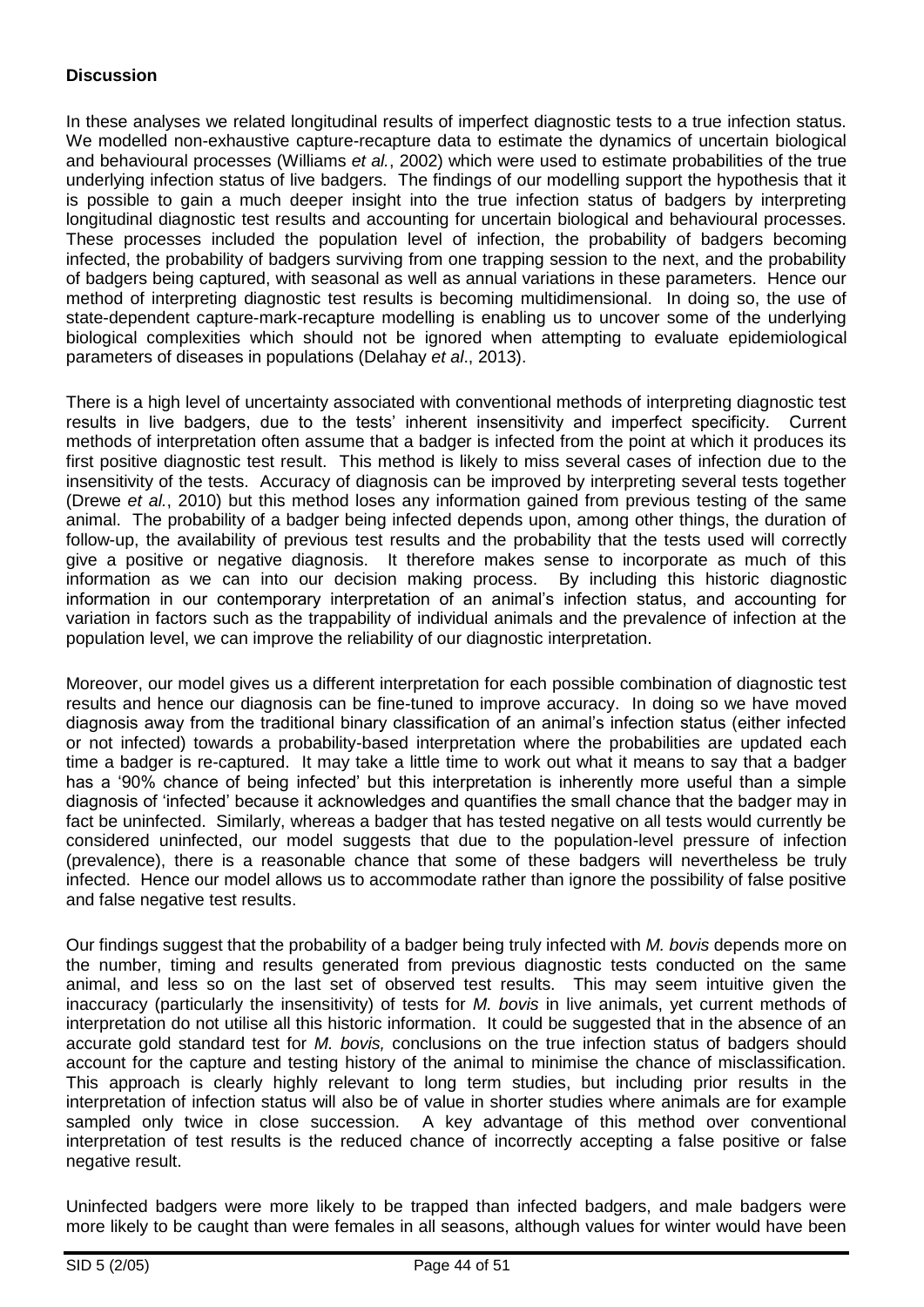artificially skewed by the policy of releasing lactating females without sampling. We are currently running a sensitivity analysis to determine the likely impact of these released females on the model output. Whilst minor changes to the numerical results may occur as a result of this, the conclusions are expected to remain largely the same as presented here. Accounting for these variations provided additional information for interpreting observed test results. Badgers that were captured more frequently exhibited a lower chance of being infected than those that were caught fewer times. This can be explained by the 'prove you are healthy principle' whereby untrapped badgers are not only more likely to be infected but also the longer a badger remains at large in the population the higher the chance it will be exposed to infection due to the high background prevalence.

Our model output corroborated previous findings that capture probabilities tend to vary by season (Graham *et al*., 2013, Delahay, 2010). This is likely to be due to variations in badger behaviour throughout the year due to fluctuations in weather conditions and hence food availability (Kruuk & Parish, 1987, Tolhurst *et al.*, 2009), and the timing of cubs becoming independent in the summer (Page *et al.*, 1994). Trapping effort at WP is constant from one year to the next (Delahay, 2010) and therefore human factors were assumed not to have influenced these estimates. Our model did not include a dependency between survival and infection status and hence differed in this respect from the model developed by Graham *et al*. (2013). However, it was possible to confirm that there was differential survival for male and female badgers in the study which might be partially explained by behavioural differences between the sexes, for example the increase in roaming behaviour of males in the spring (Delahay *et al.*, 2006).

The true prevalence of *M. bovis* infection within the WP badger population was estimated to be approximately 50% throughout this study, which is higher than previous estimates for the year 2005 of approximately 30% (Delahay *et al*., 2013). It should be noted however that annual prevalence estimates were observed to rise from 2000 onwards in the previous study (Delahay *et al*., 2013) and hence the present study's estimate may not be dissimilar. Also, previous studies have acknowledged that the limitations in the performance of diagnostic tests for *M. bovis* infection in live badgers will have resulted in underestimates of the true prevalence, whilst acknowledging that only an index of infection may be necessary in order to reveal spatio-temporal variations in infection (e.g. Delahay *et al*., 2013). In addition, previous prevalence estimates referred only to the sampled population whereas estimates in the present study relate to the entire study population (because the present method also accounted for the probability of capture). The implications are that methods for estimating prevalence that do not take into account diagnostic test performance limitations and unequal capture probabilities are likely to underestimate the true infection prevalence, quite possibly by a significant amount.

In conclusion, we have developed a multidimensional approach to the interpretation of diagnostic test results for *M. bovis* infection in live badgers, based on probability theory. This method enables us to uncover some of the underlying biological complexities which influence several epidemiological parameters, as well as our measurement of these parameters, of this infection in badger populations.

### **References**

<span id="page-44-0"></span>Allison, P. D. (1984). *Event History Analysis: Regression for Longitudinal Event Data*, Sage.

Bayes, M. & Price, M. (1763). An essay towards solving a problem in the doctrine of chances. By the late Rev. Mr Bayes, FRS, communicated by Mr Price, in a letter to John Canton, AMFRS. *Philosophical Transactions,* **53,** 370-418.

Branscum, A. J., Gardner, I. A. &Johnson, W. O. (2005). Estimation of diagnostic-test sensitivity and specificity through Bayesian modelling. *Preventive Veterinary Medicine* 68, 145-163.

Chambers, M. A., Crawshaw T., Waterhouse, S., Delahay, R., Hewinson, R. G. & Lyashchenko, K. P. (2008). Validation of the BrockTB Stat-Pak assay for detection of tuberculosis in Eurasian badgers (*Meles meles*) and influence of disease severity on diagnostic accuracy. *Journal of Clinical Microbiology* **46**, 1498-1500.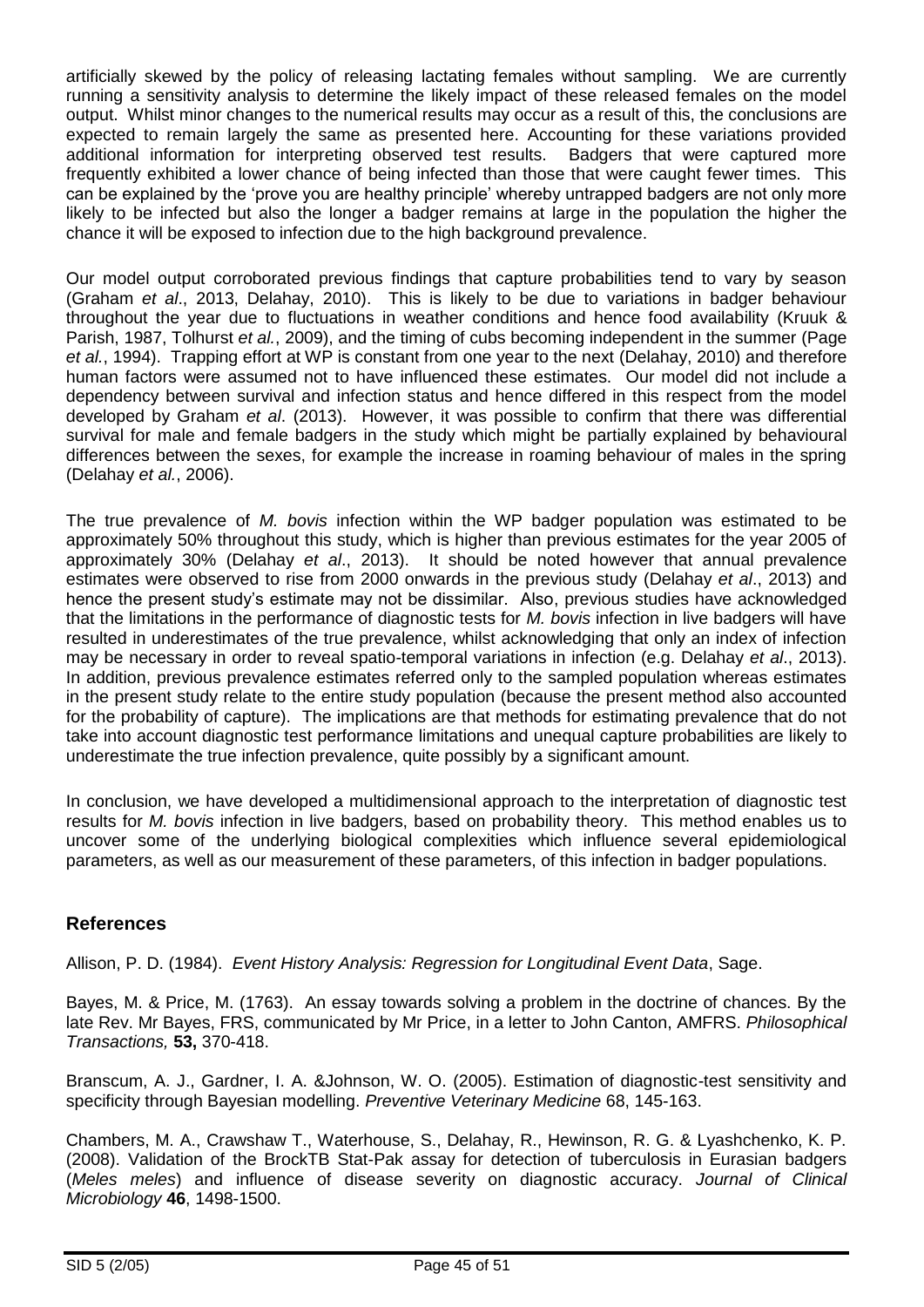Chambers, M. A., Lyashchenko, K. P., Greenwald, R., Esfandiari, J., James, E., Barker, l., Jones, J., Watkins, G. & Rolfe, S. (2010). Evaluation of a rapid serological test for the determination of *Mycobacterium bovis* infection in badgers (*Meles meles*) found dead. *Clinical and Vaccine Immunology*, 17, 408-411.

Chambers, M. A., Rogers, F., Delahay, R. J., Lesellier, S., Ashford, R., Dalley, D., Gowtage, S., Davé, D., Palmer, S., Brewer, J., Crawshaw, T., Clifton-Hadley, R., Carter, S., Cheeseman, C., Hanks, C., Murray, A., Palphramand, K., Pietravalle, S., Smith, G. C., Tomlinson, A., Walker, N. J., Wilson, G. J., Corner, L. A. L., Rushton, S. P., Shirley, M. D. F., Gettinby, G., McDonald, R. A. & Hewinson, R. G. (2010). Bacillus Calmette-Guérin vaccination reduces the severity and progression of tuberculosis in badgers. *Proc. R. Soc. B.* **278**, 1913-1920.

Chambers, M. A., Waterhouse, S., Lyashchenko, K., Delahay, R., Sayers, R. & Hewinson, R. G. (2009). Performance of TB immunodiagnostic tests in Eurasian badgers (*Meles meles*) of different ages and the influence of duration of infection on serological sensitivity. *BMC Vet Res*, 5, 42.

Chaparas, S. D. (1982). The immunology of mycobacterial infections. *Crit Rev Microbiol*, 9, 139-97.

<span id="page-45-0"></span>Cheeseman, C. L. & Harris, S. (1982). Methods of marking badgers (*Meles meles*). *Journal of Zoology*, 197, 289-292.

Choquet, R., Carrie, T. Chambert & Boulinieri, T. (2013). Estimating transitions between states using measurements with imperfect detection: application to serological data. *Ecology,* **94,** 2160-2165.

<span id="page-45-2"></span>Choquet, R., L. Rouan & Pradel, R. (2009). Program E-SURGE: a software application for fitting multievent models. *Environmental and Ecological Statistics* **3,** 845-865.

Clifton-Hadley, R. S., Wilesmith, J. W. & Stuart, F. A. (1993). *Mycobacterium bovis* in the European badger (*Meles meles*): Epidemiological findings in tuberculous badgers from a naturally infected population. *Epidemiology and Infection*, 111 (1), 9-19.

Corner, L. A. L., Buddle, B. M., Pfeiffer, D. U. & Morris, R.S. (2001). Aerosol vaccination of the brushtail possum (*Trichosurus vulpecula*) with the bacille Calmette-Guérin: the duration of protection. *Veterinary Microbiology* **81**, 181-191.

Corner L. A. L., Costello, E., Lesellier, S., O'Meara, D., Sleeman, D. P. & Gormley, E. (2007). Experimental tuberculosis in the European badger (*Meles meles*) after endobronchial inoculation of *Mycobacterium bovis*: I. Pathology and bacteriology. *Research in Veterinary Science* **83**, 53-62.

Cousins, D. V. & Florisson, N. (2005). A review of tests available for use in the diagnosis of tuberculosis in non-bovine species. *Revue Scientifique et Technique* **24**, 1039-1059.

Cox, D. R. & Snell, E. J. (1968). A general definition of residuals. *Journal of the Royal Statistical Society. Series b (methodological)*, 248-275.

Crawshaw, T. R., Griffiths, I. B., Clifton-Hadley, R. S. (2008). Comparison of a standard and a detailed post-mortem protocol for detecting *Mycobacterium bovis* in badgers. *Veterinary Record* 163: 473–477.

Dalley, D., Dave, D., Lesellier, S., Palmer, S., Crawshaw, T., Hewinson, R.G. & Chambers, M. (2008) Development and evaluation of a gamma-interferon assay for tuberculosis in badgers (*Meles meles*). *Tuberculosis (Edinb)* **88**, 235-243.

de Leeuw, A. N., Forrester, G., Spyvee, P. D., Brash, M. & Delahay, R. J. (2004). Experimental comparison of ketamine with a combination of ketamine, butorphanol and medetomidine for general anaesthesia of the Eurasian badger (*Meles meles* L.). *Veterinary Journal* 167, 186-193.

<span id="page-45-1"></span>Delahay, R. J. (2010). *Annual report to Defra on research conducted at Woodchester Park: Project SE3265*.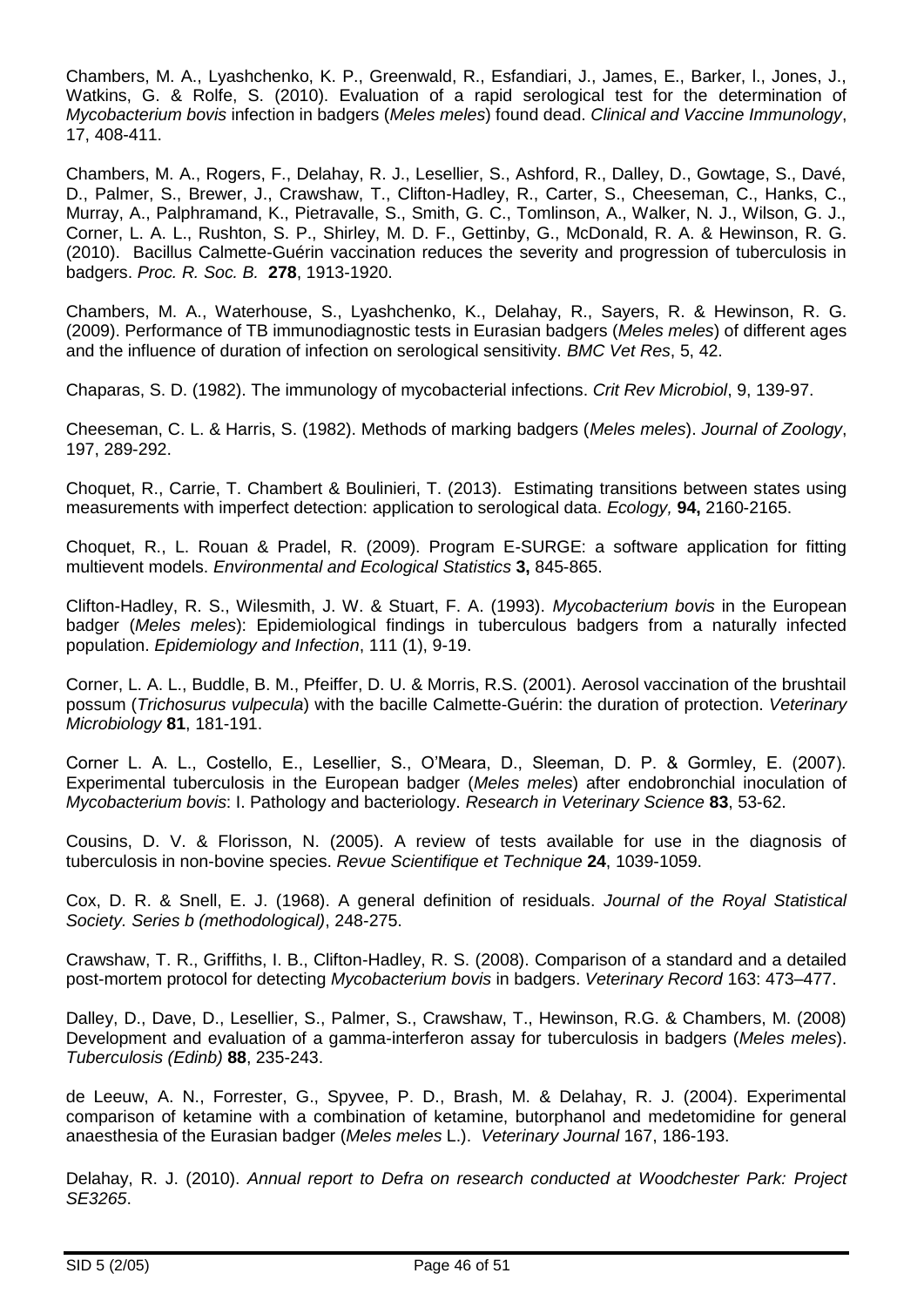Delahay, R. J., Langton, S., Smith, G. C., Clifton-Hadley, R. S. & Cheeseman, C. L. (2000a). The spatio-temporal distribution of *Mycobacterium bovis* (Bovine Tuberculosis) infection in a high density badger (*Meles meles*) population. *Journal of Animal Ecology* 69, 1-15.

Delahay, R. J., Brown, J. A., Mallinson, P. J., Spyvee, P. D., Handoll, D., Rogers, L. M. & Cheeseman, C. L. (2000b) The use of marked bait in studies of the territorial organisation of the European badger (*Meles meles*). *Mammal Review* 30(2), 73-87.

Delahay, R. J., Walker, N., Smith, G. S., Wilkinson, D., Clifton-Hadley, R. S., Cheeseman, C. L., Tomlinson, A. J. & Chambers, M. A. (2013). Long-term temporal trends and estimated transmission rates for *Mycobacterium bovis* infection in an undisturbed high density badger (*Meles meles*) population. *Epidemiology & Infection* 141, 1445–1456. doi:10.1017/S0950268813000721.

Delahay, R., N. Walker, G. Forrester, B. Harmsen, P. Riordan, D. Macdonald, C. Newman & Cheeseman, C. (2006). Demographic correlates of bite wounding in Eurasian badgers,Meles meles L., in stable and perturbed populations. *Animal Behaviour,* **71,** 1047-1055.

Dohoo, I., Martin, W. & Stryhn, H. (2009). Screening and diagnostic tests. In: *Veterinary Epidemiologic Research*, 2<sup>nd</sup> edition. VER Inc, Charlottetown, Canada. Page 111.

Donnelly, C. A., Woodroffe, R., Cox, D. R., Bourne, J., Cheeseman, C. L., Clifton-Hadley, R. S., Wei, G., Gettinby, G., Gilks, P., Jenkins, H., Johnston, W. T., Le Fevre, A. M., McInerney, J. P. & Morrison, W. I. (2006). Positive and negative effects of widespread badger culling on tuberculosis in cattle. *Nature*, 439: 843-846.

Drewe, J. A., Tomlinson, A. J., Walker, N. J. & Delahay, R. J. (2010). Diagnostic accuracy and optimal use of three tests for tuberculosis in live badgers. *PLoS One*, **5**, e11196.

<span id="page-46-1"></span>Gavier-Widen, D., Chambers, M. A., Palmer, N., Newell, D. G. & Hewinson, R. G. (2001). Pathology of natural *mycobacterium bovis* infection in European badgers (*Meles meles*) and its relationship with bacterial excretion. *Vet Rec,* 148**,** 299-304.

<span id="page-46-2"></span>Graham, J., Smith, G. C., Delahay, R. J., Bailey, T., McDonald, R. A. & Hodgson, D. (2013). Multi-state modelling reveals sex-dependent transmission, progression and severity of tuberculosis in wild badgers. *Epidemiology & Infection,* **141,** 1429-1436.

<span id="page-46-0"></span>Grambsch, P. M. & Therneau, T. M. (1994). Proportional hazards tests and diagnostics based on weighted residuals. *Biometrika,* 81**,** 515-526.

<span id="page-46-3"></span>Grosbois, V. & Tavecchia, G. (2003). Modeling dispersal with capture-recapture data: disentangling decisions of leaving and settlement. *Ecology,* **84,** 1225-1236.

Krebs, J. (1997). *Bovine tuberculosis in cattle and badgers. Report to The Rt Hon Dr Jack Cunningham MP*. MAFF.

Kruuk, H. & Parish, T. (1987). Changes in the size of groups and ranges of the European badger (*Meles meles* L.) in an area in Scotland. *The Journal of Animal Ecology***,** 351-364.

Lebreton, J.-D., Burnham, K. P. Clobert, J. & Anderson, D. R. (1992). Modeling survival and testing biological hypotheses using marked animals: a unified approach with case studies. *Ecological monographs,* **62,** 67-118.

Mahmood, K., Rook, G., Stanford, J., Stuart, F. A. & Pritchard, D. (1987). The immunological consequences of challenge with bovine tubercle bacilli in badgers (*Meles meles*). *Epidemiology and Infection*, 98, 155-163.

Page, R., Ross, J. & Langton, S. (1994). Seasonality of reproduction in the European badger *Meles meles* in southwest England. *Journal of Zoology,* **233,** 69-91.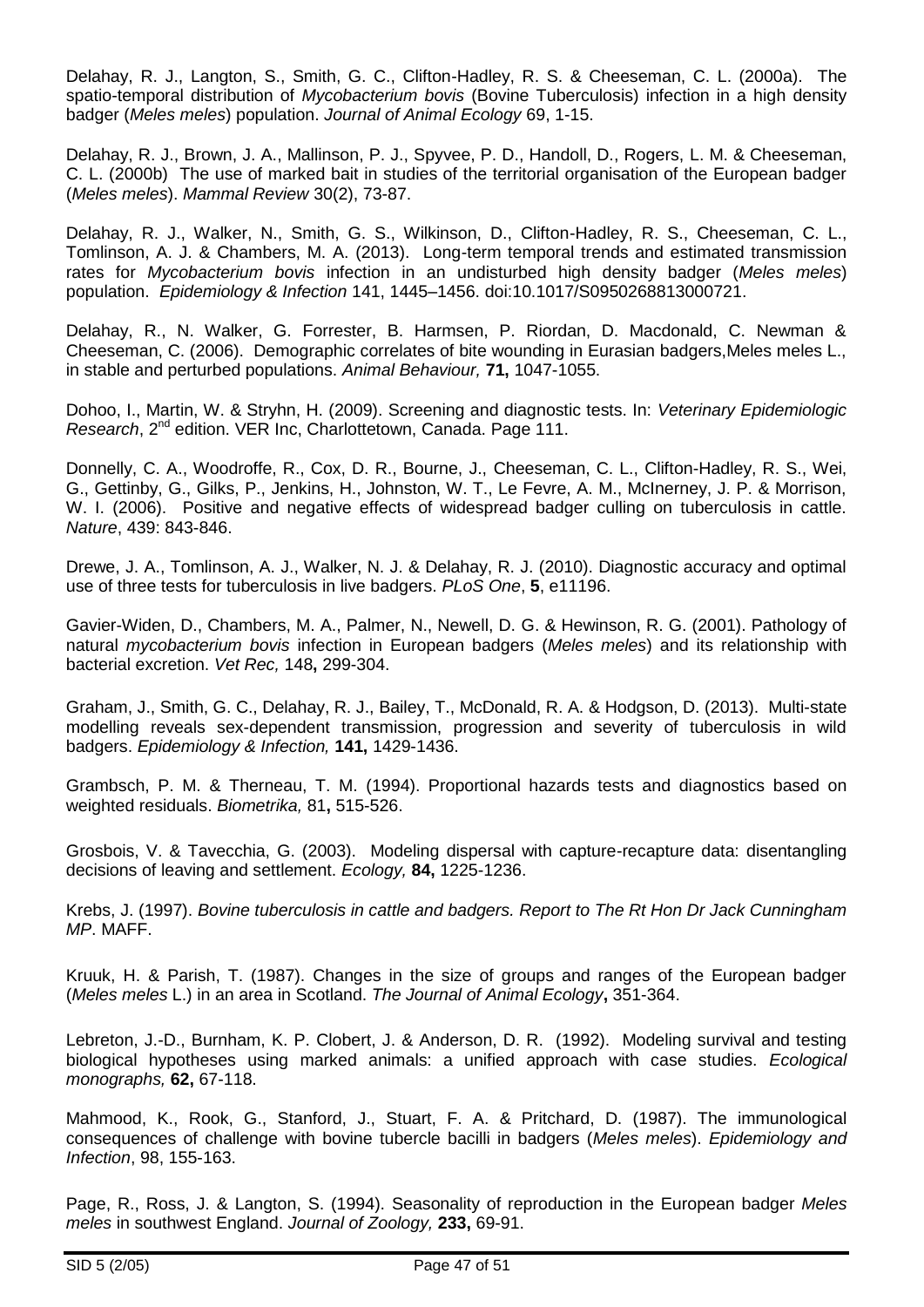R Development Core Team (2008). R: A language and environment for statistical computing. R Foundation for Statistical Computing, Vienna, Austria. ISBN 3-900051-07-0. URL [http://www.R](http://www.r-project.org/)[project.org.](http://www.r-project.org/)

Smith, G. C. & Cheeseman, C. L. (2007). Efficacy of trapping during the initial proactive culls in the randomised badger culling trial. *Veterinary Record*, **160**, 723-726.

Smith, G. C., McDonald, R. A. & Wilkinson, D. (2012). Comparing Badger (*Meles meles*) Management Strategies for Reducing Tuberculosis Incidence in Cattle. *PLoS ONE,* **7,** e39250.

Spiegelhalter, D., Thomas, A., Best, N. & Gilks, W. (1996). *BUGS 0.5: Bayesian inference Using Gibbs Sampling - Manual* (version ii), Medical Research Council Biostatistics Unit, Cambridge.

Tolhurst, B. A., Delahay, R. J., Walker, N. J., Ward, A. I. & Roper, T. J. (2009). Behaviour of badgers (Meles meles) in farm buildings: Opportunities for the transmission of Mycobacterium bovis to cattle? *Applied animal behaviour science,* **117,** 103-113.

Tomlinson, A. J., Chambers, M. A., McDonald, R. A. & Delahay, R. J. (submitted). Association of quantitative interferon-gamma responses with progression of naturally acquired *Mycobacterium bovis* infection in wild European badgers (*Meles meles*). *Immunology*.

Vicente, J., Delahay, R. J., Walker, N. & Cheeseman, C. L. (2007). Social organization and movement influence the incidence of bovine tuberculosis in an undisturbed high density badger *Meles meles* population. *Journal of Animal Ecology* 76, 348-360.

Williams, B., Nichols, J. D. & Conroy, M. J. (2002). *Analysis and management of animal populations: Modeling, estimation and decision making*. Academic Press, London.

Woodroffe, R., Bourne, F. J., Cheeseman, C. L., Cox, D. R., Donnelly, C. A., Gettinby, G., McInerney, J. P. & Morrison, W. I. (2005). Welfare of badgers (*Meles meles*) subjected to culling: development and evaluation of a closed season. *Animal Welfare* **14**, 19-25.

Woodroffe, R., Frost, S. D. W. & Clifton-Hadley, R. S. (1999) Attempts to control tuberculosis in cattle by removing infected badgers: constraints imposed by live test sensitivity. *Journal of Applied Ecology*, **36**, 494-501.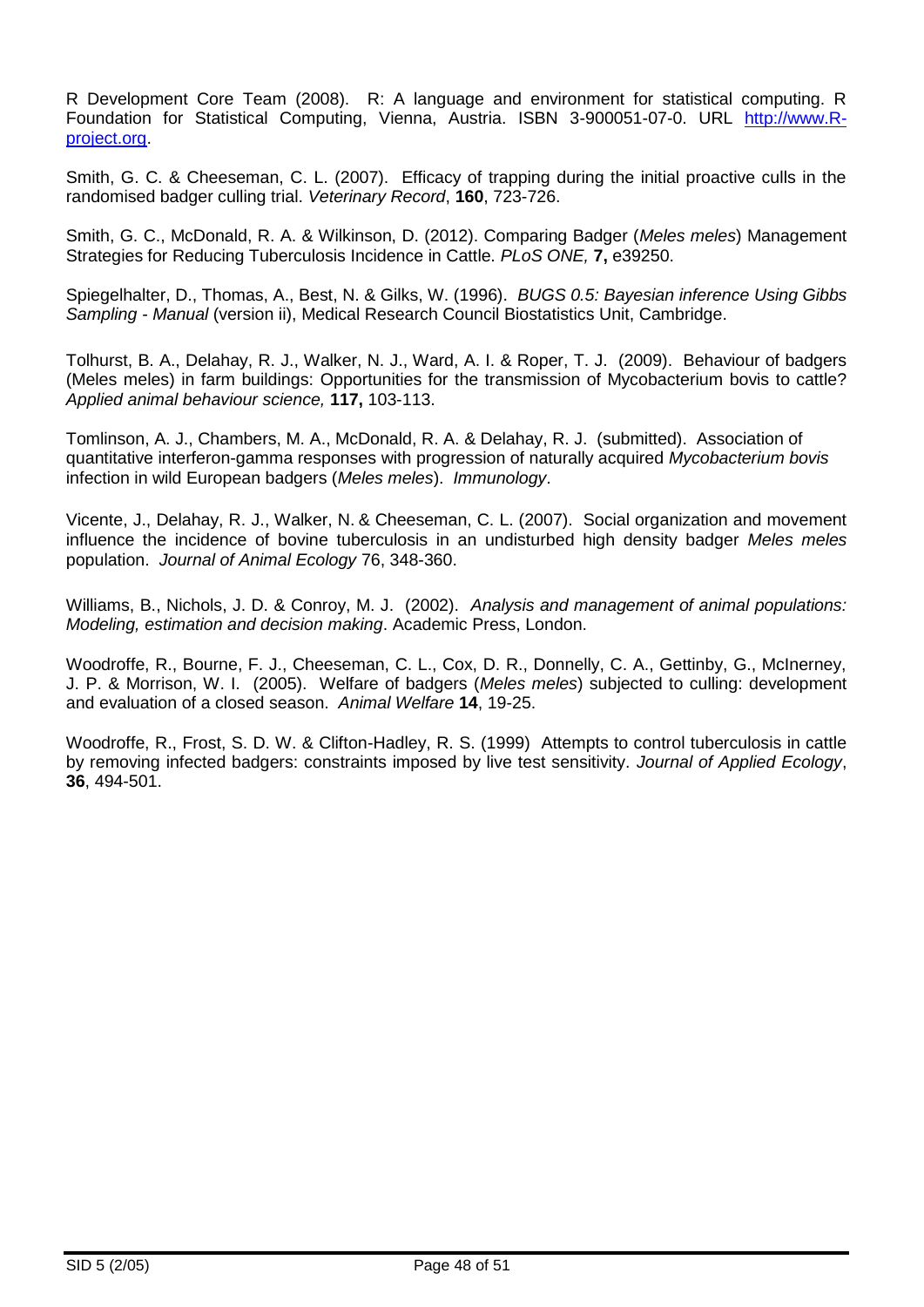## **Appendix 1.**

The number of observations (badger trapping and sampling events) at Woodchester Park across each season and year of the study from July 2006 to October 2013.

| Year  | <b>Season</b> | Time step*                | Number of sampling<br>events by season | <b>Number</b><br>sampling<br>of<br>events by year |
|-------|---------------|---------------------------|----------------------------------------|---------------------------------------------------|
| 2006  | summer        | $\mathbf{1}$              | 99                                     | 156                                               |
|       | autumn        | $\overline{2}$            | 57                                     |                                                   |
| 2007  | winter        | 3                         | 41                                     | 335                                               |
|       | spring        | $\overline{4}$            | 116                                    |                                                   |
|       | summer        | 5                         | 101                                    |                                                   |
|       | autumn        | 6                         | 77                                     |                                                   |
| 2008  | winter        | $\overline{7}$            | 39                                     | 350                                               |
|       | spring        | 8                         | 102                                    |                                                   |
|       | summer        | 9                         | 131                                    |                                                   |
|       | autumn        | 10                        | 78                                     |                                                   |
| 2009  | winter        | 11                        | 60                                     | 290                                               |
|       | spring        | 12                        | 103                                    |                                                   |
|       | summer        | no capture ${}^{\#}$      | $\mathbf 0$                            |                                                   |
|       | autumn        | 13, 14                    | $71 + 56 = 127$                        |                                                   |
| 2010  | winter        | no capture $\overline{f}$ | 0                                      | 241                                               |
|       | spring        | 15                        | 125                                    |                                                   |
|       | summer        | 16                        | 81                                     |                                                   |
|       | autumn        | 17                        | 35                                     |                                                   |
| 2011  | winter        | 18                        | 40                                     | 186                                               |
|       | spring        | no capture#               | 0                                      |                                                   |
|       | summer        | 19, 20                    | $76 + 70 = 146$                        |                                                   |
|       | autumn        | no capture $\overline{f}$ | 0                                      |                                                   |
| 2012  | winter        | 21                        | 38                                     | 246                                               |
|       | spring        | 22                        | 102                                    |                                                   |
|       | summer        | 23                        | 69                                     |                                                   |
|       | autumn        | 24                        | 37                                     |                                                   |
| 2013  | winter        | 25                        | 19                                     | 218                                               |
|       | spring        | 26                        | 69                                     |                                                   |
|       | summer        | 27                        | 85                                     |                                                   |
|       | autumn        | 28                        | 45                                     |                                                   |
| Total | 30 seasons    | 28 time steps             | 2022                                   | 2022                                              |

\*Time step represents one sampling point, each of which consisted of three trapping clusters in order to target badgers across the three regions (A, B and C) of the study population.

# Although sampling was conducted four times per year throughout this study, the timing of trapping sessions was not always equally spaced. Hence, some sessions fell into the previous or next season depending on exact timing. Season dates are given in Table 16.